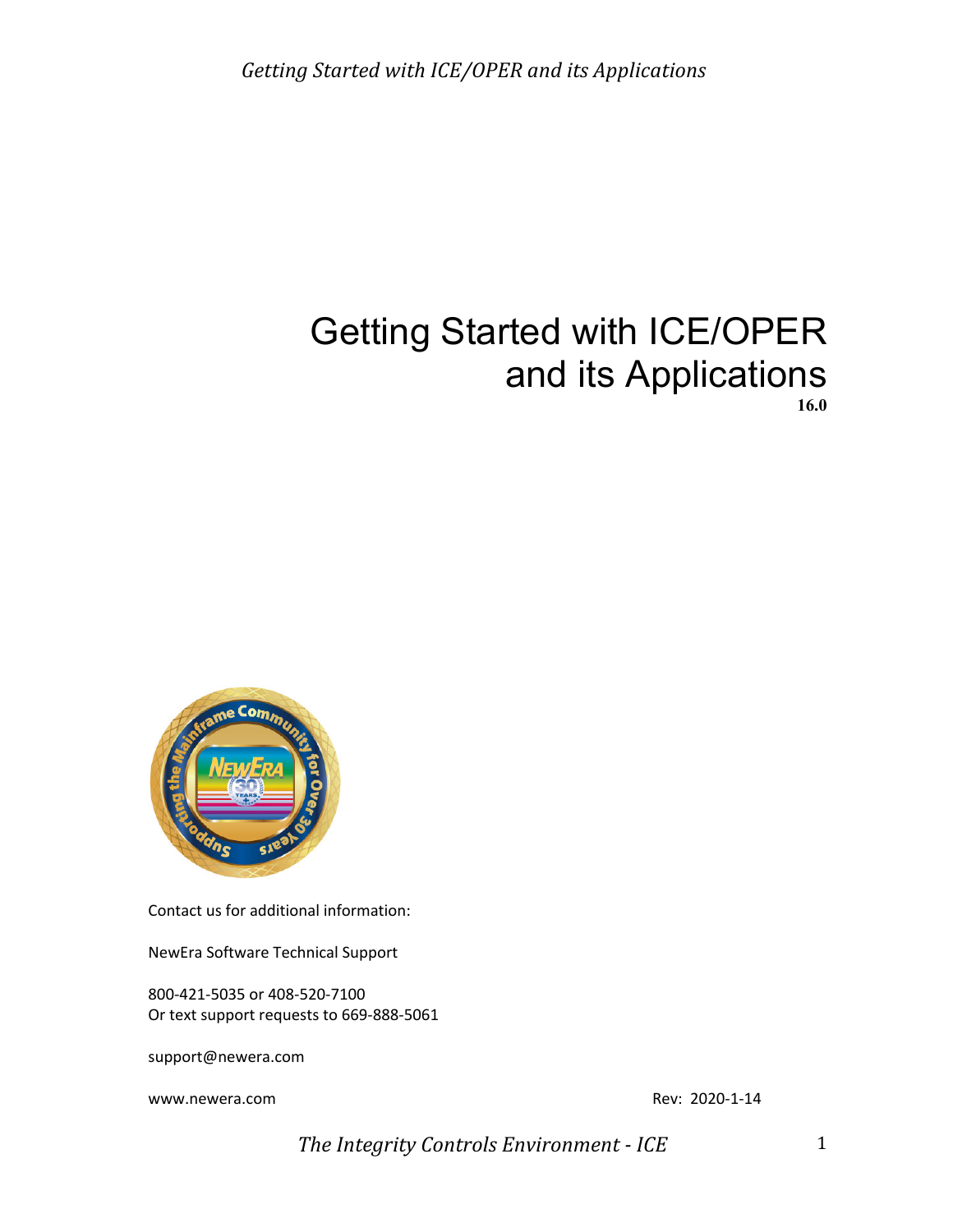| $\mathbf 1$  |                                                                         |   |
|--------------|-------------------------------------------------------------------------|---|
| $\mathbf{2}$ |                                                                         |   |
|              | 2.1                                                                     |   |
|              | 2.2                                                                     |   |
|              | 2.3                                                                     |   |
|              | 2.4                                                                     |   |
|              | 2.5<br>2.6                                                              |   |
|              | When Neither Image FOCUS/The Control Editor is Licensed  6<br>2.7       |   |
|              |                                                                         |   |
| 3            |                                                                         |   |
|              | 3.1<br>3.2                                                              |   |
|              | 3.3                                                                     |   |
|              | 3.4                                                                     |   |
|              | 3.5                                                                     |   |
|              |                                                                         |   |
| 4            |                                                                         |   |
|              | 4.1<br>4.2                                                              |   |
|              | 4.3                                                                     |   |
|              |                                                                         |   |
| 5            |                                                                         |   |
|              | Permitting Commands to be recorded to the Command Log  14<br>5.1<br>5.2 |   |
|              | 5.2.1                                                                   |   |
|              |                                                                         |   |
| 6            |                                                                         |   |
|              | 6.1                                                                     |   |
|              | 6.1.1<br>6.1.2                                                          |   |
|              | 6.2                                                                     |   |
|              | 6.3                                                                     |   |
|              |                                                                         |   |
|              | 6.3.2                                                                   |   |
|              | 6.4                                                                     |   |
|              | 6.5                                                                     |   |
| 7            |                                                                         |   |
|              | 7.1                                                                     |   |
|              | 7.2                                                                     |   |
|              | 7.3                                                                     |   |
|              | 7.3.1                                                                   |   |
|              | 7.3.2                                                                   |   |
|              | 7.3.3                                                                   |   |
|              | 7.3.4                                                                   |   |
| 8            |                                                                         |   |
|              | 8.1                                                                     |   |
|              | The Integrity Controls Environment - ICE                                | 2 |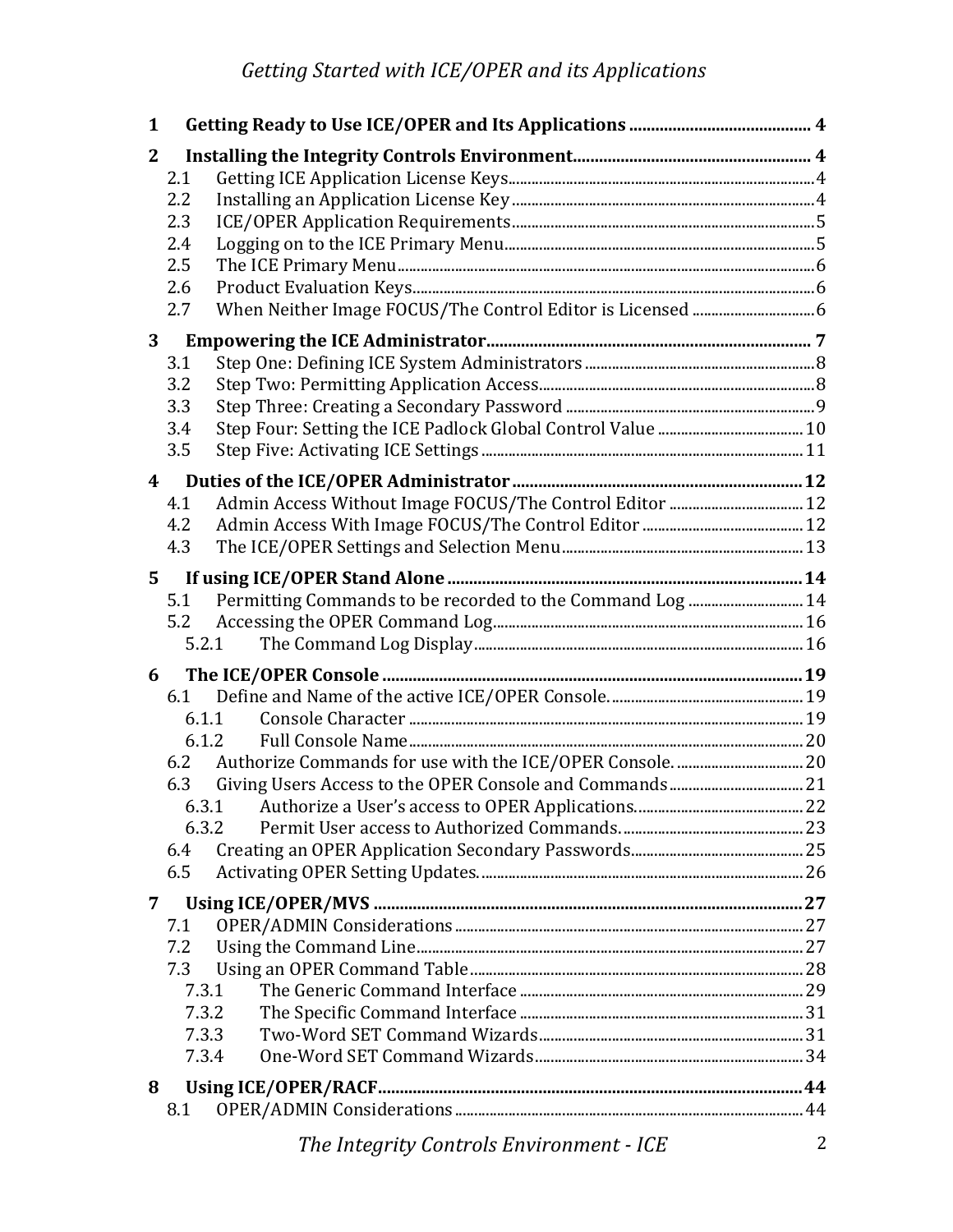|  | 8.3.3 Enable Interval Command Audits, Notification and Reporting 47 |  |
|--|---------------------------------------------------------------------|--|
|  |                                                                     |  |
|  |                                                                     |  |
|  |                                                                     |  |
|  |                                                                     |  |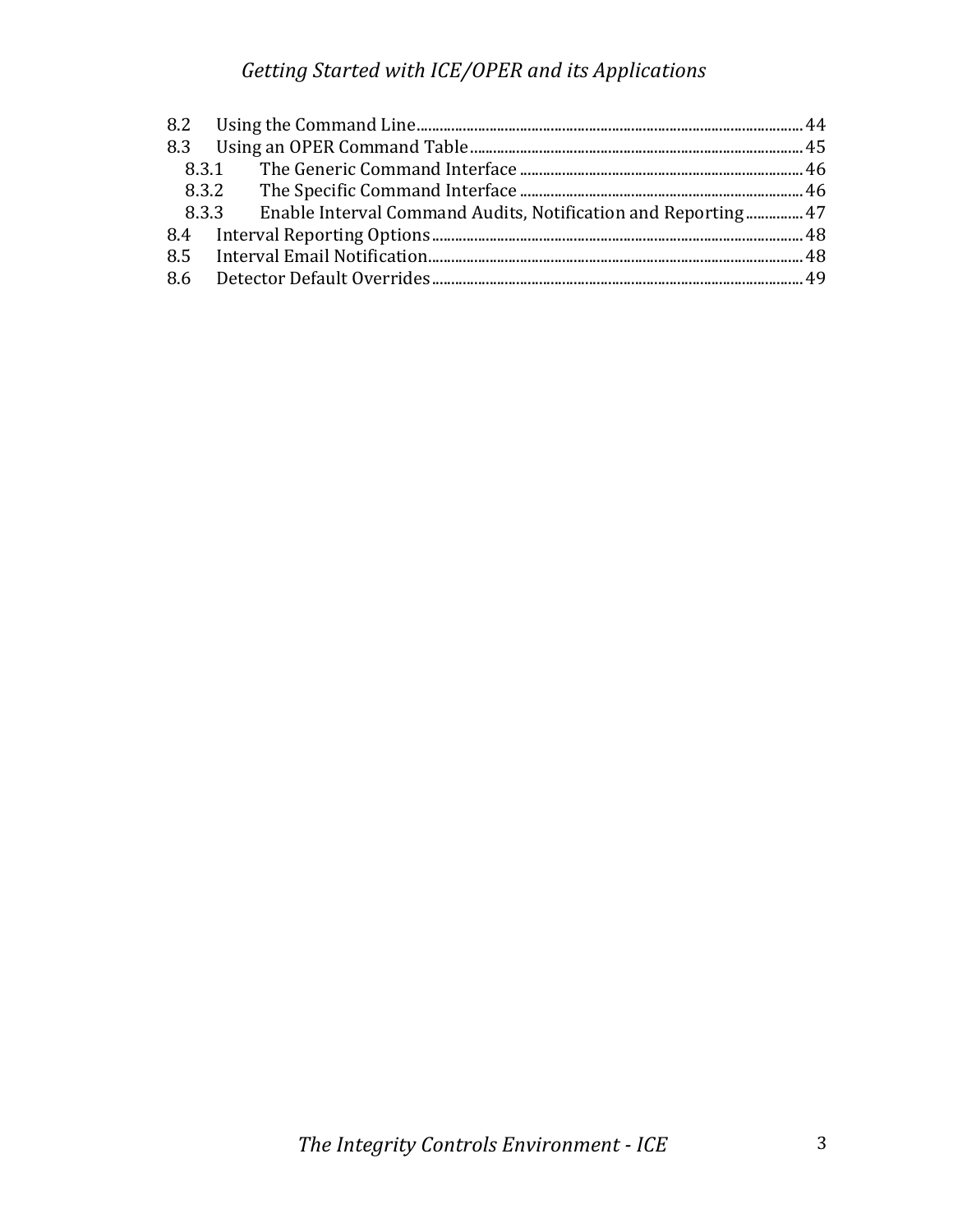# 1 Getting Ready to Use ICE/OPER and Its Applications

Before the ICE/OPER Application: Command Logging, OPER/MVS and OPER/RACF can be used, the Integrity Controls Environment must be installed and the ICE Administrator empowered. In turn, the empowered ICE Administrator must perform one or all of the following tasks: enable the OPER Extended Master Console, Authorize Operator Commands for logging and Console use, and finally, Permit individual users access to OPER Applications, the OPER Console and supported MVS and/or RACF Command Sets.

# 2 Installing the Integrity Controls Environment

Before you can use an ICE Application, you must first Download and Install the Integrity Controls Environment (ICE). If you do not already have the ICE download, you may request it by sending an email to support@newera.com. The returned "Download Link" email will contain both product and documentation links. We recommend you first download and carefully read the ICE Installation Guide as it explains the steps necessary to complete a successful ICE Installation.

# 2.1 Getting ICE Application License Keys

If you are licensed for either IMAGE Focus or The Control Editor (the ICE Viewer does not require a license key), you may download the Integrity Controls Environment from the "Download Link" email one of two ways: "Fully Authorized" or "Self Authorized". Downloading from the "Fully Authorized" link, the applications are licensed automatically. Downloading from the "Self-Authorization" link will require you to add the license keys, which are provided in the "Download Link" email, to the NSEPRMxx Member in ICE Parmlib, following installation.

If you are licensed for either ICE/OPER or ICE/RACF, you will receive a separate, unique set of license keys for these applications, via email. These license keys must be placed, as members, in the ICE USERLIB Dataset created during system installation. ICE/OPER and ICE/RACF license keys may be added at any time to a running instance of ICE and do not require re-initialization of the ICE Master Address Space. To request an ICE/OPER or ICE/RACF license key, send an email to  $\frac{\text{support@newera.com}}{\text{without@newera.com}}$  with the requested product as the email subject.

# 2.2 Installing an Application License Key

This is an example of an ICE/OPER/MVS License Key. The ICE/OPER/RACF key looks similar but varies with application specific content.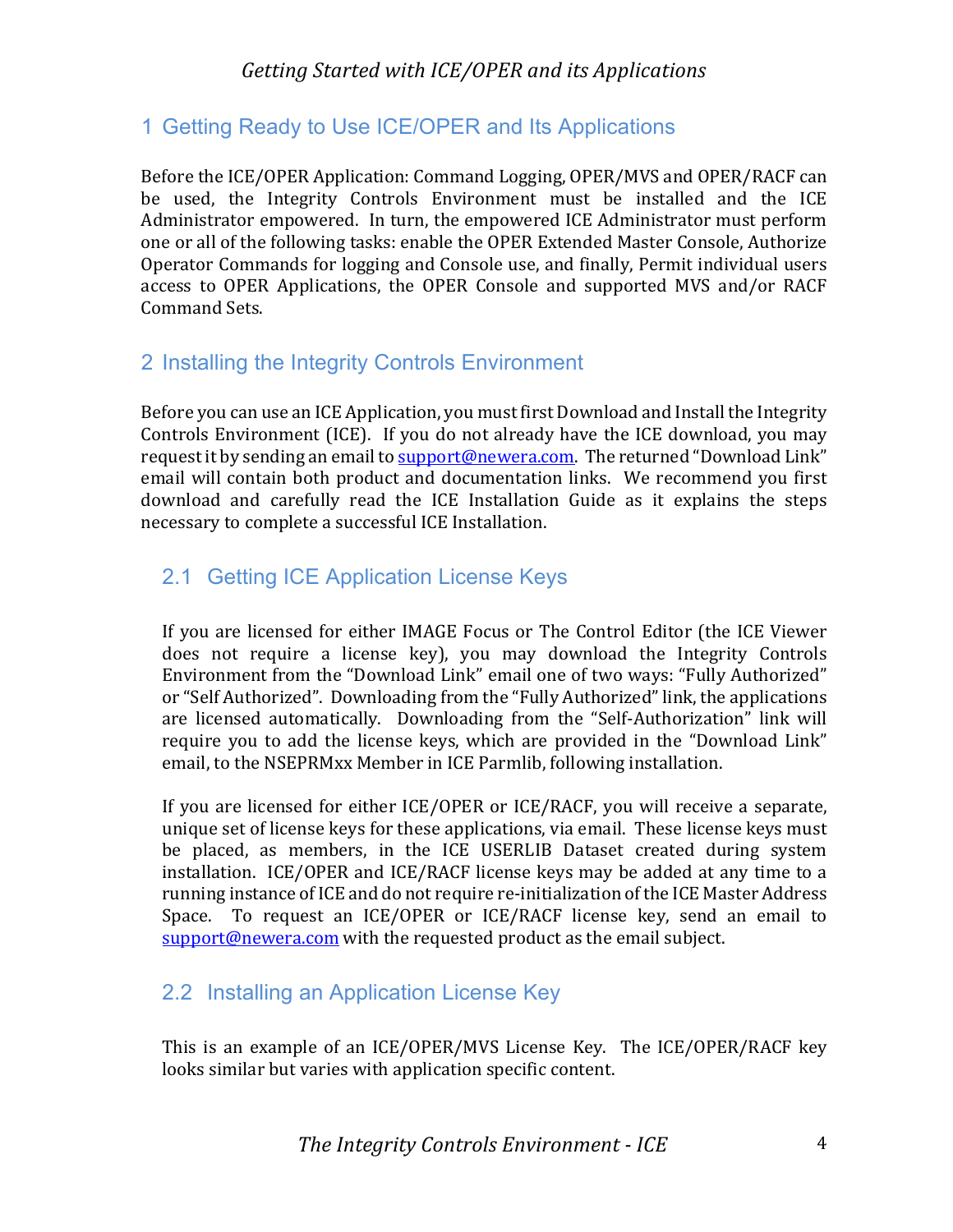```
COMPANY= NEWERA SOFTWARE, INC.
LICAREA= DAOFXFSB_TPG%XBS (UPDATE BY:12/31/18)
APPAUTH= DA12C8FCP$FSOFXF (APPLICATION:OPER)
TRMAUTH= DA1*12:$$XFSBDN! (TERM:PERPETUAL)
```
These keys must be placed, as members, into the ICE USERLIB Dataset in order for their related applications to become operational.

The member name of the ICE/OPER key must be \$OPERKEY. The member name of the ICE/RACF key must be \$RACFKEY.

### 2.3 ICE/OPER Application Requirements

ICE is enabled, "Out of the Box", with program elements that allow users, of either IMAGE Focus or The Control Editor, to define and monitor the occurrence of MVS and RACF Operator Commands, recording them as detected, in the Command Log that was defined during ICE installation. When either the ICE/OPER or ICE/RACF applications are licensed, these ICE program elements expand, allowing for the creation and deployment of an Extended Master Console subsystem accessible only by authorized and permitted users of either application.

### 2.4 Logging on to the ICE Primary Menu

Now that the ICE Environment is installed, it is time to logon to the Primary Menu. To do this, you will need to know the APPLID of the VTAM Application that controls access to all ICE Applications. The system programmer that installed ICE will know the correct name.

With the correct application\_name in hand, launch a 3270 session just as you would when logging on to TSO/ISPF. The logon syntax will vary from site to site but might look something like this:

```
LOGON APPLID=application name
```
A shorthand variation might look like this:

L application name

Consult your system programmer for the correct form of the command. You will know that you are using the correct form if the UserId / Password confirmation panel is displayed.

In the UserId / Password confirmation panel, enter your UserId and Password just as you would if logging on to TSO/ISPF. With this information, the ICE Application

*The Integrity Controls Environment - ICE* 5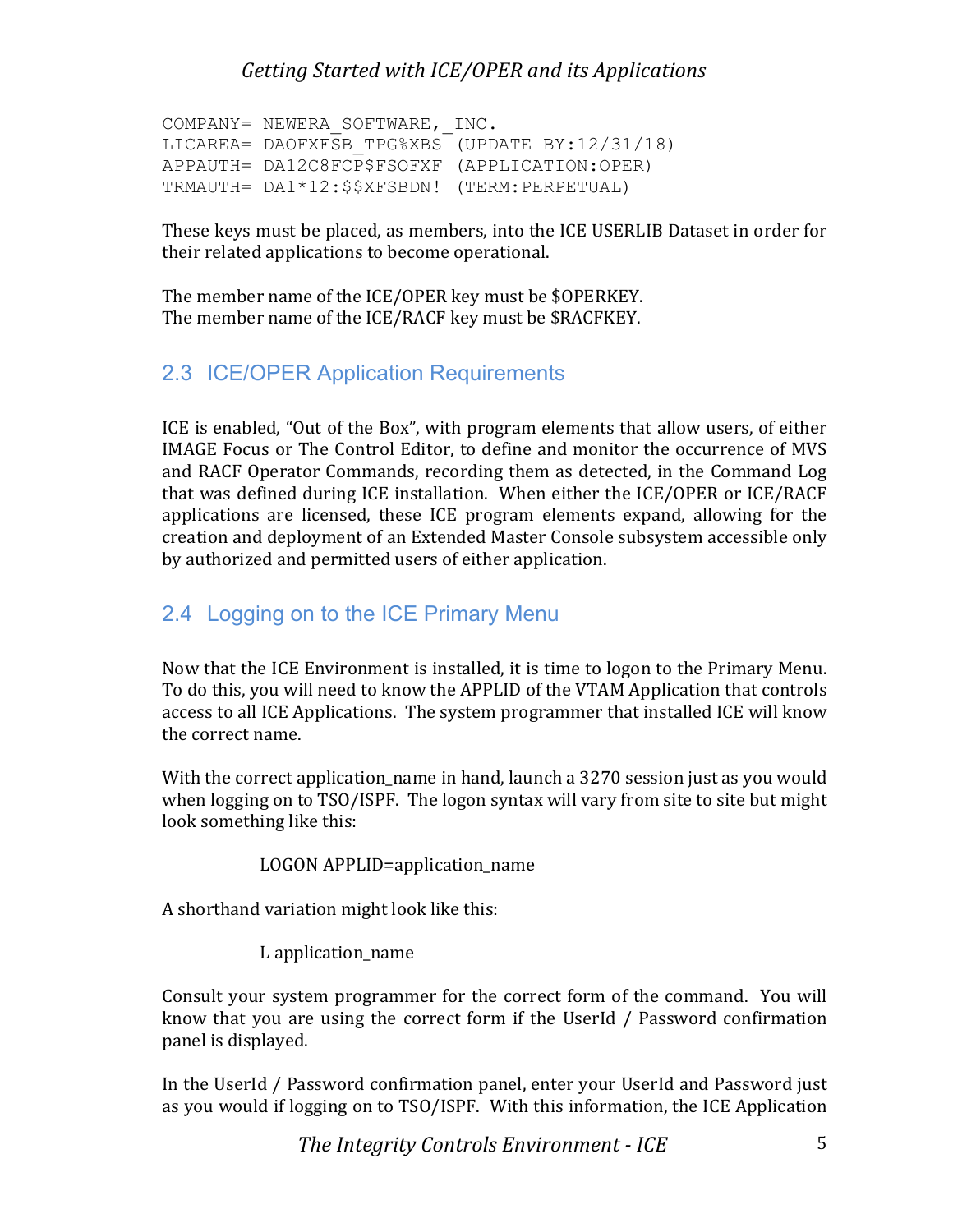will make a RACRoute call to the External Security Manager to determine if you should be granted access to TSO and the ICE Primary Menu. If access is granted, the ICE Primary Menu is displayed.

2.5 The ICE Primary Menu

The ICE Primary Menu, shown below, lists access options for Image FOCUS, The Control Editor, and the ICE Viewer. Depending on your licensing status, certain options may be highlighted in white to indicate that they are available for use. Those options highlighted in yellow require additional licensing.

ICE 16.0 - The Integrity Control Environment

```
P ProdView .. - Image Focus Production Views Userid - PROBI1
Time - 12:11
    W WorkView .. - Image Focus Workbench Views
System - ADCD113
    R DRecView .. - Image Focus Recovery Views
                                                Applid - TEST<br>Image Focus 16.0
    C Controls .. - Controls Environment Settings Patch Level R00
     V ICEViews .. - IPLCheck Results Focal Point
    D Defining .. - IFO Definitions and Settings
                      ****************************
                     * Background Task: RUNNING *
                     * No/TSO Recovery: DOWN *
                      ****************************
    X Exit - Terminate
     NewEra Software, Inc.
       Our Job? Help you make repairs, avoid problems, and improve IPL integrity.
     Option ===>
```
### 2.6 Product Evaluation Keys

Evaluation keys for these additional options may be requested at any time by sending an email to **support@newera.com**. The option to be used in this exercise, "Defining", is always available for use.

### 2.7 When Neither Image FOCUS/The Control Editor is Licensed

Note that when neither IMAGE Focus nor The Control Editor is licensed, access to the "Defining" Option is provided for initially Permitting Users to access the ICE/OPER Applications. If access is permitted, both ICE/OPER Administrators and Users will access both MVS and RACF Applications via the Primary Command Line.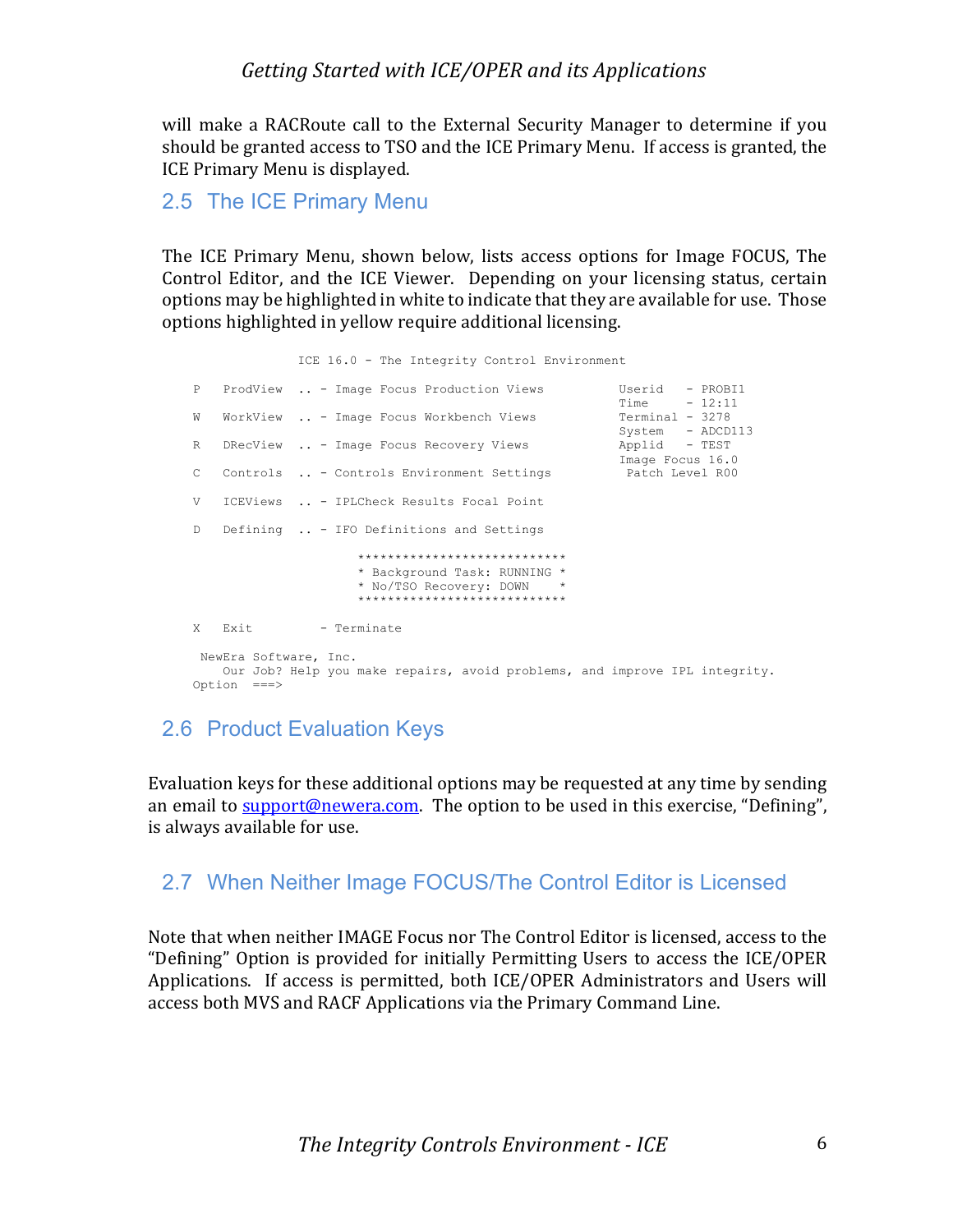#### 3 Empowering the ICE Administrator

It is considered a "Best Practice" to designate trusted ICE users as ICE System Administrators. In this role, they will be allowed access to critical ICE configuration settings, for example, the establishment of Dataset and Command Boundaries, the permitting of user access to configuration members and operator commands, Activity Monitors, and Audit Reports.

Even though it is a "Best Practice" to designate ICE System Administrators, the "Default State" of ICE, as it relates to Image FOCUS, The Control Editor, and the ICE Viewer, does not require an Administrator. ICE/OPER and ICE/RACF Applications, however, do require oversight by someone (or more than one person) acting in the role of ICE System Administrator.

Defining ICE Administrators and permitting user access is a Five Step process. In Step One, you will define the Administrators. In Step Two, you will permit users to access the "Use Functions" of all, or selected, ICE applications. In Step Three, you will learn how to create an optional "Secondary Password". In Step Four, you will set the ICE Padlock Global Control Default Value: NONE, WARN or DENY. Any settings updates made in the previous four steps will only become effective when activated, as described in Step Five.

The ICE Administrator/User Control Panel shown below supports all the options used in the various steps described.

|              |                       | ICE 16.0 - ICE Administrator/User Controls                                         |
|--------------|-----------------------|------------------------------------------------------------------------------------|
| $\mathsf{T}$ |                       | SetAdmin  - Authorize ICE Administrators<br>Userid - PROBI1<br>$Time - 11:22$      |
| N            |                       | NSEParms  - Set NSEParms Category Boundary<br>Sysplex - ADCDPL<br>System - ADCD113 |
| G            |                       | ApplId - TEST<br>Padlocks  - Global Padlock Access Controls<br>Image Focus 16.0    |
| U            |                       | UserMode  - ICE User/Application Controls Patch Level R00                          |
| $\mathbb{P}$ |                       | Password  - Set Password Prompting Controls                                        |
| L            |                       | UserLogs  - ICE User/Application Audit Log                                         |
| $\lambda$    |                       | Activate  - Dynamically Activate Controls                                          |
|              |                       |                                                                                    |
| X            | <b>Exit</b>           | - Return to the TCE Primary Menu                                                   |
|              |                       |                                                                                    |
|              | NewEra Software, Inc. |                                                                                    |
|              | Option ===>           | Our Job? Help you make repairs, avoid problems, and improve IPL integrity.         |
|              |                       |                                                                                    |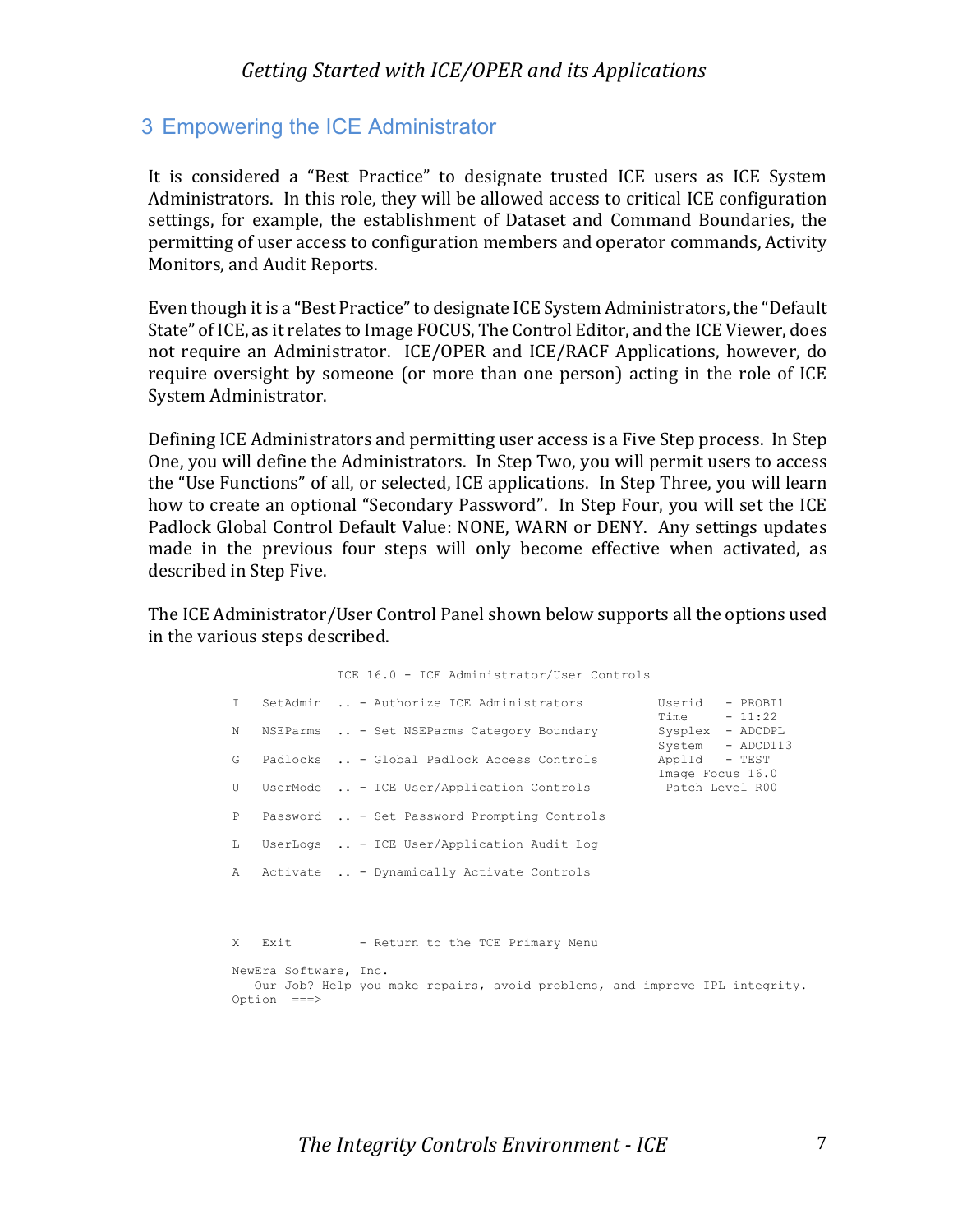# 3.1 Step One: Defining ICE System Administrators

To select the Defining option from the ICE Primary Menu, do one of the following:

Place the cursor under the option and press enter, enter an "S" or "D" on the entry-point shown after the option name, and press enter, or enter "D" on the primary menu command line and press enter.

Note that for a more detailed description of each option that appears in a menu's selection list, press PFK1.

From the menu that is displayed, select the ICEAdmin option. This will display the ICE Administrator/User Controls Panel, pictured above. From this menu, select the SetAdmin option. This action will bring up the ICE Administrator Assignment Panel.

Use the ICE Administrator Assignment Panel to name one Primary and up to six Supplemental ICE Administrators, using their respective TSO UserIds. Only those named in this panel will be afforded access to ICE/OPER and/or ICE/RACF Administration Functions. These functions include naming commands to be logged, permitting user access to ICE Extended Master Console functions, supported by either product, and setting command Audit Intervals.

Primary and Supplemental authorities differ in only one specific way. The Primary Administrator may, when needed, display Application Access Passwords in Clear Text. This is a privilege not enjoyed by other Supplemental Administrators.

When you are finished assigning Administrators, select PFK3 to save your updates and return to the prior menu. From here, you will now select the UserMode option and proceed to Step Two.

Note that these new or updated settings will not be in effect until they are activated. The Activation process is described in Step Five.

# 3.2 Step Two: Permitting Application Access

Users of ICE/OPER/MVS and/or ICE/OPER/RACF must be specifically permitted access by the ICE Administrator. To permit access to a user, select the UserMode option from the menu. This will display a listing of all authorized ICE Users, related applications, access rights, and access windows, if any. For a detail description of the listing, its column headings, and selection options, use PFK1.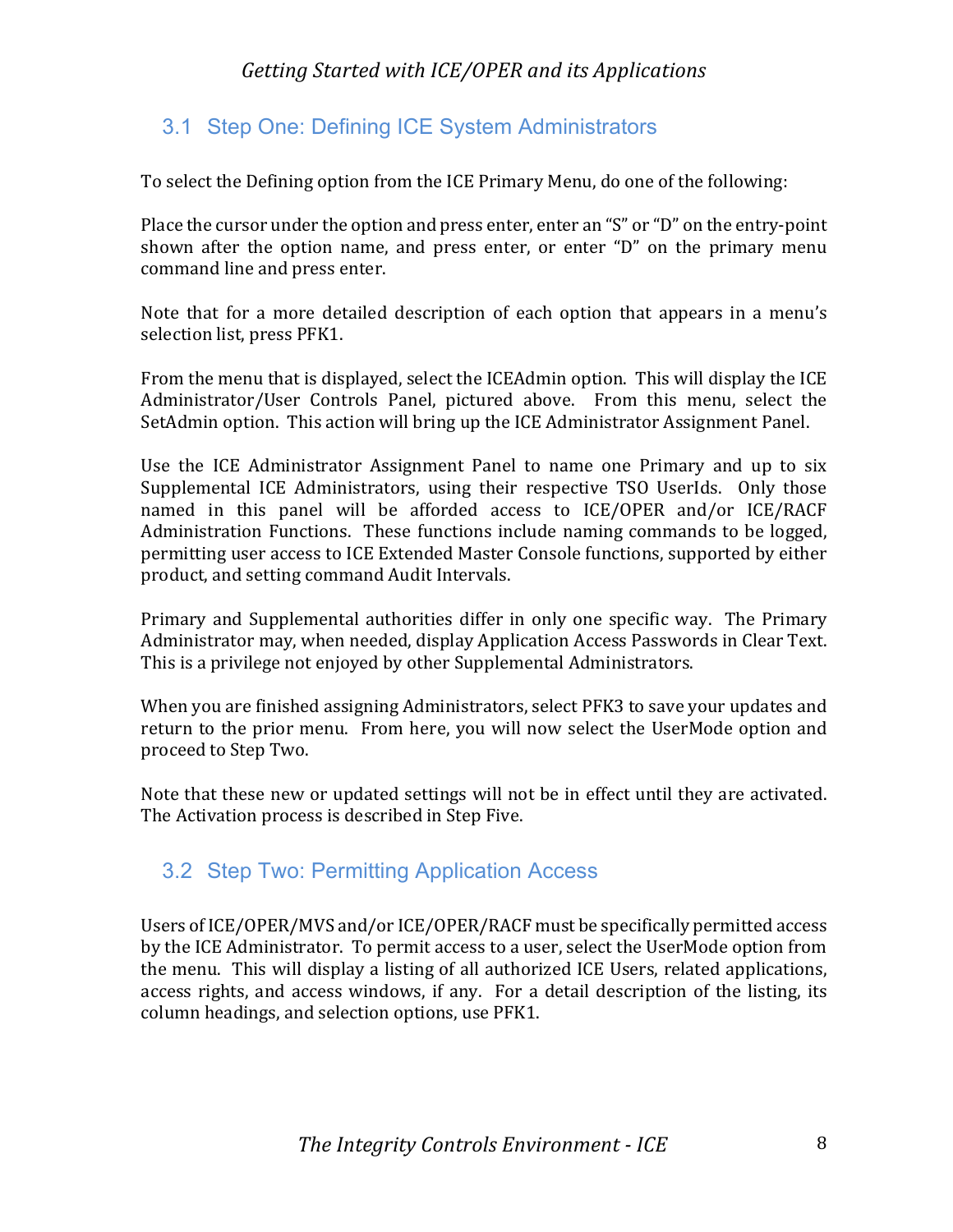To add a new user, use the "Add\_User\_Rule" option. To do this, place an "A" on the entry point preceding any row and press enter. This action will display the Add ICE User Pop-Up as shown below:

```
 ◊—————————————————————————————————————————————————————————————————————◊
        ◊ ICE 16.0 - Adding ICE User Access Rules ◊
\Diamond \Diamond ◊ --User-- -----Application Access Rule----- ----FreeForm Comment---- ◊
        ◊ ---Id--- --Rules-- ---Start--- ---Stops--- ----------Text---------- ◊
        ◊ -------- Prod Mode yymmdd hhmm yymmdd hhmm ------------------------ ◊
        ◊ -USERID- ---- ---- ------ ---- ------ ---- 19/09/25_10:33_PROBI1 ◊
 ◊—————————————————————————————————————————————————————————————————————◊
```
This panel consists of several entry points (fields), two of which are mandatory: User Id and Prod.

In the "User Id" field, enter the TSO UserId of the individual to whom you wish to permit access. In the "Rules Prod" field, enter the ICE Product Code, in this case either OPER or RACF.

Optionally, in the "Rules Mode" field, enter the action to be taken when a user attempts to issue a command outside of a defined "Access Window". The choices are: NONE, WARN, or DENY. When WARN or DENY is specified, the named "User Id" will be allowed full application access to the named Product Code, but will be WARNED or DENIED access to the ICE Extended Master Console for issuing Commands.

The "Starts" and "Stops" date(yymmdd) and time(hhmm) values are used to create an "Access Window" that opens and closes as defined.

Use PFK1 for a detailed description of these functions. When you are done making changes, press PFK3 to exit and save your work.

# 3.3 Step Three: Creating a Secondary Password

ICE/OPER/MVS and ICE/OPER/RACF are powerful z/OS System Utilities. As such, it is considered a "Best Practice" to further control user access to them by making use of the "Secondary Password" option.

To define a password, select the Password option from the menu. This action will display the TCE OPER Prompt (Password) Control Options Listing.

The options of interest, within this current context of Command Sets, are: MVSCOMMDS, RACFCMDS and SETCOMMDS. When set, the user will be prompted for the assigned password, and granted access only if the correct application password is entered. If not, they are DENIED or WARNED. There is no limit as to how many times a user may attempt a new password following a failed attempt.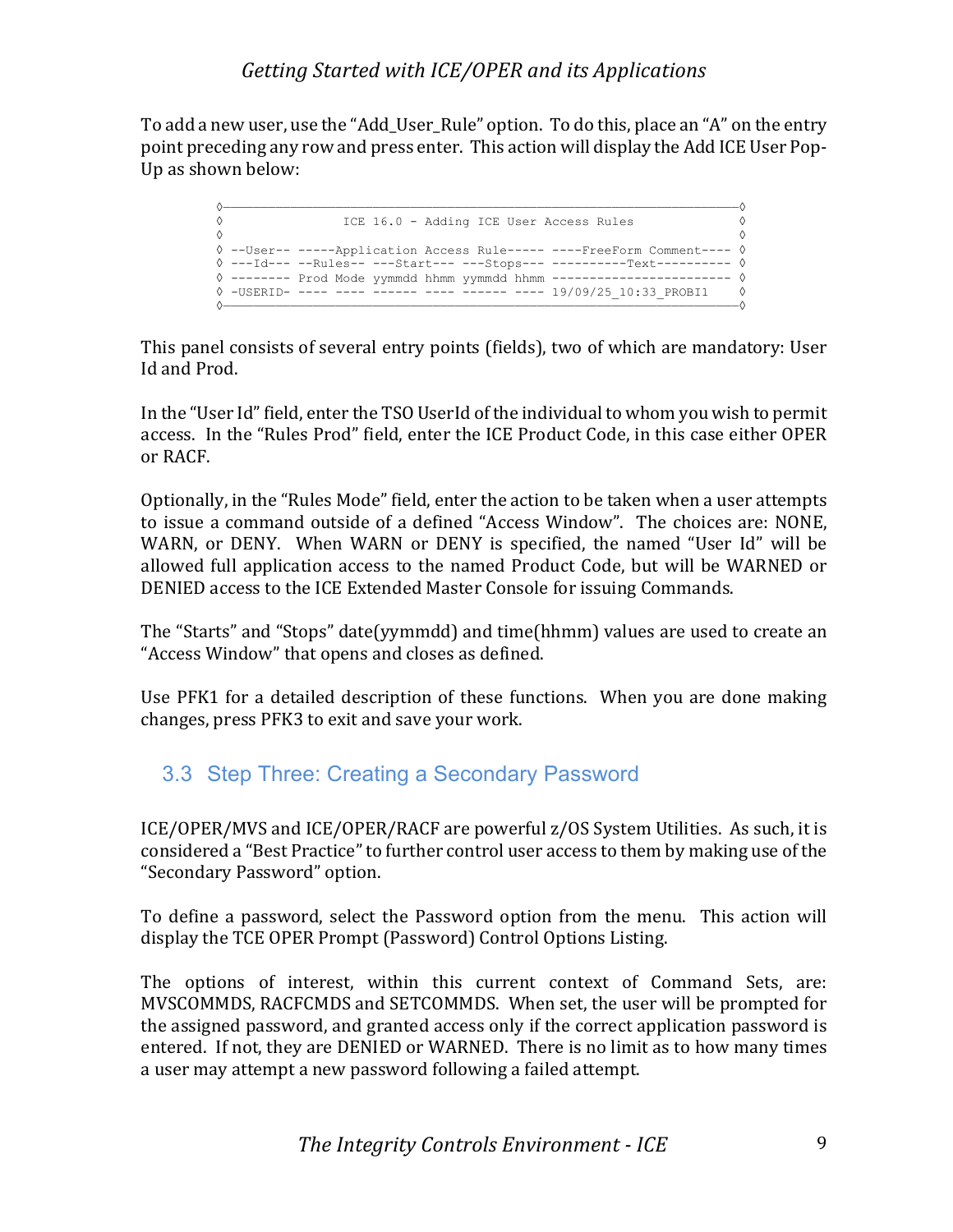To assign a password to a Command Set, place an "A" on the Entry Point preceding the targeted Command Set, and press enter. The following Prompt Pop-up will appear.

```
 ◊—————————————————————————————————————————————————————————————————————◊
 ◊ ICE 16.0 - Adding a TCE/OPER Prompt ◊
\Diamond \Diamond ◊ ---Password--- Mode ---Start--- ---Stops--- ---This-Addition--- ◊
      ◊ -------------- ---- yymmdd hhmm yymmdd hhmm yymmdd-hhmm-UserIds ◊
      ◊ ENTER_PASSWORD ---- ------ ---- ------ ---- 190925_1147_PROBI1 ◊
 ◊—————————————————————————————————————————————————————————————————————◊
```
This panel supports a number of entry points (fields), two of which are mandatory: Password and Mode. Passwords must be at least 6 and no more than 16 alphabetic characters. A password is encoded as a "One-Way Cipher" and stored in association with its related Command Set. Passwords are never shown in "Clear Text" except to the TCE Administrators, when they are using special "Admin-Helper"  $(1)$  Functions.

The Mode setting, NONE, WARN, or DENY, denotes the action to be taken by ICE if the user enters an incorrect password.

The password applies 24X7 unless the "Starts" and "Stops" date(yymmdd) and time(hhmm) values are used to create an "Access Window" that opens and closes as defined.

Use PFK1 for a detailed description of these functions. When you are done making changes, press PFK3 to save your work and exit.

# 3.4 Step Four: Setting the ICE Padlock Global Control Value

The Padlock Global Settings are the "Overlords" of access to ICE defined resources. By default, all Padlock Controls are set to "WARN". To update these Global Settings, select the "Padlocks" option from the menu. This action will display the Padlock Access Controls Features Panel. 

Change the Global Settings focus on the upper part of the panel as shown below:

```
-----------------------Padlock Access Controls-----------------------
TCE Padlock Mode of Controlling Access: .. Deny /. Warn .. None
Mode - WARN - Users without Padlock Access Rights Warned of Denials.
```
Note, the Default Setting "Warn" is checked "/". To change this, place the check "/" beside the desired Global Setting and press enter to update the panel.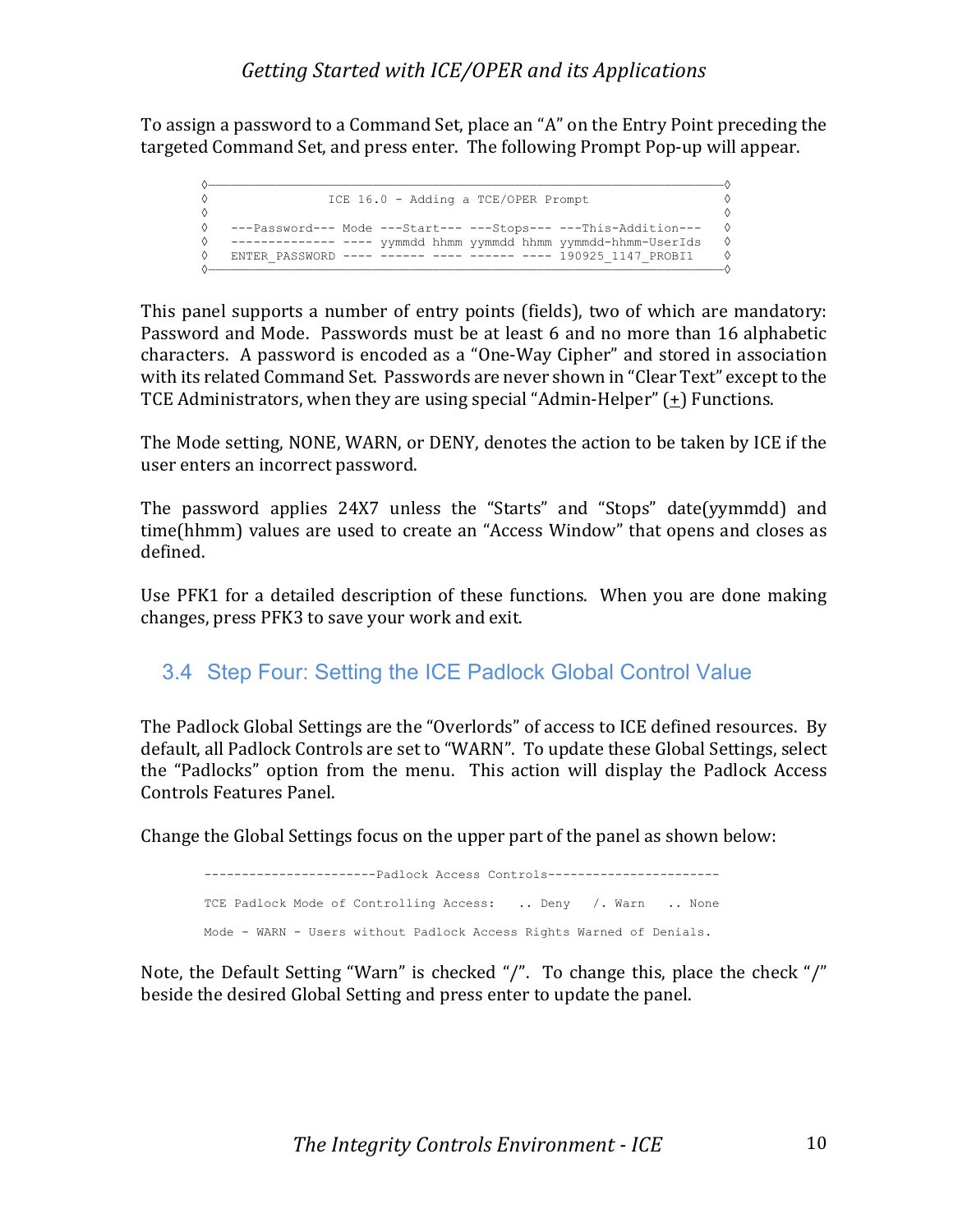The lower part of the panel, seen below, shows the control settings for each of the Boundaries Classifications supported within the Integrity Controls Environment.

| ----Current Definition---- Cm ---Boundaries--- Cm ----Updated Definition---- |                            |  |  |
|------------------------------------------------------------------------------|----------------------------|--|--|
|                                                                              | ON  Control Category  ON   |  |  |
|                                                                              | ON  Control Datasets  ON   |  |  |
|                                                                              | OFF  Control Commands  ON  |  |  |
|                                                                              | OFF  Control WrkGroup  OFF |  |  |
|                                                                              | OFF  Control RoleBase  OFF |  |  |
|                                                                              | OFF  Control IFOUsers  ON  |  |  |

As it relates to ICE/OPER/MVS and ICE/OPER/RACF, you will need to turn on the specific Padlock Controls, "Commands" and "IFOUsers", which are by default turned OFF. To do this, type the word "ON" to the right of both "Control Commands" and "Control IFOUsers" and press enter. The panel will update showing your selections.

When you are done making changes, press PFK3 to save your work and exit.

# 3.5 Step Five: Activating ICE Settings

Once you have completed Step One through Step Four, you will need to activate your settings. To do this, select "Activate" from the menu and press enter. The following message will appear on the screen to confirm that Activation has completed successfully:

◊—————— NSEJRNxx and NSESELxx have been Successfully Activated. ——————◊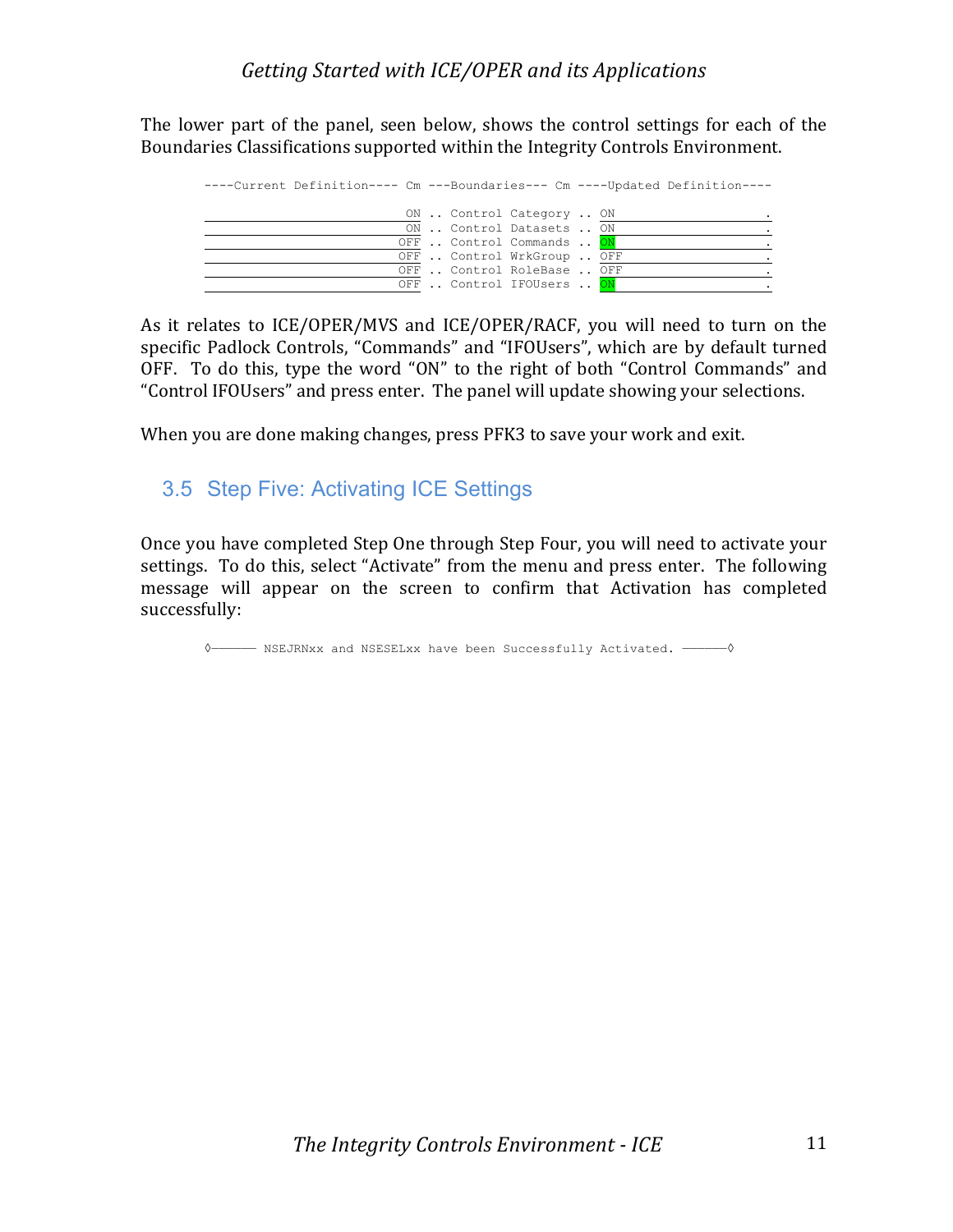# 4 Duties of the ICE/OPER Administrator

The named ICE/OPER Administrator is responsible for the following tasks:

- 1. If using ICE/OPER only with a Licensed Application:
	- Permit Commands to be logged to the OPER Command Log.
	- Enable Interval Command Usage Notification and Reporting.
- 2. If using the ICE/OPER/MVS and/or ICE/OPER/RACF:
	- Define and Name the active ICE/OPER Console.
	- Authorize Commands for use with the ICE/OPER Console.
	- Permit User access to selected Authorized Commands.
	- Permit User access to Console Application.
	- Establish optional Secondary Passwords.

# 4.1 Admin Access Without Image FOCUS/The Control Editor

When neither Image FOCUS nor The Control Editor is licensed, the functions needed to administer OPER and its applications are accessed from the ICE and/or TSO Command Line by entering one of the following Command Strings:

@@OPER ADMIN or ##RACF ADMIN or \$\$MVSA ADMIN

# 4.2 Admin Access With Image FOCUS/The Control Editor

When Image FOCUS is licensed, from the ICE Primary menu, select the "WorkView" option to display the Image FOCUS Workbench Primary Menu. From the list of Workbench options, select "ICE/Oper" to display the ICE/OPER Settings and Selection Menu, described in a section below.

When The Control Editor is licensed, from the ICE Primary menu, select the "Controls" option to display The Control Editor Primary Menu. Next, Select "Boundary", then select "Commands", and then select "ICE/Oper" to display the ICE/OPER Settings and Selection Menu, described in a section below.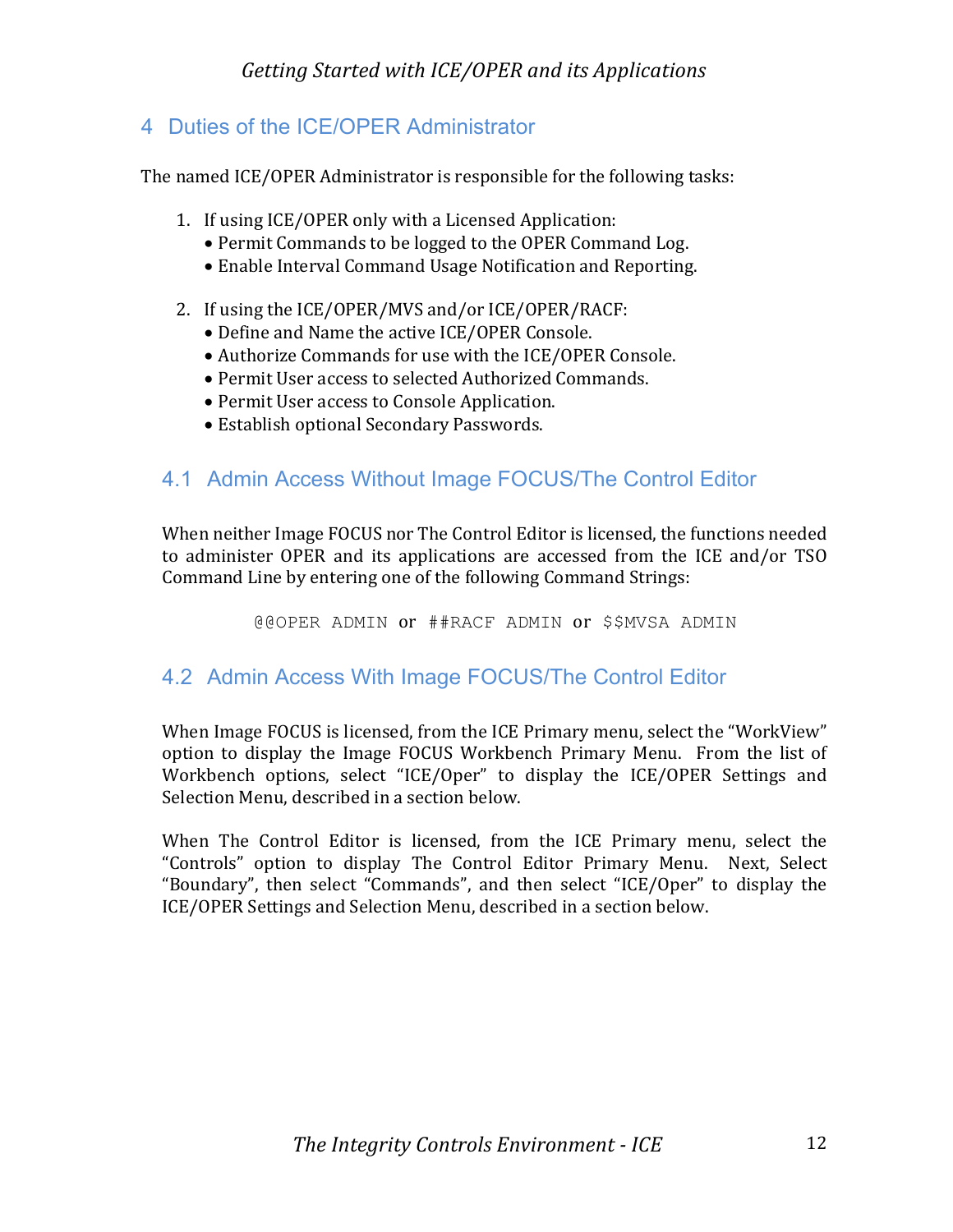# 4.3 The ICE/OPER Settings and Selection Menu

Depending on the level of licensing of ICE/OPER, certain limitations will apply. However, in any event, the following menu will be displayed. Unlicensed options will be highlighted in yellow.

 ICE 16.0 - ICE/OPER Settings and Selection S CmmdSets .. - Show OPER Command Set Selection Userid - PROBI1<br>Time - 13:22  $Time$  - 13:22 O OperCntl .. - Show OPER Command Access Controls Sysplex - ADCDPL System - ADCD113 P Password .. - Set the Password Prompting Controls ApplId - TEST  $ICE$  16.0 - TCE 16.0 C Consoles .. - Defines Unique OPER Command Console Patch Level R00 A Activate .. - Dynamically Activates OPER Settings L CmmdLogs .. - Shows Logged Command Event Interface D Detector .. - Shows Command Audit Event Detectors X Exit - Return to the TCE Primary Menu NewEra Software, Inc. Our Job? Help you make repairs, avoid problems, and improve IPL integrity. Option ===>

If you are prompted for the OPER (or other) secondary password, it must be entered correctly BEFORE the menu will be displayed.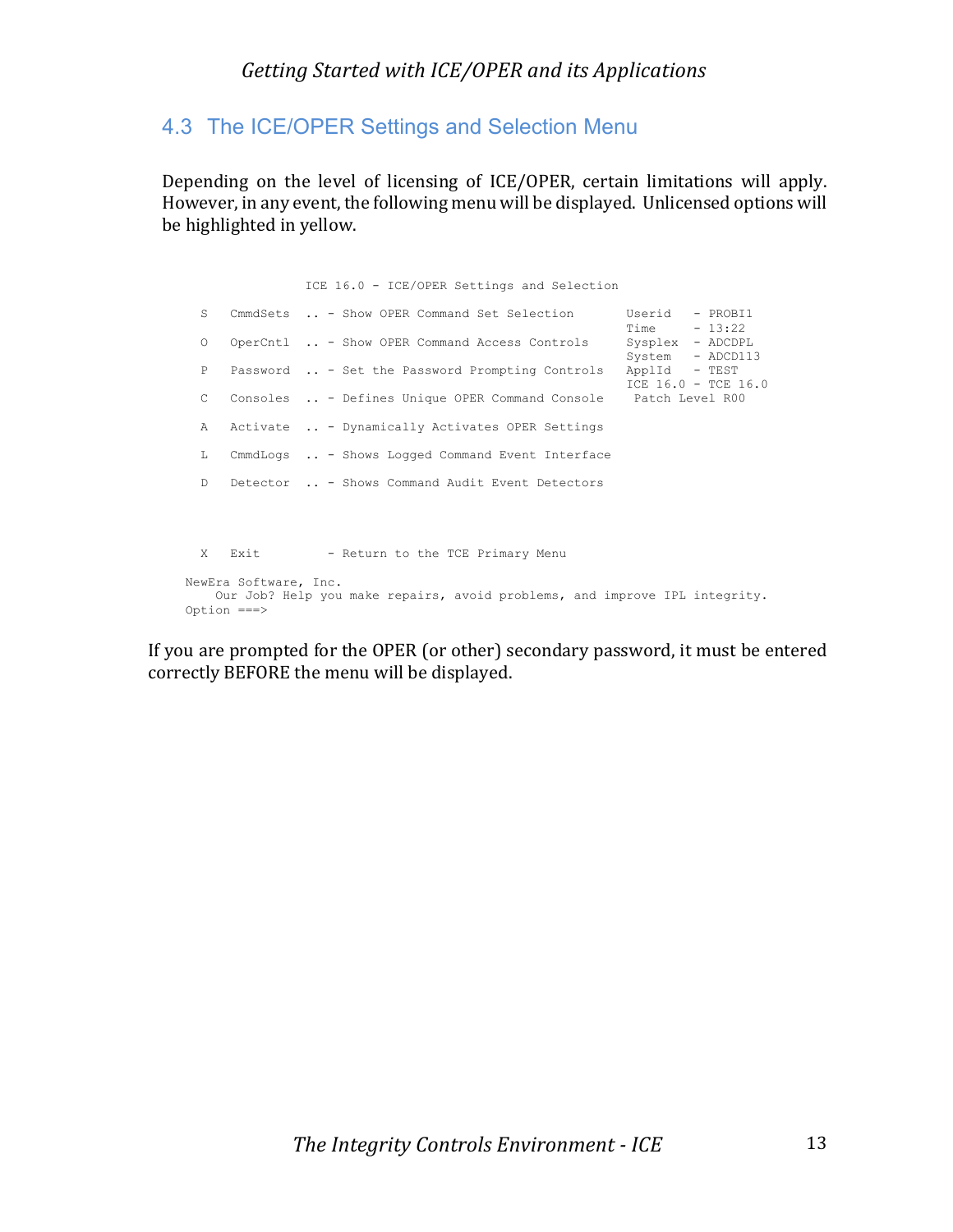## 5 If using ICE/OPER Stand Alone

ICE/OPER can be access and used, on a "Stand Alone" basis, by either IMAGE Focus or Control Editor Licensees, via either the Image FOCUS Workbench or the Control Boundary Definition Panels.

ICE/OPER is an enabling ICE function that, when used on a "Stand Alone" basis, will only record "Log Permitted" MVS and RACF Operator Commands to the Command Log "Notepad" Dataset, that was defined during ICE Installation. Command Events, defined and logged, are available for display in real-time via the  $OPER/ADMIN$  Interface.

When either ICE/OPER/MVS or ICE/OPER/RACF are licensed, events captured in the log can be formatted into Audit Reports, to be created at defined intervals, stored in a report inventory, and/or sent via email to named recipients.

### 5.1 Permitting Commands to be recorded to the Command Log

To permit a Command to be logged, select "CmmdSets" from the Setting Menu. This will display the following list of the available Command Sets:

|  | • M MVSCmmds  - Show MVS Command Interface Settings    |  |
|--|--------------------------------------------------------|--|
|  | • D MODCmmds  - Show MODIFY Command Interface Settings |  |
|  | • S SETCmmds  - Show SET Command Interface Settings    |  |
|  | • R RACFcmds  - Show RACF Command Interface Settings   |  |

If OPER/RACF is not licensed, this option will be highlighted in yellow.

Selecting a Command displays its Command Table. In this case, the MVS Command Table, in ADMIN/VIEW Format, is shown below:

|                      |                                   |           |           | TCE 16.0 - MVS Command Activation Settings                                                                                                         |               |           |                        |                      |  |
|----------------------|-----------------------------------|-----------|-----------|----------------------------------------------------------------------------------------------------------------------------------------------------|---------------|-----------|------------------------|----------------------|--|
|                      |                                   |           |           | /. All MVS Commands may be Activated - UnCheck to DeActivate them All<br>--------------Use '/' to Permit Selected MVS Operator Commands----------- |               |           |                        |                      |  |
|                      |                                   |           |           | $\rm Cm$ --Name-- $\rm Cm$ --Name-- $\rm Cm$ --Name-- $\rm Cm$ --Name-- $\rm Cm$ --Name-- $\rm Cm$ --Name--                                        |               |           |                        |                      |  |
|                      |                                   |           |           | /. ACTIVATE  CANCEL  CHNGDUMP  CMDS  CONFIG  CONTROL<br>DEVSERV $/$ . DISPLAY  DUMP $\cdots$ DUMPDS                                                |               |           | FORCE  HALT            |                      |  |
|                      |                                   |           |           | IOACTION  LIBRARY /. LOG      LOGOFF                                                                                                               |               |           | LOGON  MODE            |                      |  |
|                      | MODIFY  MONITOR                   |           |           | MOUNT /. PAGEADD                                                                                                                                   |               |           | PAGEDEL  OUIESCE       |                      |  |
|                      | $\ldots$ REPLY $\qquad$ / . RESET |           |           | ROUTE  SEND                                                                                                                                        |               |           | $\sqrt{1}$ . SET  SLIP |                      |  |
|                      | START  STOP                       |           |           | STOPMN  SWAP  SWITCH  TRACE                                                                                                                        |               |           |                        |                      |  |
|                      |                                   |           |           | $\ldots$ UNLOAD $\ldots$ VARY / WRITELOG $\ldots$                                                                                                  |               | $\cdot$ . |                        | $\ddot{\phantom{0}}$ |  |
| $\ddot{\phantom{0}}$ |                                   | $\ddotsc$ | $\ddotsc$ |                                                                                                                                                    | $\sim$ $\sim$ | $\ddotsc$ |                        | $\ddot{\phantom{0}}$ |  |
| $\ddot{\phantom{0}}$ |                                   | $\ddotsc$ | $\ddotsc$ |                                                                                                                                                    | $\ddotsc$     | $\ddotsc$ |                        | . .                  |  |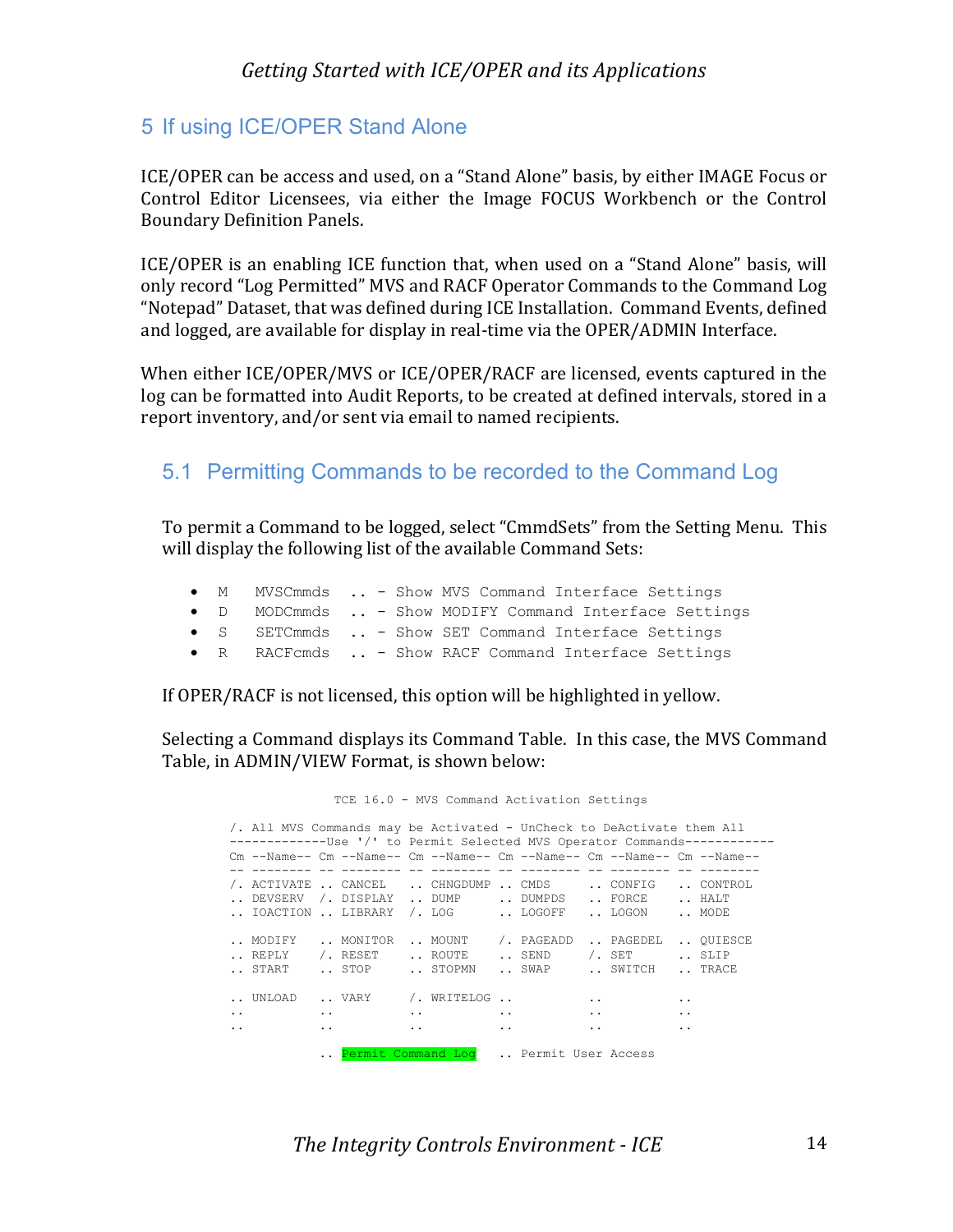Using this multi-function panel, the ICE/OPER Administrator can:

- Proceed to functions that allow for the Permitting of Commands And/or when ICE/OPER/MVS is licensed:
- Enable/Activate all, or specific, MVS Commands for Console use,
- Proceed to Functions that Permit Users access to Activated Commands.

When ICE/OPER/MVS and/or ICE/OPER/RACF are licensed, authorized users who are permitted access will see a similar Command Set Table in USERS/VIEW Format. Their individual, unique USER/VIEW allows them to select and use authorized, permitted commands only, and will not allow them to perform OPER/ADMIN functions. 

Selecting the "Update Log Settings" option, shown at the bottom of the panel, will display the Command Log Setting Table for the MVS Command Set.

 TCE 16.0 - MVS Command Event - Log Settings .. Check to Activate Logging of the Full MVS Command Set -----------------Use '/' to Activate MVS Command Logging------------------ Cm --Name-- Cm --Name-- Cm --Name-- Cm --Name-- Cm --Name-- Cm --Name-- -- -------- -- -------- -- -------- -- -------- -- -------- -- -------- .. ACTIVATE .. CANCEL .. CHNGDUMP .. CMDS .. CONFIG .. CONTROL .. DEVSERV .. DISPLAY .. DUMP .. DUMPDS .. FORCE .. HALT .. IOACTION .. LIBRARY .. LOG .. LOGOFF .. LOGON .. MODE .. MODIFY .. MONITOR .. MOUNT .. PAGEADD .. PAGEDEL .. QUIESCE .. REPLY ... RESET ... ROUTE ... SEND ... SET ... SLIP .. START .. STOP .. STOPMN .. SWAP .. SWITCH .. TRACE .. UNLOAD .. VARY .. WRITELOG .. .. Update Log Settings .. Turn Logging On/Off On

Use the check "/" to mark those commands that are to be logged.

The configuration of commands to be logged is stored in the NSEJRNxx ICE Parmlib Member. The panel interacts directly with that member, updating with revised settings when you exit (PFK3) back to the prior panel. For example, using the "/" to indicate you want to log the Full MVS Command Set, the following Control Card entries would be added to NSEJRNxx, upon exiting the panel:

CMDLOG MODCMD(ALL) CMDLOG SETCMD(ALL) CMDLOG MISCCMD(ALL)

If you only want START and STOP to be logged, uncheck the Full MVS Command Set to remove the Control Cards shown above, and then check only START and STOP. The following Control Card entries would then be added to NSEJRNxx, upon exiting the panel: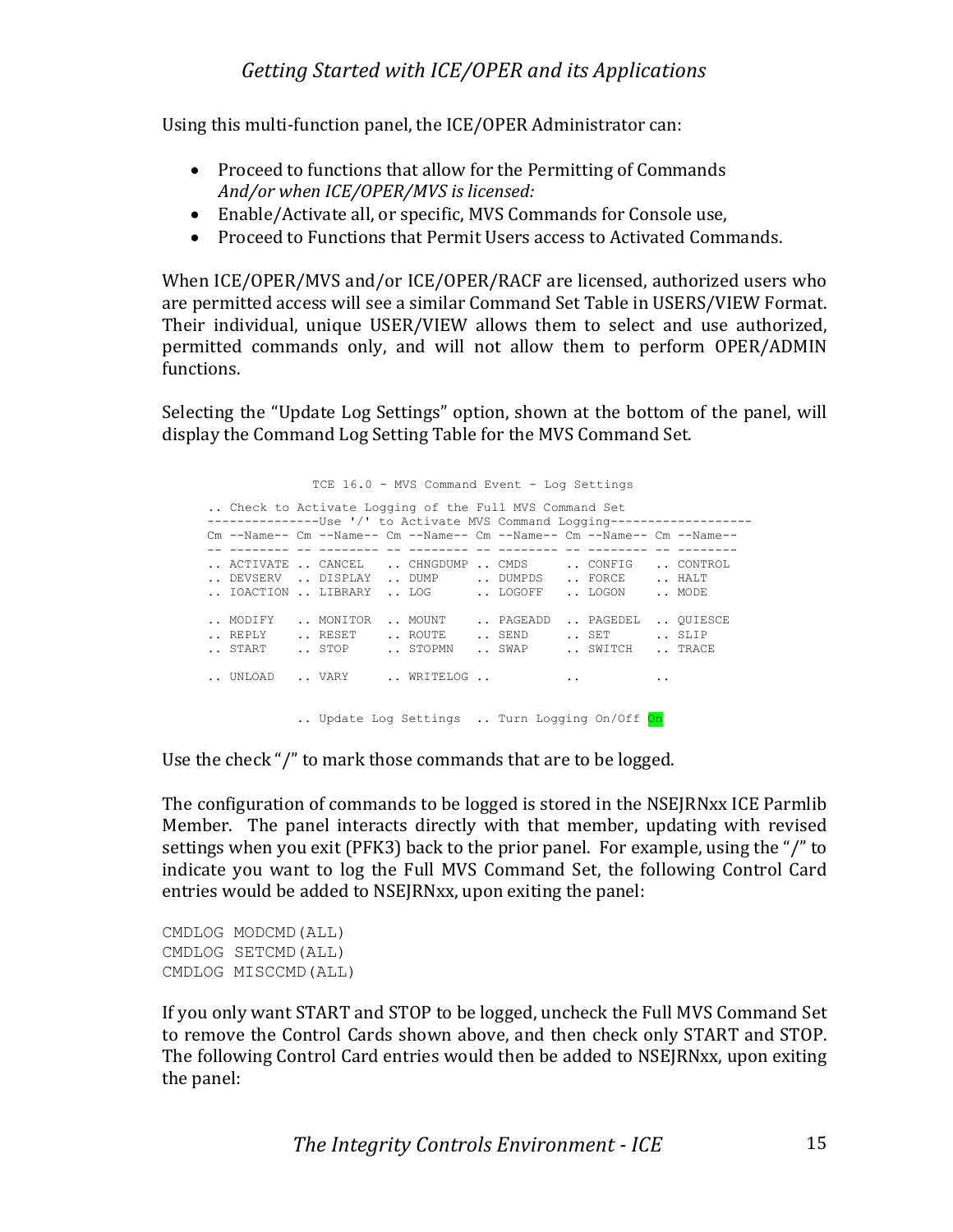```
CMDLOG MISCCMD(START)
CMDLOG MISCCMD(STOP)
```
The MODIFY and SET Commands are special cases. Though this panel may be used to set logging of all MODIFY and all SET Commands, each has its own Command Set Interface. It is a recommended "better practice" to return to the Command Set Selection Panel, where you may select either MODIFY or SET in order to use their specific Interfaces.

Note that at the bottom of the Command Set panel, you will find the status of the Command Logging Process, "Turn Logging On/Off". In order for logging to take place, this setting MUST be set "ON". When logging is "ON", the following Control Card Entry will appear in NSEJRNxx:

CMDLOGGING ON

If changes are made, the settings are automatically updated in NSEJRNxx, as you exit (PFK3) from the panel.

# 5.2 Accessing the OPER Command Log

Image FOCUS and Control Editor users can immediately use the Command Logging functions of OPER, to log and display named Operator Commands, without having to license the additional OPER application.

#### *5.2.1 The Command Log Display*

Once MVS and/or RACF Commands of interest are defined and activated, command logging begins, immediately capturing and recording targeted commands in the OPER Command Log defined during ICE Installation. A sample extracted from the MVS Commands Log is shown below in a fully interactive, point-and-shoot ISPF Table.

```
ICE 16.0 - ALL MVS Command Event Records Row 1 to 14 of 24<br>--NSIMPHX 0325-- Command Records-
                                                                             -Command Records-
------------ Controls Environment - IFO.TEST - 24 Command Events -------------
Row Selections: Shows_Command_Log
To Sort select a Sub-Head, To Query enter above Sub-Head, PFK1 for Help
- Rows ------Command Actions------ ----------------------MVS-------------------
\mathcal{L}_\mathcal{L} = \mathcal{L}_\mathcal{L} = \mathcal{L}_\mathcal{L} = \mathcal{L}_\mathcal{L} = \mathcal{L}_\mathcal{L} = \mathcal{L}_\mathcal{L} = \mathcal{L}_\mathcal{L} = \mathcal{L}_\mathcal{L} = \mathcal{L}_\mathcal{L} = \mathcal{L}_\mathcal{L} = \mathcal{L}_\mathcal{L} = \mathcal{L}_\mathcal{L} = \mathcal{L}_\mathcal{L} = \mathcal{L}_\mathcal{L} = \mathcal{L}_\mathcal{L} = \mathcal{L}_\mathcal{L} = \mathcal{L}_\mathcal{L}S Numb yy/mm/dd hh:mm -UserId- Fnd ----------------Command String--------------
_ 0001 19/03/31 11.03 PROBI1 AOK LNKLST,UNDEFINE,NAME=PROBI1150891608
 _ 0002 19/03/31 10.54 PROBI1 AOK APF,ADD,DSNAME=IFO.PLAY.LOAD,VOLUME=LVWRKD
_ 0003 19/03/31 10.52 PROBI1 AOK LNKLST,ACTIVATE,NAME=PROBI1150901048
_ 0004 19/03/31 10.52 PROBI1 AOK LNKLST,ADD,NAME=PROBI1150901048,DSNAME=IFO.T
_ 0005 19/03/31 10.52 PROBI1 AOK LNKLST,DEFINE,NAME=PROBI1150901048,COPYFROM=
_ 0006 19/03/30 18.38 PROBI1 AOK APF,ADD,DSNAME=IFO.PLAY.LOAD,VOLUME=LVWRKD
_ 0007 19/03/30 18.20 PROBI1 AOK LNKLST,ACTIVATE,NAME=PROBI1150891819
_ 0008 19/03/30 18.20 PROBI1 AOK LNKLST,ADD,NAME=PROBI1150891819,DSNAME=IFO.P
_ 0009 19/03/30 18.19 PROBI1 AOK LNKLST,DEFINE,NAME=PROBI1150891819,COPYFROM=
_ 0010 19/03/30 16.17 PROBI1 AOK LNKLST,ACTIVATE,NAME=PROBI1150891616
```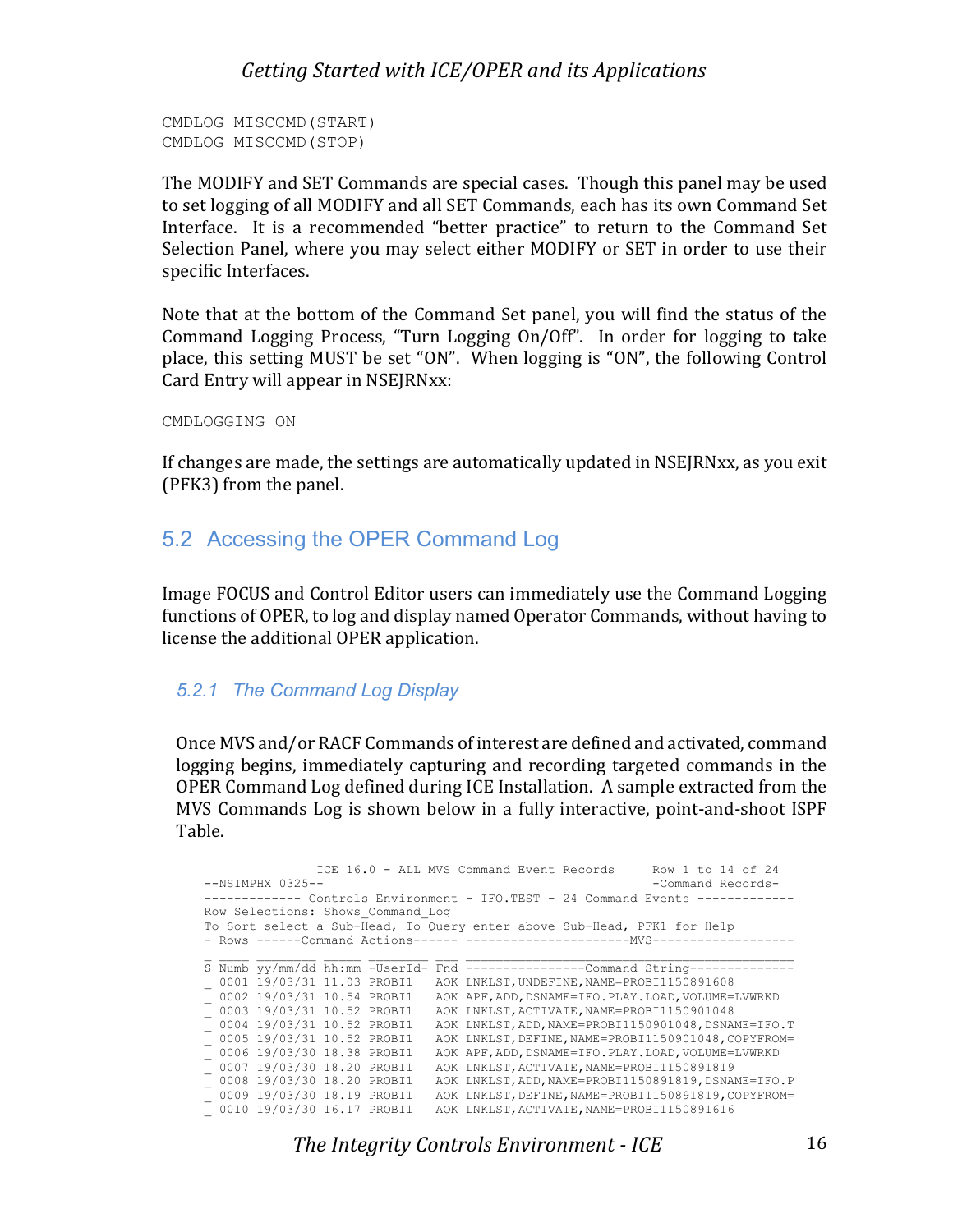|             | 0011 19/03/30 16.16 PROBI1<br>0012 19/03/30 16.16 PROBI1 |  | AOK LNKLST, DELETE, NAME=PROBI1150891616, DSNAME=IF<br>AOK LNKLST, DEFINE, NAME=PROBI1150891616, COPYFROM= |
|-------------|----------------------------------------------------------|--|------------------------------------------------------------------------------------------------------------|
|             | 0013 19/03/30 16.09 PROBI1                               |  | AOK LNKLST, DELETE, NAME=PROBI1150891608, DSNAME=IF                                                        |
|             | 0014 19/03/30 16.09 PROBI1                               |  | AOK LNKLST, DEFINE, NAME=PROBI1150891608, COPYFROM=                                                        |
| Option ===> |                                                          |  | $Scroll == > CSR$                                                                                          |

To display this view of the Command Log, do one of the following:

• From the OPER Setting and Selection Menu, select "CmmdLogs". Next, from the Commands Log Options Panel, select the "MVSCmmds" options.

|   | A ALLCmmds  - Interval Audit of All Command Usage  |  |  |  |  |
|---|----------------------------------------------------|--|--|--|--|
| М | NVSCmmds  - Interval Audit of MVS Command Usage    |  |  |  |  |
|   | R RACFcmds  - Interval Audit of RACF Command Usage |  |  |  |  |

• From the ICE/ISPF or TSO/ISPF Primary Menu Command, enter this Command String and press enter.

TSO \$\$MVSA CMLOG

If ICE/OPER/RACF is licensed, enter:

TSO ##RACF CMLOG

To display the Full Command Log from the Command Line, enter:

TSO @@OPER CMLOG

To display the Command Log "Dashboard" from the Command Line, enter:

TSO @@OPER XCMLG

|  | ICE 16.0 - ICE/OPER - LPAR Command Events                                                                                                                                                                                          |  | Update                                                                                                                                    |
|--|------------------------------------------------------------------------------------------------------------------------------------------------------------------------------------------------------------------------------------|--|-------------------------------------------------------------------------------------------------------------------------------------------|
|  | ------------------------ICE/OPER Command Monitors------------------                                                                                                                                                                |  |                                                                                                                                           |
|  |                                                                                                                                                                                                                                    |  | $\texttt{Cm}$ --LPAR-- $\texttt{Cm}$ --LPAR-- $\texttt{Cm}$ --LPAR-- $\texttt{Cm}$ --LPAR-- $\texttt{Cm}$ --LPAR-- $\texttt{Cm}$ --LPAR-- |
|  |                                                                                                                                                                                                                                    |  |                                                                                                                                           |
|  |                                                                                                                                                                                                                                    |  |                                                                                                                                           |
|  |                                                                                                                                                                                                                                    |  | $\cdots$ . The set of $\cdots$                                                                                                            |
|  | اللياني فقال التي تعدد التي تعدد التي تعدد التي تعدد التي تعدد التي تعدد التي تعدد التي تعدد التي تعدد المعدد ا                                                                                                                    |  |                                                                                                                                           |
|  | $\bullet$ , and the set of the set of the set of the set of the set of the set of the set of the set of the set of the set of the set of the set of the set of the set of the set of the set of the set of the set of the set of t |  |                                                                                                                                           |
|  | والمستحدث والمستقيم والمستحدث والمستقيم والمستحدث والمستحدث والمستحدث والمستحدث والمستحدث والمستحدث والمتعارض والمتعارض                                                                                                            |  |                                                                                                                                           |
|  |                                                                                                                                                                                                                                    |  | Cm yy/mm/dd Cm yy/mm/dd Cm yy/mm/dd Cm yy/mm/dd Cm yy/mm/dd Cm yy/mm/dd                                                                   |
|  | ------------------Selected LPAR-----------------                                                                                                                                                                                   |  |                                                                                                                                           |
|  | Cm --Name-- yy/mm/dd hh:mm -UserId- -New- Total                                                                                                                                                                                    |  |                                                                                                                                           |
|  | ADCD113 19/05/01 12.16 PROBI1 0 230                                                                                                                                                                                                |  |                                                                                                                                           |
|  |                                                                                                                                                                                                                                    |  |                                                                                                                                           |
|  | -------------Command Log Summary-------------                                                                                                                                                                                      |  |                                                                                                                                           |
|  | $\texttt{Cm}$ --RACF-- -New- Total $\texttt{Cm}$ --z/OS-- -New- Total                                                                                                                                                              |  |                                                                                                                                           |
|  | SETROPTS 0 25 MVS/SETS 0 150                                                                                                                                                                                                       |  |                                                                                                                                           |
|  |                                                                                                                                                                                                                                    |  |                                                                                                                                           |
|  | HELPDESK 0 20 MVS/MISC 0 15                                                                                                                                                                                                        |  |                                                                                                                                           |
|  |                                                                                                                                                                                                                                    |  |                                                                                                                                           |

To shift the "Dashboard" View from LPAR to LPAR, place "S" before an LPAR name and press enter. To Filter an LPAR by Date or UserId, enter the value below the

**The Integrity Controls Environment - ICE** 17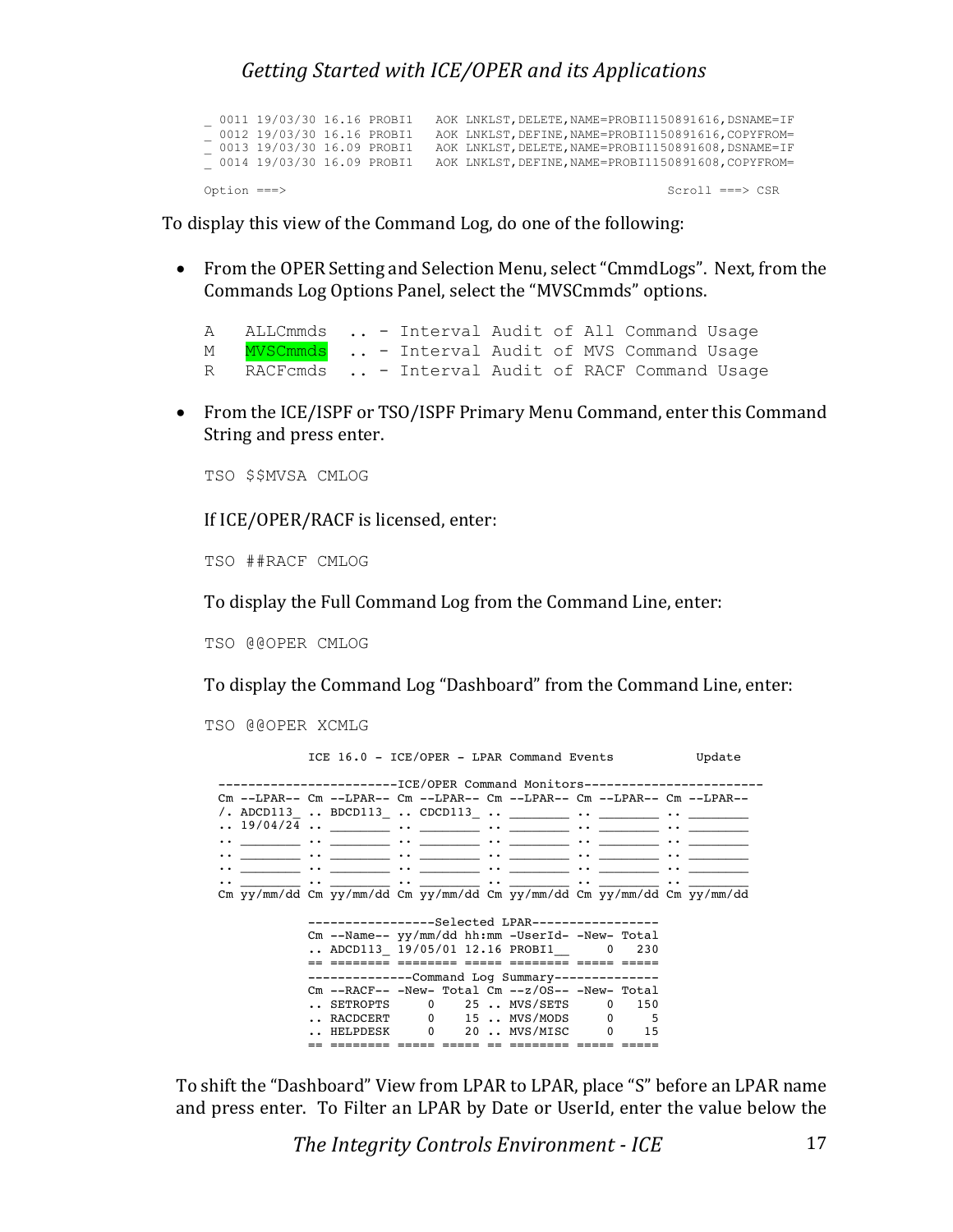LPAR name and press enter. The value will persist from session to session. Values shown in the -New- columns are those that have occurred since YOU last viewed the LPAR. Cursor under "Update" and press enter to refresh the view. Select specific RACF or z/OS Elements to show their related Command Log Entries.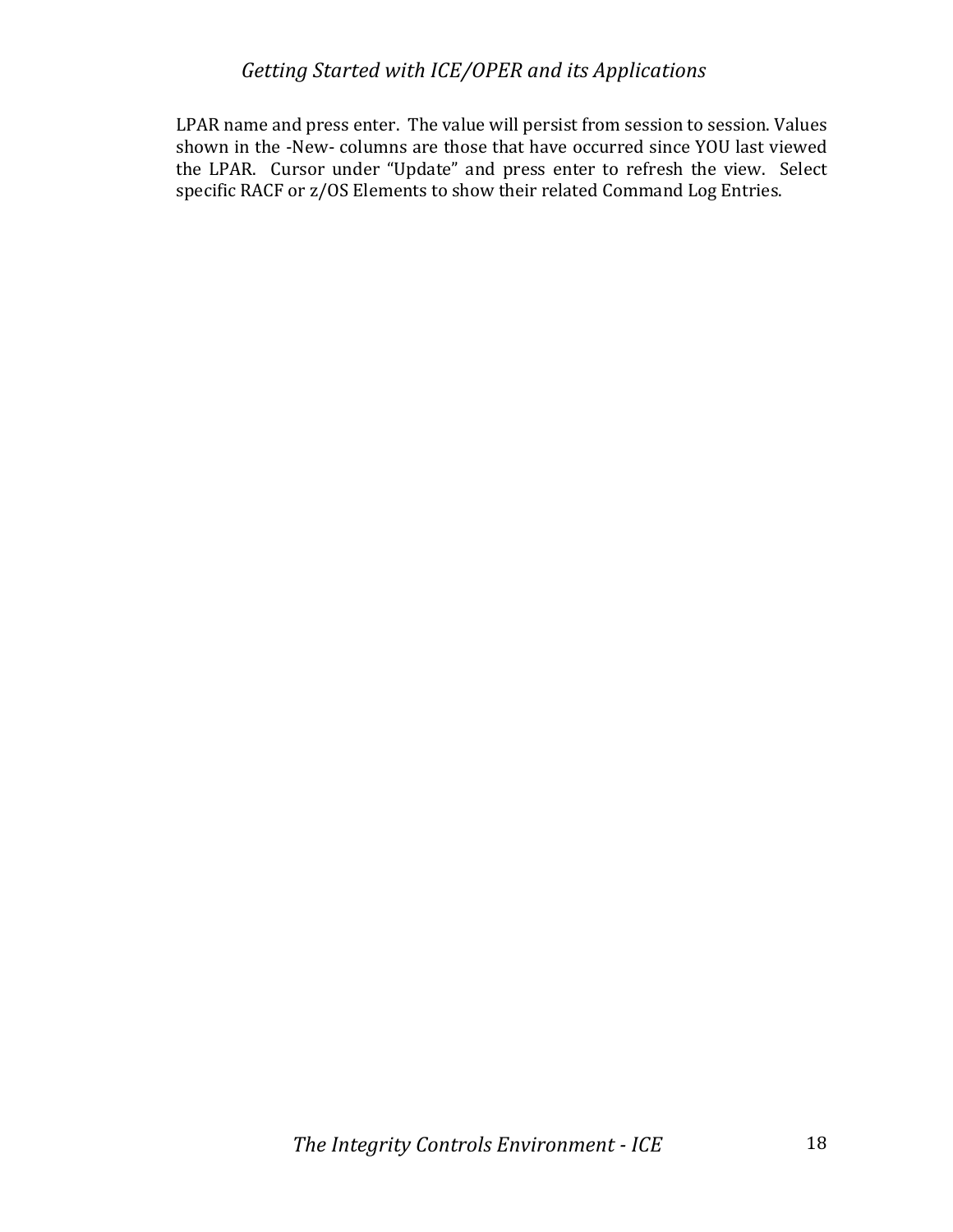# 6 The ICE/OPER Console

The ICE/OPER Console is available for use only when either ICE/OPER/MVS or ICE/OPER/RACF is licensed and the Console is functionally configured and authorized, within the ICE Environment. The Console operates from the ICE Master Address Space and issues commands under ICE Address Space Authority. For this reason, care must be taken to permit only "Trusted" users access to an ICE/OPER console, its applications, and by association, only to those commands it is authorized to issue, on the behalf of a uniquely permitted user.

By default, ICE/OPER may not issue an operator command on the behalf of a direct user request, inside or outside of the Integrity Controls Environment. Each command, within a selected command set, must be authorized for Console use. Command authorization is the responsibility of the OPER Administrator. Commands can be authorized either individually, as a group, or as complete sets. Only such authorized commands may be permitted to individual users, or groups, by the OPER Administrator, on a case-by-case basis. Once permitted, each user and/or group will, very likely, have a unique OPER Command Profile, fitting his or her unique, individual requirements.

To name an OPER Console, Authorize Commands for its use, Permit users to use defined Authorized commands, and optionally create a Command Password boundary, follow the steps described below.

# 6.1 Define and Name of the active ICE/OPER Console.

To name an OPER Console, select the "Consoles" option from the menu, and press enter. This action will display the OPER Console settings Pop-Up, as shown below.

| TCE 16.0 - OPER Console - Character/Name                     |  |
|--------------------------------------------------------------|--|
| --------Name the TCE/OPER Extended Master Console--------    |  |
| Use Console Character $\ldots$ @ > or use Full Name $\ldots$ |  |
| Next Select $>$ Yes $>$ Then Press Enter                     |  |
|                                                              |  |

The Pop-Up presents two console naming options: assign a console character, or a full console name. Whichever option is selected, both the Console Name and the Console User's Id will appear in the Console Log, the OPER Command Log, System log, and related SMF Records.

#### *6.1.1 Console Character*

The Console Character is a single, valid MVS member-naming character that will be appended to a user's TSO UserId at the moment an OPER Console is created, on the user's behalf. This combination of UserId and defined Console Character is the EMCS Console Name. If you select this option using, for example, the ' $\omega$ ' as the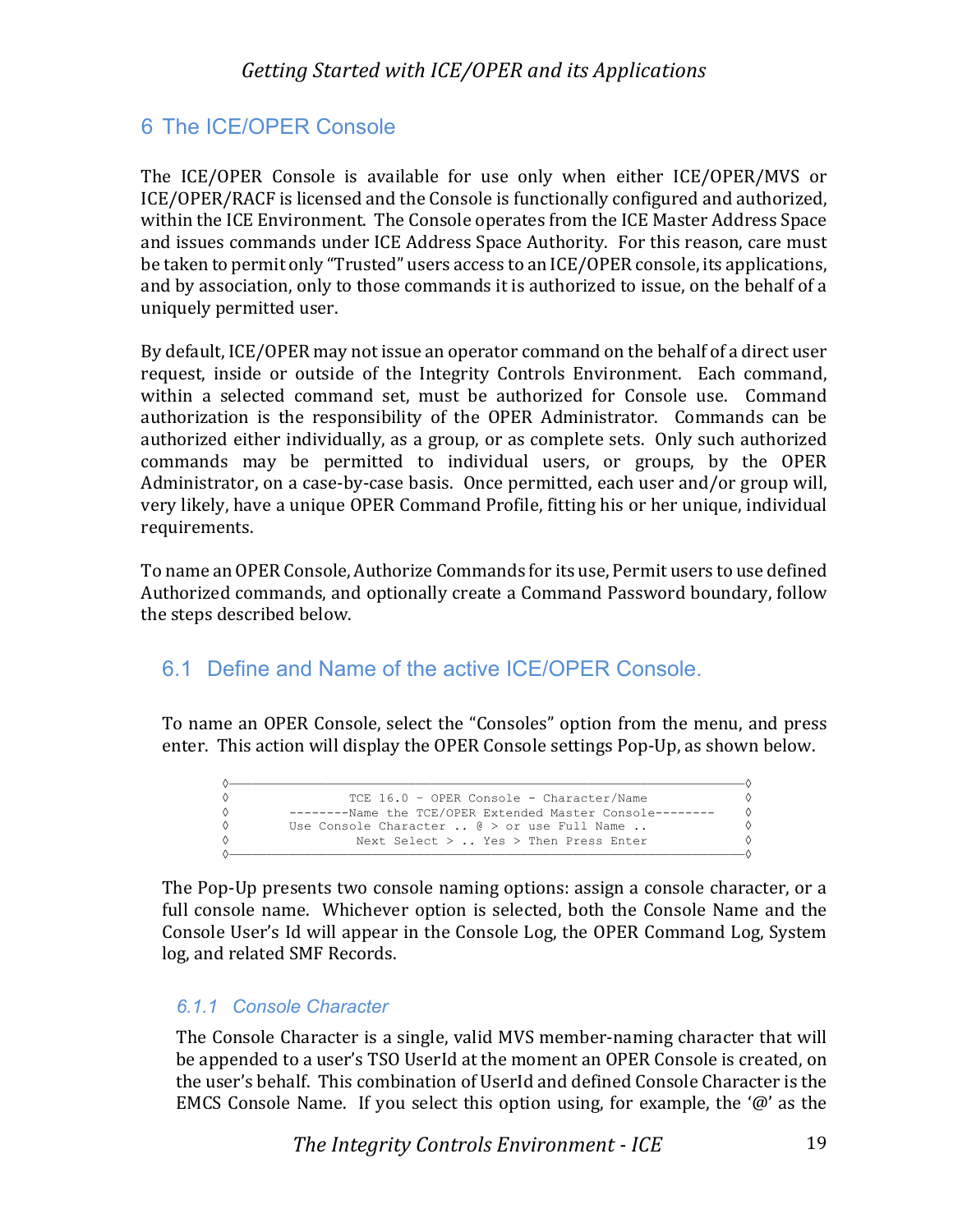Console Character, a single control entry will be automatically written in the NSEJRNxx member, as shown below, when you "Select" and press enter.

CONSCHAR @

#### *6.1.2 Full Console Name*

An alternative to the Console Character is to use a character string to specifically name the OPER console. To do this, enter 4 to 8 valid, MVS member-naming characters to be associated with the OPER Console. If you select this option using the character string "OPERCONS", for example, a single control entry will be automatically written in the NSEJRNxx member, as shown below, when you "Select" and press enter.

CONSNAME OPERCONS

### 6.2 Authorize Commands for use with the ICE/OPER Console.

Once the OPER Console has been named, the next step is to authorize/enable the Console to issue commands. By default, the OPER Console cannot issue a Command, at the direction of a user, unless the Console is named, the specific command is authorized/enabled, and that user is permitted to use the console and the command.

To Authorize Commands, select the "CmmdSets" option from the Setting and Selection Menu. This will display a list of Command Sets. The Commands Sets listed that are highlighted in yellow are not accessible and require additional license  $key(s)$ . Select an available Command Set to display the Command Set Table. The Table below is the MVS Command Set, shown in the ADMIN/VIEW.

 TCE 16.0 - MVS Command Activation Settings /. All MVS Commands may be Activated - UnCheck to DeActivate them All ------------Use '/' to Permit Selected MVS Operator Commands------------ Cm --Name-- Cm --Name-- Cm --Name-- Cm --Name-- Cm --Name-- Cm --Name-- -- -------- -- -------- -- -------- -- -------- -- -------- -- -------- /. ACTIVATE .. CANCEL .. CHNGDUMP .. CMDS .. CONFIG .. CONTROL .. DEVSERV /. DISPLAY .. DUMP .. DUMPDS .. FORCE .. HALT .. IOACTION .. LIBRARY /. LOG ... LOGOFF ... LOGON ... MODE .. MODIFY .. MONITOR .. MOUNT /. PAGEADD .. PAGEDEL .. QUIESCE .. REPLY ( / RESET .. ROUTE .. SEND ( / SET .. SLIP .. START .. STOP .. STOPMN .. SWAP .. SWITCH .. TRACE .. UNLOAD .. VARY /. WRITELOG .. .. .. .. .. .. .. .. .. .. .. .. .. .. .. .. Permit Command Log .. Permit User Access

Note that a specific MVS Command, or All MVS Commands, are activated/enabled for use, from a configured OPER Console, by a permitted user, when a check "/" appears before a specific command name of the statement "All MVS Commands may be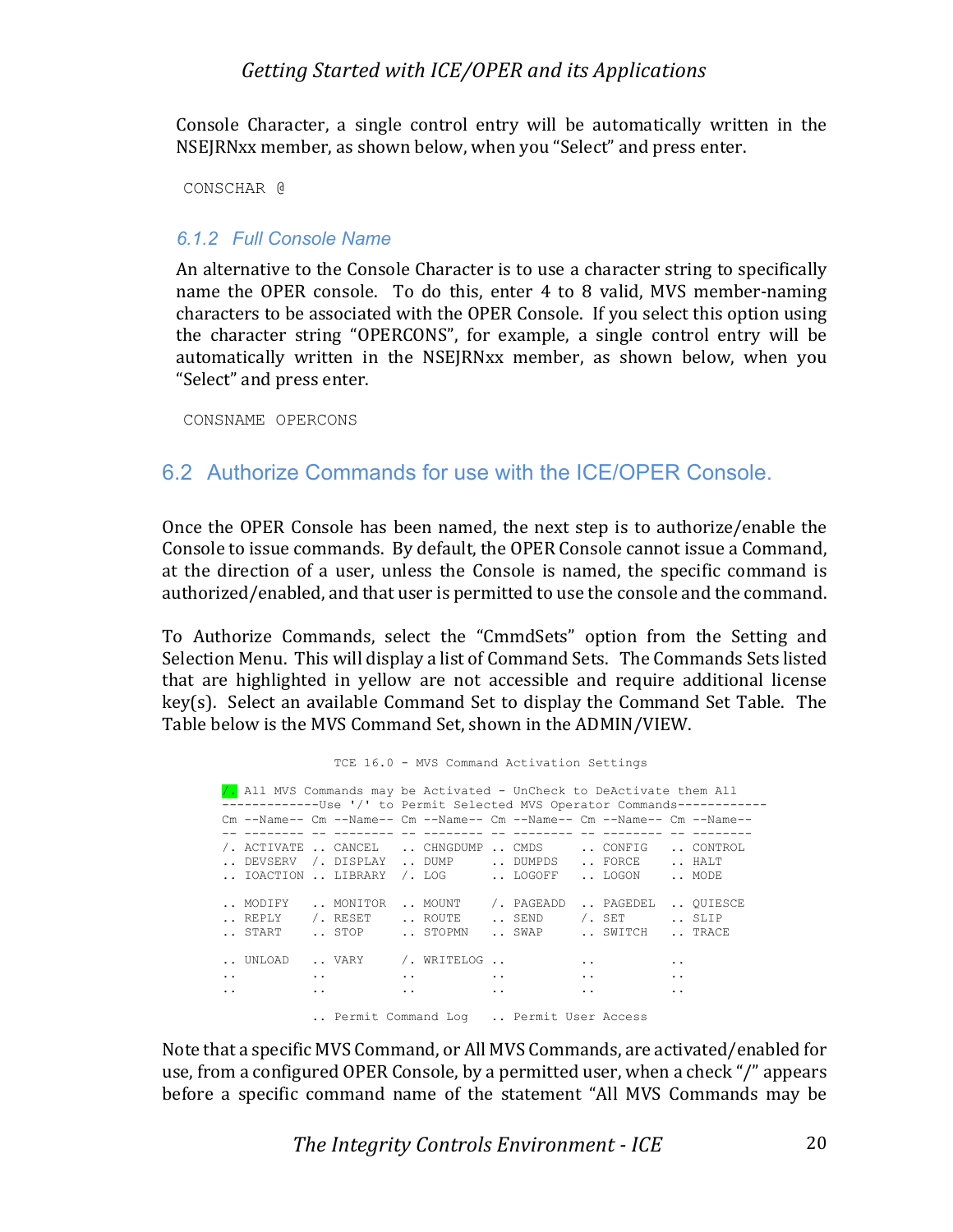Activated". Altering these settings, and exiting (PFK3) back to the prior menu, updates an automatically allocated, persistent, sequential dataset. In this updated dataset, the following naming conventions are used:

|  | • For MVS Commands - your hlq'.\$TCEOPER.\$ALLMVS.@'system name  |  |                                              |  |  |
|--|------------------------------------------------------------------|--|----------------------------------------------|--|--|
|  | • For MVS MODIFY                                                 |  | - your hlq'.\$TCEOPER.\$ALLMOD.@'system name |  |  |
|  | • For MVS SET                                                    |  | - your hlq'.\$TCEOPER.\$ALLSET.@'system name |  |  |
|  | • For RACF Commands - your hlq'.\$TCEOPER.\$ALLRCF.@'system name |  |                                              |  |  |

A snippet of the matching MVS Command Dataset is shown below:

```
 /******************************************************************************/
\sqrt{\frac{1}{\pi}} */
   /* The Control Editor - Active TCE/OPER MVS Operator Commands \begin{array}{ccc} \n \star & \uparrow & \uparrow \\
 \hline\n \end{array} /* Date:2019/09/25 - Time:13:50:58 - User:PROBI1 */
\sqrt{\frac{1}{\pi}} */
 /******************************************************************************/
   ALLMVS,POS_XM= ALLMVS /
   ALLMVS,POS_A1= ACTIVATE /
  ALLMVS, POS L1= CANCEL
  ALLMVS, POS S1= CHNGDUMP
   ALLMVS,POS_E1= CMDS
 ALLMVS,POS_T1= CONFIG
 ALLMVS,POS_A2= CONTROL
  ALLMVS, POS L2= DEVSERV
   ALLMVS,POS_S2= DISPLAY /
  ALLMVS, POS E2= DUMP
  ALLMVS, POS<sup>T</sup>2= DUMPDS
   ALLMVS,POS_A3= FORCE
   ALLMVS,POS_L3= HALT
```
While it is possible, it is not recommended that you attempt to alter the content of this dataset manually.

### 6.3 Giving Users Access to the OPER Console and Commands

For a user to gain access to any ICE/OPER Application, that user must be permitted/authorized to use the Application. When you "Defined" the ICE Administrators, and authorized them access to ICE/OPER, you "Created" OPER/Administrators. These OPER/Administrators are now permitted to authorize additional users to use OPER Applications and to permit authorized users to access the OPER Console and issue authorized commands that have been permitted to them for use.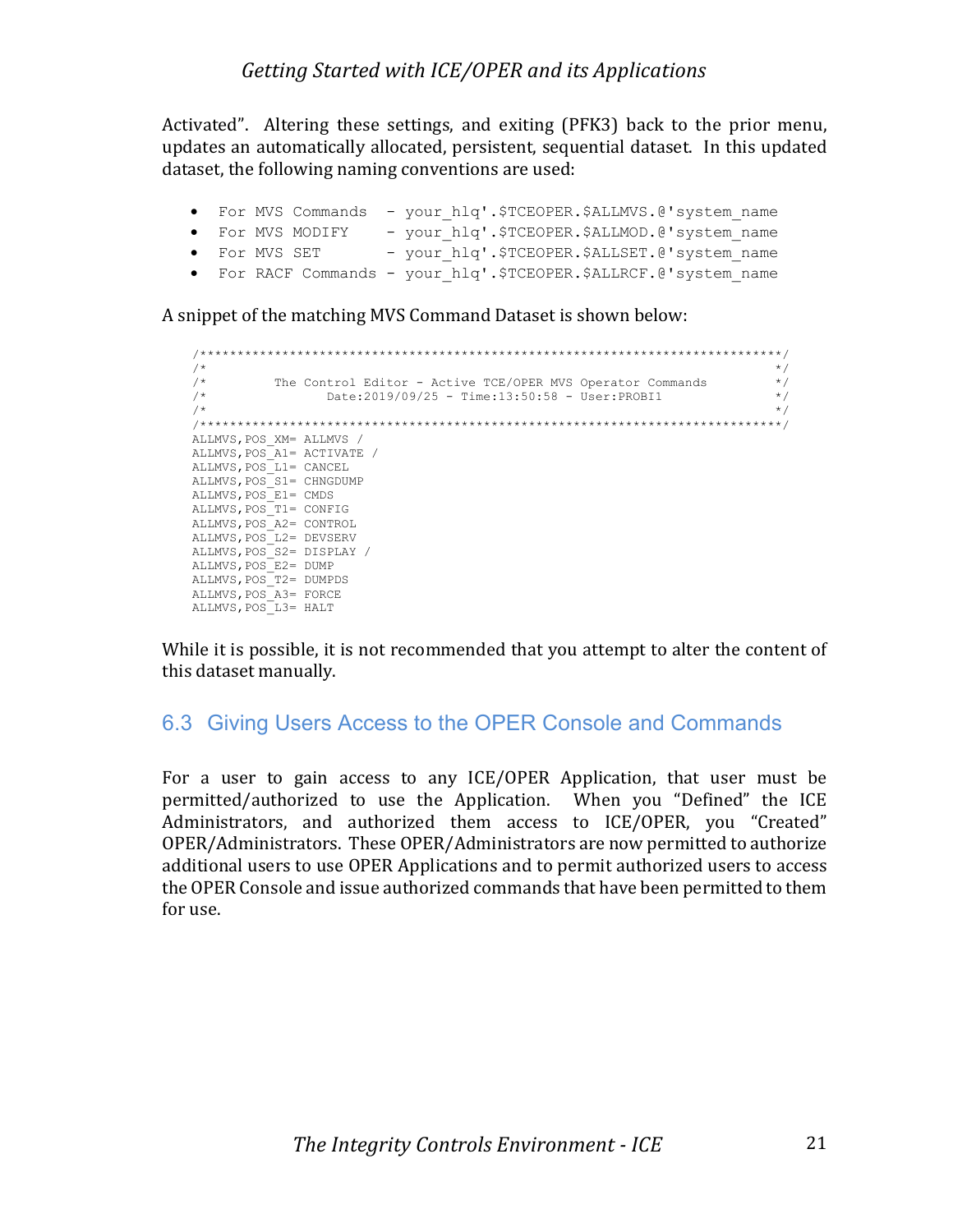#### *6.3.1 Authorize a User's access to OPER Applications.*

To authorize a user, select the "OperCntl" option from the menu and press enter. This action will display the current standing of OPER Application Access Rights.

|                                                                                 |                                     |  |  |  |  |  |  |  | TCE 16.0 - TCE\OPER Application Access Rights Row 1 to 8 of 8       |                                                                                 |
|---------------------------------------------------------------------------------|-------------------------------------|--|--|--|--|--|--|--|---------------------------------------------------------------------|---------------------------------------------------------------------------------|
|                                                                                 | $--NSIMSLX 0103--$                  |  |  |  |  |  |  |  |                                                                     | -ICEAccess Rules-                                                               |
|                                                                                 |                                     |  |  |  |  |  |  |  | ------------------ 8 Controlled Application AccessIds ------------- |                                                                                 |
| Row Selections: Add User Rule Delete User Rule Updates User Rule Copy User Rule |                                     |  |  |  |  |  |  |  |                                                                     |                                                                                 |
| --- Select Sub-Head to Sort, Query above Sub-Head, Enter Saves a Row Update --- |                                     |  |  |  |  |  |  |  |                                                                     |                                                                                 |
|                                                                                 |                                     |  |  |  |  |  |  |  |                                                                     | - Row -------User State------- ---Start--- ---Stops--- --User Record Comments-- |
|                                                                                 |                                     |  |  |  |  |  |  |  |                                                                     |                                                                                 |
|                                                                                 | S Num -UserId-                      |  |  |  |  |  |  |  |                                                                     | Admin Apps Mode yymmdd hhmm yymmdd hhmm -----Freeform Text-----                 |
|                                                                                 | 001 RFAUL1                          |  |  |  |  |  |  |  | Admin OPER DENY ------ ---- ------ ---- 19/08/04 09:04 PROBI1       |                                                                                 |
|                                                                                 | $\overline{\phantom{a}}$ 002 RFAUL1 |  |  |  |  |  |  |  | Admin RACF DENY ------ ---- ------ ---- 19/08/04 09:04 PROBI1       |                                                                                 |
|                                                                                 | 003 GBAGS1                          |  |  |  |  |  |  |  | Admin OPER WARN ------ 0800 ------ 1600 19/08/04 09:04 PROBI1       |                                                                                 |
|                                                                                 | 004 PHARL2                          |  |  |  |  |  |  |  | Admin RACF WARN 150201 ---- ------ ---- 19/08/04 09:06 PROBI1       |                                                                                 |
|                                                                                 | 005 PHARL2                          |  |  |  |  |  |  |  | Admin OPER NONE ------ ---- ----- ---- 19/08/04 09:06 PROBI1        |                                                                                 |
|                                                                                 | 006 PROBI1                          |  |  |  |  |  |  |  | Prime MVSX NONE ------ ---- ----- ---- 19/08/09 14:03 PROBI1        |                                                                                 |
|                                                                                 | 007 PROBI1                          |  |  |  |  |  |  |  | Prime OPER DENY ------ ---- ------ ---- 19/09/25 10:53 PROBI1       |                                                                                 |
|                                                                                 | 008 PROBI1                          |  |  |  |  |  |  |  | Prime RACF NONE ------ ---- ------ ---- 19/09/25 11:24 PROBI1       |                                                                                 |
|                                                                                 | *******************************     |  |  |  |  |  |  |  |                                                                     |                                                                                 |

To add a new user to the list, and grant them access rights to OPER Applications, place an "A" on a row entry-point and press enter. This will display the "User Access Rules" Pop-Up.

```
 ◊—————————————————————————————————————————————————————————————————————◊
 ◊ TCE 16.0 - Adding ICE User Access Rules ◊
       ◊ ICE - Select Application ◊
       ◊ --User-- -----Application Access Rule----- ----FreeForm Comment---- ◊
       ◊ ---Id--- --Rules-- ---Start--- ---Stops--- ----------Text---------- ◊
       ◊ -------- Prod Mode yymmdd hhmm yymmdd hhmm ------------------------ ◊
       ◊ -USERID- ---- ---- ------ ---- ------ ---- 19/09/25_14:36_PROBI1 ◊
 ◊—————————————————————————————————————————————————————————————————————◊
```
Enter the TSO UserId, of the user to be permitted, in the UserId Field. In the field that follows, the Prod Rule Field, enter either:

- OPER = Permits access to MVS and RACF Command Functions.
- MVSX = Permits access to MVS Command functions only.
- RACF = Permits access to RACF Command functions only.

By default, permitting Application Access results in "24X7" access rights. However, if you wish to create a "Window-of-Opportunity", in which the application may be accessed, and deny access outside of the window, use the remaining fields to do so. In the Mode Rule Field, enter either:

- DENY = User denied access outside of the access Window.
- WARN = User warned of usage is outside the access Window.
- NONE = User neither warned/denied access during Window.

Enter the yymmdd and hhmm that represent the Start and Stop times of the Window. If you want to open the window and leave it open, enter just the Start

*The Integrity Controls Environment - ICE* 22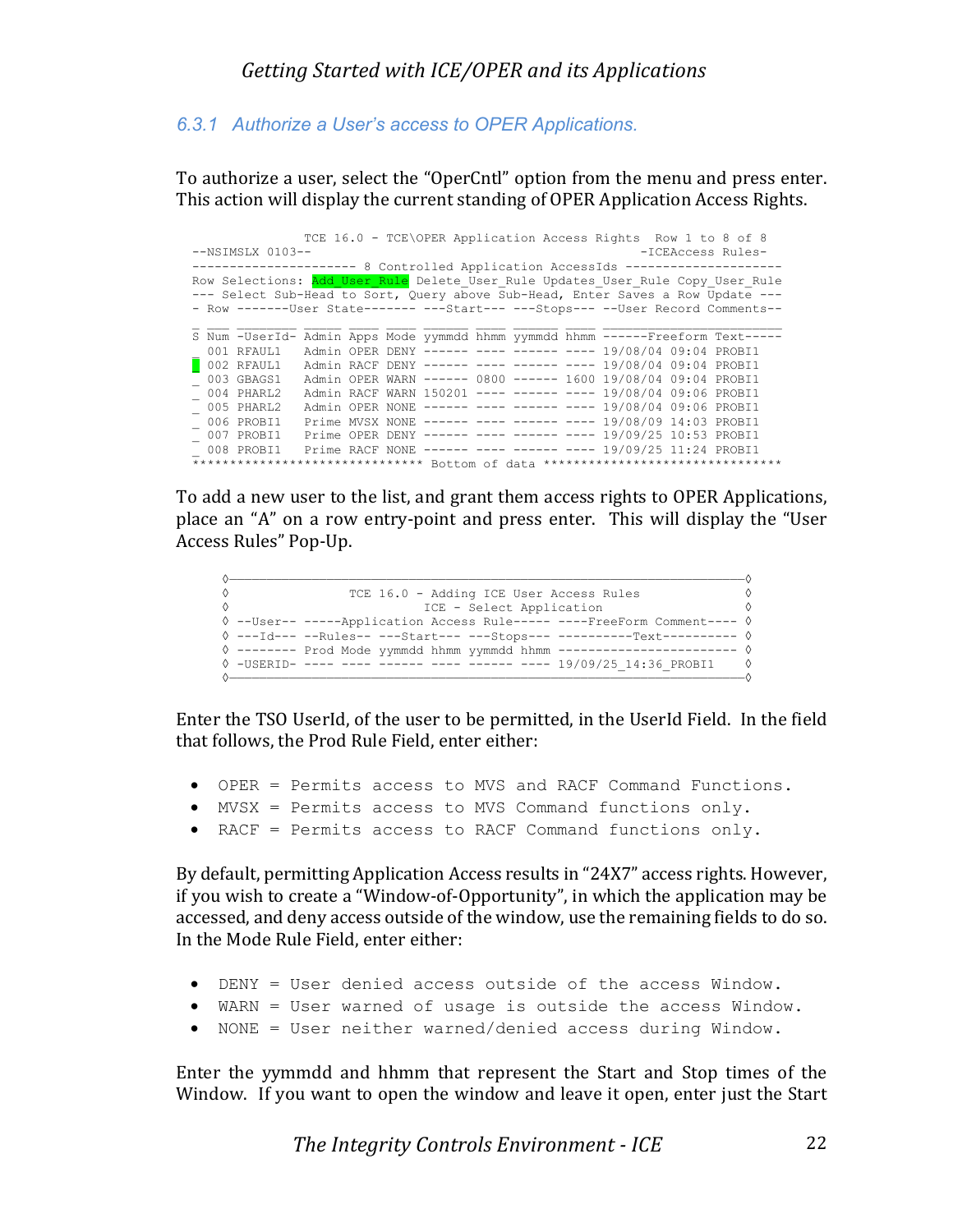date/time values. If you want to close the window at some time in the future, enter just the Stop date/time values.

When you exit (PFK3) from the Pop-Up, a single Control Card in the NSESELxx Parmlib member is automatically updated with an entry. Examples of such entries appear below:

IFOUMODE GBAGS1 WARN OPER STM(0800) ETM(1600)

• Allows access only between 0800 and 1600. Issues Warning at all others.

IFOUMODE PHARL2 WARN RACF SDT(150201)

• Allows access beginning February 15, 2015 and thereafter. Warns before.

IFOUMODE PHARL2 NONE OPER

• Allows access 24X7 with exclusion, based on date or time.

#### *6.3.2 Permit User access to Authorized Commands.*

To permit users to use Authorized Commands, select the "CmmdSets" option from the Setting and Selection Menu. This will display a list of Command Sets. The Commands Sets shown in the list that are highlighted in yellow are not accessible and require additional license  $key(s)$ . Select an available Command Set to return to the Command Set Table used to Activate Commands. The Table below is the MVS Command Set shown in the ADMIN/VIEW  $-$  (a portion only).

> TCE 16.0 - MVS Command Activation Settings .. Permit Command Log .. Permit User Access

Note the "Permit User Access" option at the bottom of the panel. Place "S" on the entry-point that precedes the option and press enter. This action will display the Permit MVS Commands to Users Panel, a portion of which is shown below:

ICE 16.0 - Permit MVS Command to Users

 /. Allows Commands Permitted to Users - UnCheck Disallows All Permits --------------Use '/' to Permit User Access to MVS Commands--------------- Cm -UserId- Cm -UserId- Cm -UserId- Cm -UserId- Cm -UserId- Cm -UserId- -- -------- -- -------- -- -------- -- -------- -- -------- -- -------- /. PROBI1 /. PHARL2 .. GBAGS1 .. .. .. .. .. .. .. .. .. .. .. .. .. .. .. .. .. .. .. .. .. .. .. .. .. .. .. .. .. .. .. .. ..

Overall, users are Permitted to use the selected OPER Command Set when a "/" appears before "Allows Commands Permitted to Users". When the " $/$ " is not present, all users are disallowed.

*The Integrity Controls Environment - ICE* 23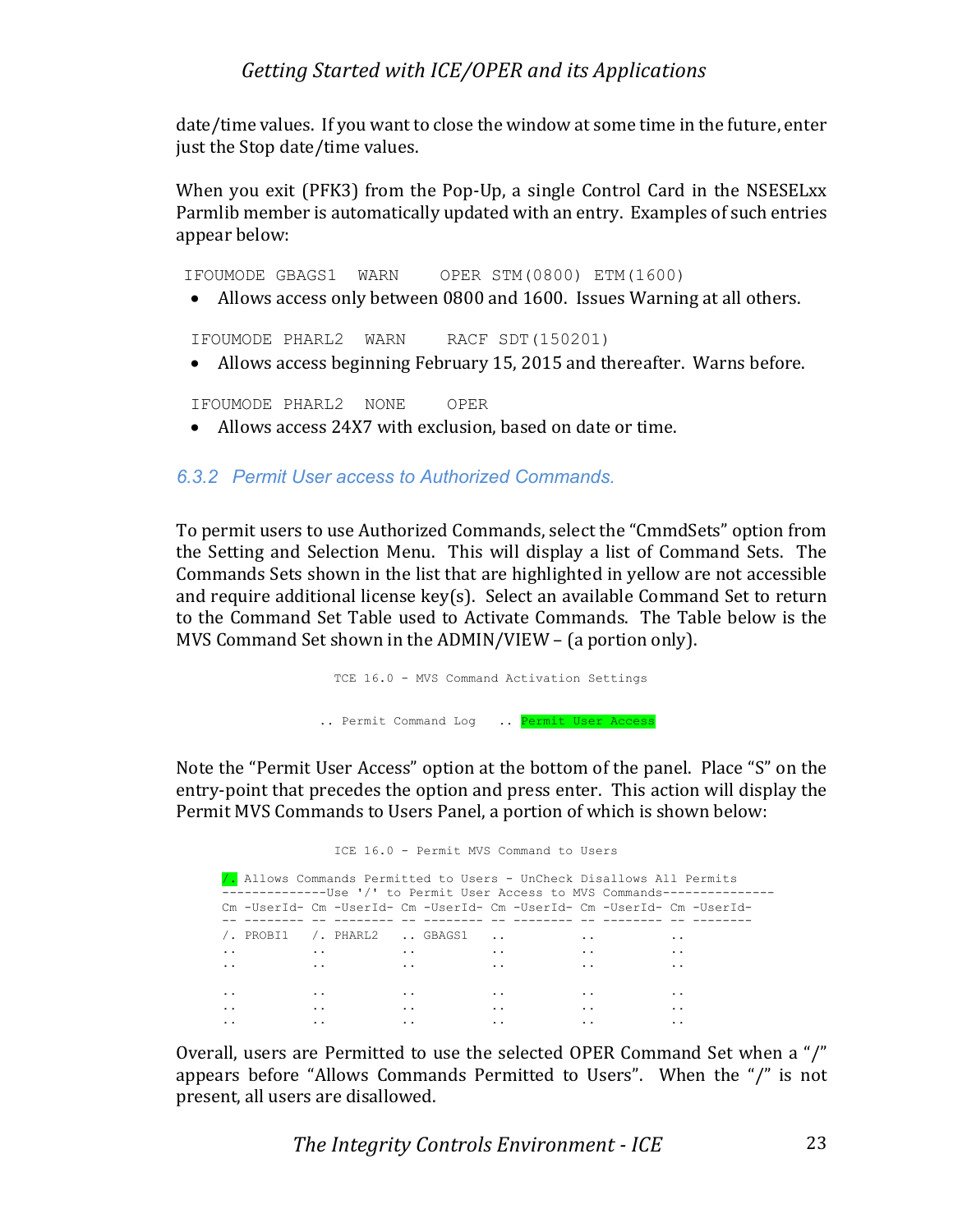Below the heading, the panel shows the current list of Command Set users and their permission states. Those users with "/" preceding their UserId are permitted to use a selected set of commands. Those without the " $\prime$ " are NOT permitted to use any commands in the selected set.

To view the commands with the selected command set that a user is permitted to use, place the cursor under the "/", or the user's Id, and press enter. This set of actions will display the User's Permitted Command Set, a sample of which is shown below:

TCE 16.0 - Permit MVS Operator Command - GBAGS1

|                                               | /. User is Permitted to use MVS - UnCheck to Disallows All Usage<br>--------------Use '/' to Permit Selected MVS Operator Commands----------- |                                              |                          |                                              |                          |                                         |                             |                                                                      |                                   |                                                       |                             |
|-----------------------------------------------|-----------------------------------------------------------------------------------------------------------------------------------------------|----------------------------------------------|--------------------------|----------------------------------------------|--------------------------|-----------------------------------------|-----------------------------|----------------------------------------------------------------------|-----------------------------------|-------------------------------------------------------|-----------------------------|
|                                               | $\rm Cm$ --Name-- $\rm Cm$ --Name-- $\rm Cm$ --Name-- $\rm Cm$ --Name-- $\rm Cm$ --Name-- $\rm Cm$ --Name--                                   |                                              |                          |                                              |                          |                                         |                             |                                                                      |                                   |                                                       |                             |
|                                               | ACTIVATE  CANCEL<br>DEVSERV<br>IOACTION  LIBRARY                                                                                              |                                              | DISPLAY                  |                                              | CHNGDUME<br>DUMP<br>T.OG |                                         | CMDS<br>/. DUMPDS<br>LOGOFF |                                                                      | /. CONFIG<br>/. FORCE<br>. TIOGON |                                                       | /. CONTROL<br>HALT<br>MODE  |
|                                               | MODIFY<br>REPLY<br>START                                                                                                                      |                                              | MONITOR<br>RESET<br>STOP |                                              | MOUNT<br>ROUTE<br>STOPMN |                                         | PAGEADD<br>SEND<br>SWAP     |                                                                      | PAGEDEL<br>$/$ . SET<br>SWITCH    |                                                       | OUIESCE<br>SLIP<br>/. TRACE |
| $\bullet\quad\bullet$<br>$\ddot{\phantom{0}}$ | UNLOAD.                                                                                                                                       | $\ddot{\phantom{a}}$<br>$\ddot{\phantom{a}}$ | VARY                     | $\ddot{\phantom{0}}$<br>$\ddot{\phantom{0}}$ | WRITELOG                 | $\cdot$ $\cdot$<br>$\ddot{\phantom{0}}$ |                             | $\ddot{\phantom{0}}$<br>$\ddot{\phantom{0}}$<br>$\ddot{\phantom{0}}$ |                                   | $\cdot$ $\cdot$<br>$\cdot$ $\cdot$<br>$\cdot$ $\cdot$ |                             |

Color-coding plays an important role in understanding this panel and its content. The commands that were authorized/enabled in the previous example are now shown in turquoise/light-blue text. Those that are unauthorized are shown in green text. Only commands authorized may be permitted. To permit a command for the selected user, place "/" before one or more authorized command entries. It is possible that a "/" might appear before an unauthorized command. This is likely the result of an authorized and permitted command which was subsequently unauthorized by the OPER Administrator. While a user may be permitted to use a command, the OPER Console cannot issue a command that is not authorized for use.

Altering these settings, and exiting (PFK3) back to the prior menu, updates a member of an automatically allocated, persistent, partitioned dataset. In this updated member, the following naming conventions are used create the individual User Permission Dataset:

| • MVS Commands | - your hlq'.\$TCEPOST.\$OPERCMD(\$'user id')'                |
|----------------|--------------------------------------------------------------|
|                | · SET Commands - your hlq'.\$TCEPOST.\$OPERCMD(@'user id')'  |
| • PROG Wizards | - your hlq'.\$TCEPOST.\$OPERCMD(P'user id')'                 |
|                | · LOAD Wizards - your hlq'.\$TCEPOST.\$OPERCMD(L'user id')'  |
|                | · OMVS Wizards - your hlq'.\$TCEPOST.\$OPERCMD(O'user id')'  |
|                | · MODIFY Cmmds - your hlq'.\$TCEPOST.\$OPERCMD(M'user id')'  |
|                | . RACF Commands - your hlq'.\$TCEPOST.\$OPERCMD(#'user id')' |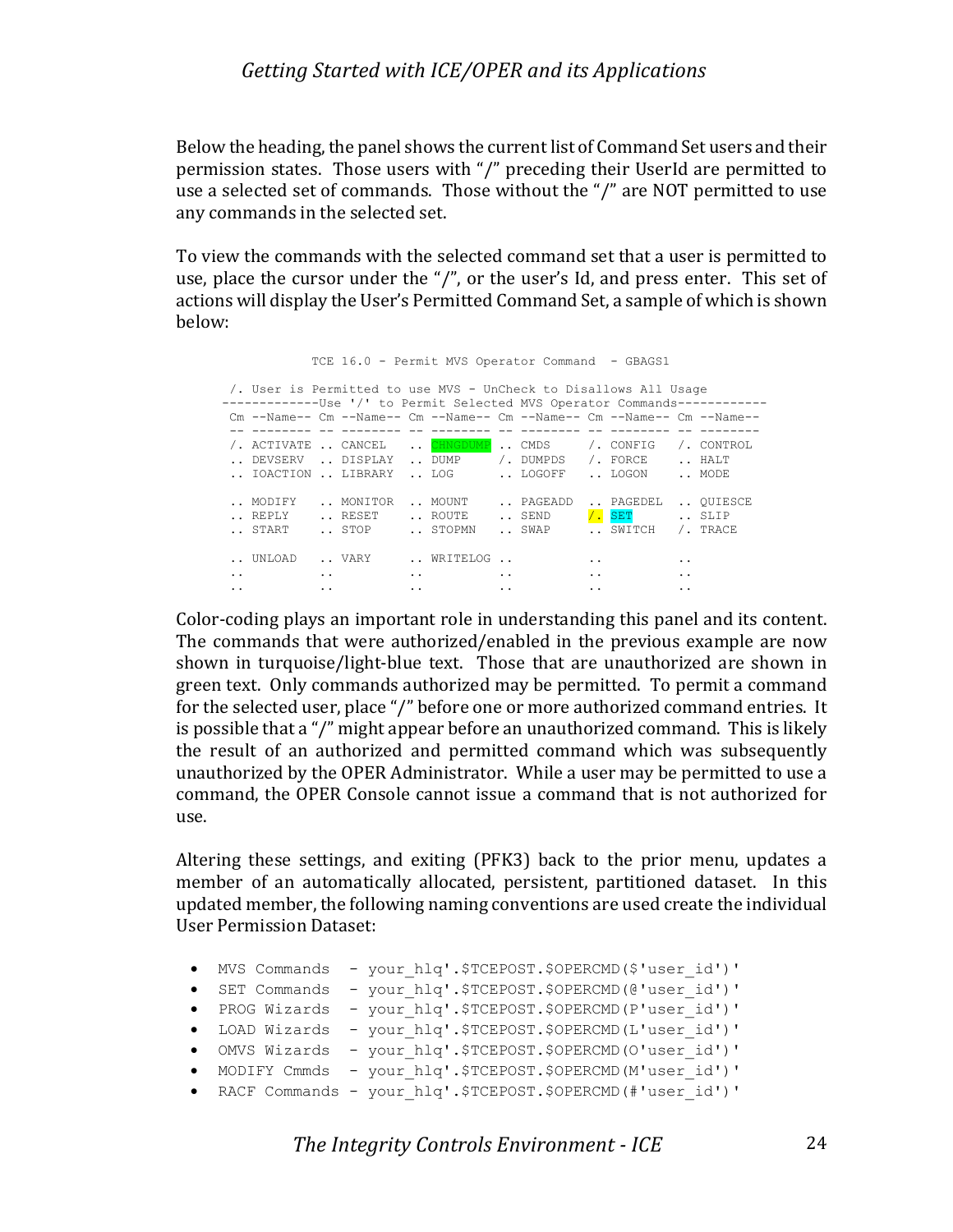A snippet of a User's MVS Command Member is shown below:

```
 /******************************************************************************/
        /* The Control Editor - Permitted MVS Operator Commands - UserId */
 /******************************************************************************/
 PMTMVS,POS_XP= ALLMVS /
PMTMVS, POS_A1= ACTIVATE /
PMTMVS, POS<sup>L1=</sup> CANCEL
PMTMVS, POS_S1= CHNGDUMP
PMTMVS, POS E1= CMDS
PMTMVS, POS<sup>T1=</sup> CONFIG /
PMTMVS, POS<sup>A2=</sup> CONTROL /
```
While it is possible to update these members manually, it is not a recommended practice. Manual coding may lead to conflicts with the automated update process.

#### 6.4 Creating an OPER Application Secondary Passwords.

It is advisable to place a "Second-Level" Password "Prompt" over the use of OPER Application Functions. This additional control is to ensure that only users with the need to use OPER functions are allowed access and all others are denied. To define a password, select the "Password" option from the menu and press enter. This action will display the Prompt Controls List, as shown below.

|  |                    | TCE 16.0 - TCEOPER Prompt Control Definitions Row 1 to 5 of 5                   |  |  |  |                    |  |
|--|--------------------|---------------------------------------------------------------------------------|--|--|--|--------------------|--|
|  | $--NSIMRBX 1209--$ |                                                                                 |  |  |  | --Access Control-- |  |
|  |                    | ------------------  2 TCE/OPER Access Controls are Defined ------------------   |  |  |  |                    |  |
|  |                    | Row Selection: Add Prompt Controls Update Prompt Control Remove Prompt Controls |  |  |  |                    |  |
|  |                    | --- To Sort select a Sub-Head, To Query enter above Sub-Head, PFK1 for Help --- |  |  |  |                    |  |
|  |                    | - Line -------Command Access Controls------ -----Access Window----- --Updated-- |  |  |  |                    |  |
|  |                    |                                                                                 |  |  |  |                    |  |
|  |                    | S Numb Commands ------Prompt------ Eml Mode yymmdd hhmm yymmdd hhmm A/UserIds + |  |  |  |                    |  |
|  |                    | 0001 NVSCMMDS -Prompt is Active- --- DENY ------ ---- ------ ---- U/PROBI1 +    |  |  |  |                    |  |
|  |                    |                                                                                 |  |  |  |                    |  |
|  |                    |                                                                                 |  |  |  |                    |  |
|  |                    | 0003 RACFCMMD -Prompt is Active- --- DENY ------ ---- ----- ---- -/------- +    |  |  |  |                    |  |
|  |                    |                                                                                 |  |  |  |                    |  |

Depending on your target, select either MVSCMMDS or RACFCMMD by placing "A" on the entry-point preceding the row and press enter. This will display the following pop-up.

| TCE 16.0 - Adding a TCE/OPER Prompt                             |            |
|-----------------------------------------------------------------|------------|
| Command Set - ???CMMDS Notifications                            | ♦          |
| ---Password--- Mode ---Start--- ---Stops--- ---This-Addition--- | $\Diamond$ |
| ------------ --- yymmdd hhmm yymmdd hhmm yymmdd-hhmm-UserIds    | ♦          |
| ENTER PASSWORD DENY ------ ---- ------ ---- 190925 1037 PROBI1  | ♦          |
|                                                                 |            |

In the Password field, enter an ALPHANUMERIC Password String, with a minimum of 6 and a maximum of 14 characters. Next, set the MODE: DENY | WARN | NONE. If set to DENY, user are denied access at all times. If you alternatively elect to create a "Password Window", enter the Start and Stop Date (yymmdd) and Time (hhmm). The Password remains active 24X7, but reverts to the Global Mode setting during the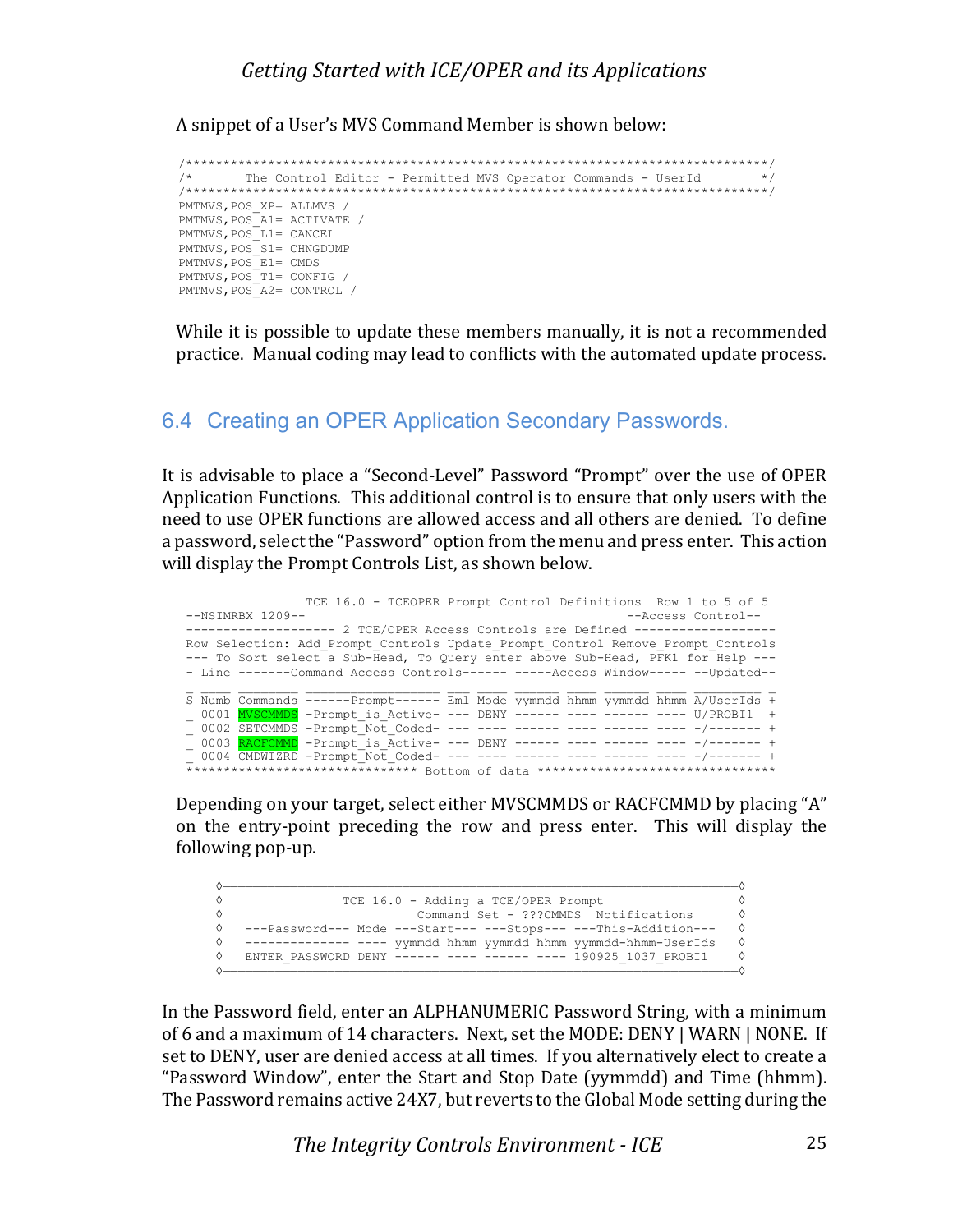"Window". Using the "Window", you could WARN users that enter the wrong password outside of the "Window" and DENY them during the "Window".

When you exit to the prior panel  $(PFK3)$ , the supplied password is encoded and stored in the NSESELxx member as a single Control Card, as shown below:

IFOUMODE RACFCMMD DENY PMT(CCSBDGDPNNBO!T?:)

In order to update/change a Password, you will need to know the Current Password. To begin the update/change process, return to the Prompt Control List. This time, select your target by placing "U" on the entry-point preceding the target's row and press enter. This will display the Prompt Update Pop-Up.

| ICE 16.0 - TCE/OPER Prompt for Update |  |
|---------------------------------------|--|
| Command Set - ???CMMDS                |  |
|                                       |  |
| Enter Prompt Password                 |  |
|                                       |  |

Enter the current password and press enter. In the Pop-Up that follows, overtype the current password. When you exit to the prior panel, the new password will be stored and become effective immediately.

If you are the ICE Primary Administrator and don't remember the current password, place the cursor under the " $\pm$ " and press enter. This will fill the password for you. This service is available only to the Prime Admin and is the only time that a password, once set, is shown in "Clear Text".

# 6.5 Activating OPER Setting Updates.

Changes made to ICE/OPER setting will become fully effective following activation. To activate new or updated settings, select "Activate" from the menu and press enter. This will immediately begin the activation process. When activation is complete, the following message will be displayed.

◊——————————— All Members have been Successfully Activated. ———————————◊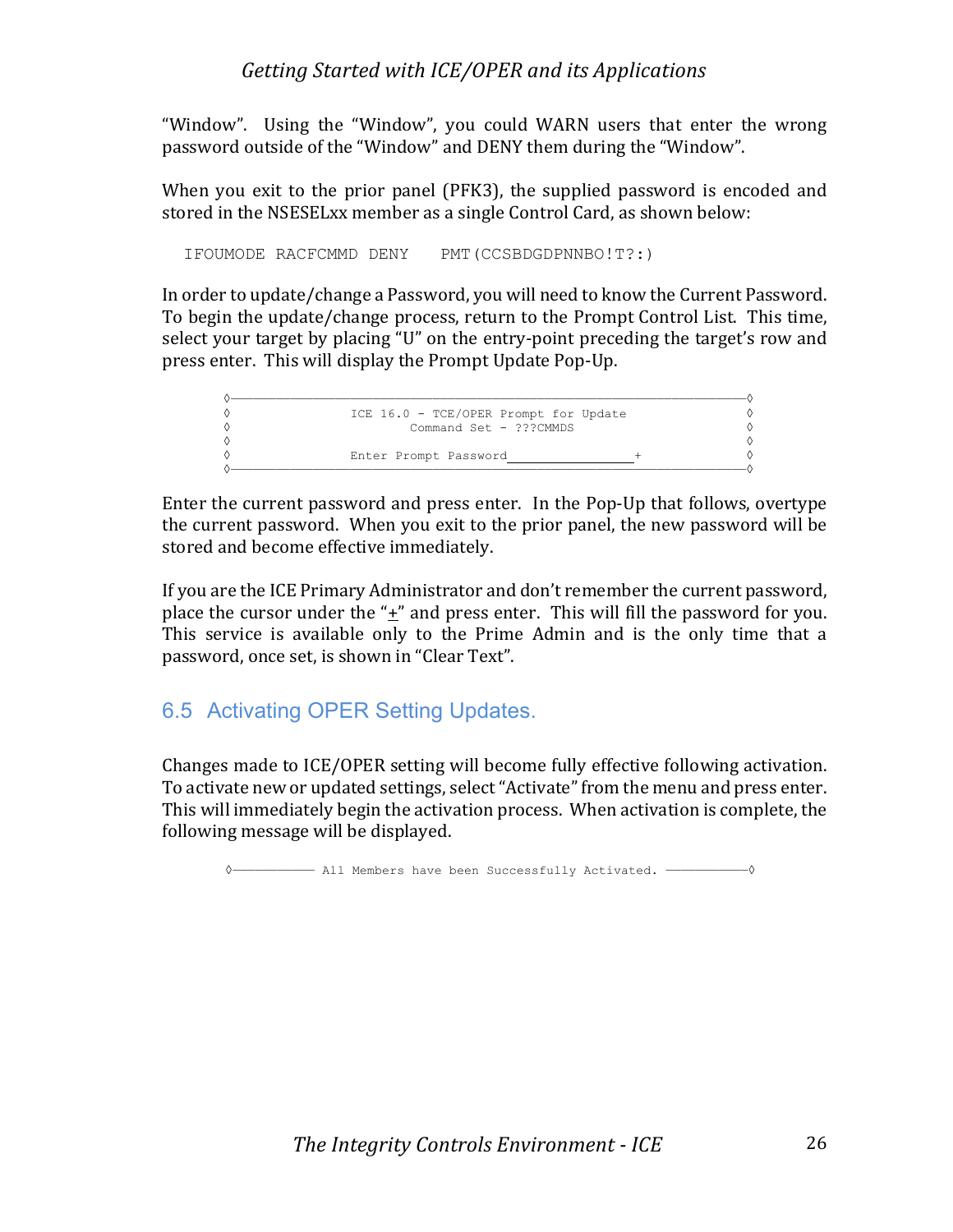# 7 Using ICE/OPER/MVS

#### 7.1 OPER/ADMIN Considerations

When OPER/MVS is licensed and configured, the OPER Administrator may exclusively use the following Line Commands:

TSO \$\$MVSA ADMIN - Displays the OPER Settings and Selection Panel TSO \$\$MVSA CMLOG - Displays the MVS Command Log TSO \$\$MVSA AUDIT - Displays the OPER MVS Command Monitor Interface TSO \$\$MVSA TABLE - Displays the MVS Command Set in ADMIN/VIEW TSO \$MVSALU user id - Displays users Permitted MVS Command Table TSO \$SETALU user\_id - Displays users Permitted SET Command Table

#### 7.2 Using the Command Line

There are basically two ways that an authorized and permitted user can access an OPER Console and have the Console issue MVS commands at their request:

- By using an OPER Command Line Command or
- By using an OPER Command Table.

Entering the following "Stand Alone" Line Commands, from either the ICE/ISPF or TSO/ISPF primary menu command line, will display the related interface.

|  |  | TSO \$APFADD - displays the Add AFP Dataset Interface         |
|--|--|---------------------------------------------------------------|
|  |  | TSO \$APFDEL - displays the Delete APF Dataset Interface      |
|  |  | TSO \$APFLST - displays the APF List with various functions   |
|  |  | TSO \$LNKADD - displays the Add LNKLIST Dataset Interface     |
|  |  | TSO \$LNKDEL - displays the Delete LNKLIST Dataset Interface  |
|  |  | TSO \$LNKLST - displays the LNKLIST with various functions    |
|  |  | TSO \$LPAADD - displays the Add LPA Module Interface          |
|  |  | TSO \$LPALST - displays Full LPALIST with various functions   |
|  |  | TSO \$EXTADD - displays the Add Module to EXIT Interface      |
|  |  | TSO \$EXTLST - displays List of EXITS with various functions  |
|  |  | TSO \$PRMUPD - displays SETLOAD XX, PARMLIB Update Interface  |
|  |  | TSO \$PRMLST - displays All LOADxx Members, various functions |
|  |  | TSO \$SYMUPD - displays SETLOAD XX, IEASYM Update Interface   |
|  |  | TSO \$SYMLST - displays All LOADxx Members, various functions |
|  |  | TSO \$OMVUPD - displays BPXPRM Parameter Update Interface     |
|  |  | TSO \$OMVLST - displays Current BPXPRM Parameters with update |
|  |  | TSO \$ZSFUPD - displays OMVS File System Update Interface     |
|  |  | TSO \$ZSFLST - displays OMVS File System Settings with update |

Each of these commands is explained in the section that follows.

**The Integrity Controls Environment - ICE** 27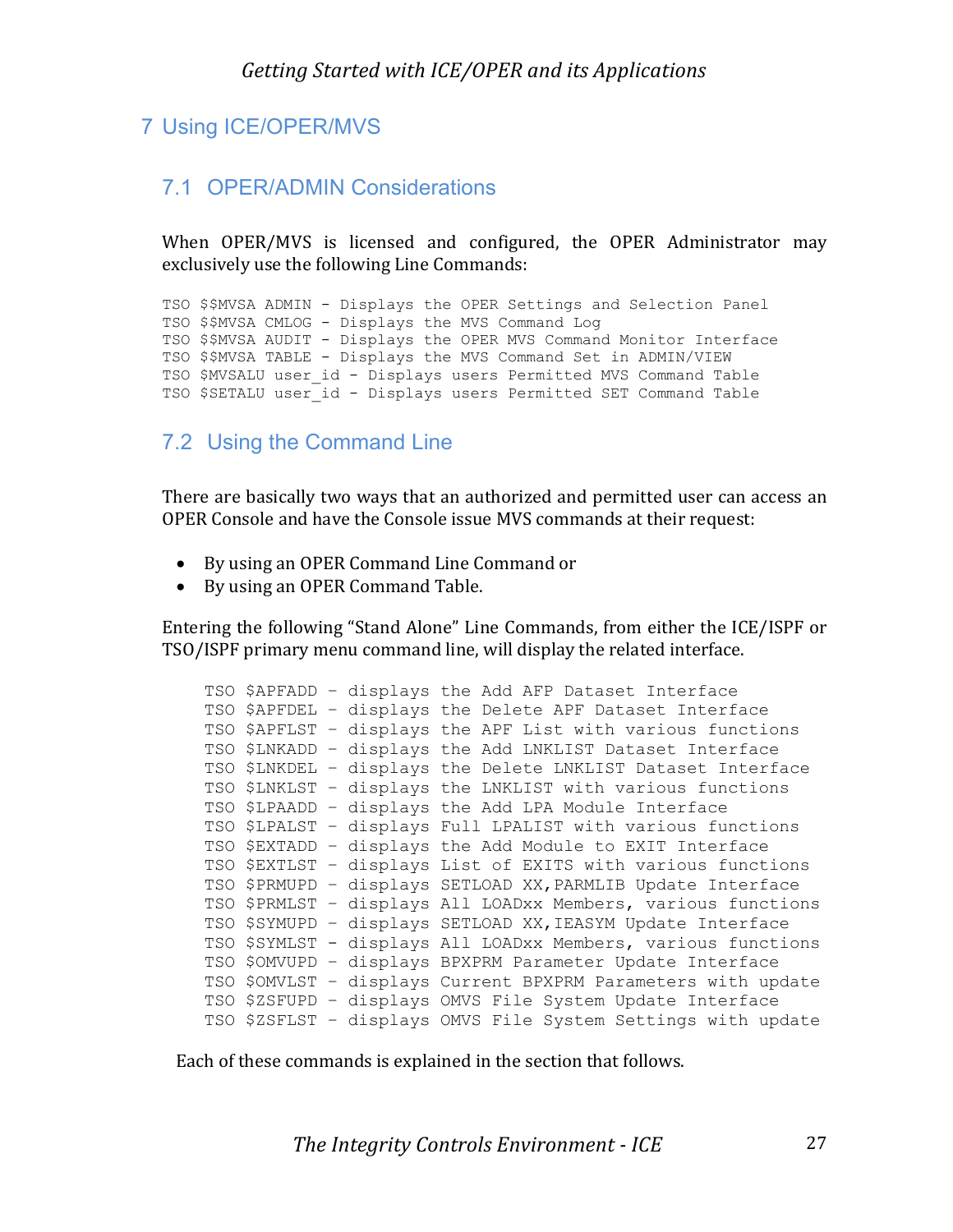# 7.3 Using an OPER Command Table

Entering one of the following "Table" command strings, from either the ICE/ISPF or TSO/ISPF primary menu command line, will display a Command Table.

TSO \$MVSALL TABLE | TSO \$SETALL TABLE | TSO #ESMALL TABLE

By example, when a user (USERABC) enters the TSO \$MVSALL TABLE command string, the table that supports MVS Commands is displayed. The display is specific to the requesting user, allowing access only to those commands that are both authorized for console use and those specifically permitted to USERABC. A portion of a sample table follows.

| TCE 16.0 - Permit MVS Operator Command - USERABC                                                                              |                     |  |                                                                                                             |  |          |  |               |                      |               |  |         |
|-------------------------------------------------------------------------------------------------------------------------------|---------------------|--|-------------------------------------------------------------------------------------------------------------|--|----------|--|---------------|----------------------|---------------|--|---------|
| <> You are Permitted to use These Activated MVS Command<br>------------'/' Denotes Your Permitted MVS Operator Commands------ |                     |  |                                                                                                             |  |          |  |               |                      |               |  |         |
|                                                                                                                               |                     |  | $\rm Cm$ --Name-- $\rm Cm$ --Name-- $\rm Cm$ --Name-- $\rm Cm$ --Name-- $\rm Cm$ --Name-- $\rm Cm$ --Name-- |  |          |  |               |                      |               |  |         |
|                                                                                                                               |                     |  |                                                                                                             |  |          |  |               |                      |               |  |         |
|                                                                                                                               | / ACTIVATE . CANCEL |  |                                                                                                             |  | CHNGDUMP |  | $\ldots$ CMDS |                      | CONFIG        |  | CONTROL |
|                                                                                                                               | DEVSERV  DISPLAY    |  |                                                                                                             |  | DUMP     |  |               |                      | DUMPDS  FORCE |  | HALT    |
|                                                                                                                               | IOACTION  LIBRARY   |  |                                                                                                             |  | LOG      |  | LOGOFF        |                      | LOGON         |  | MODE    |
|                                                                                                                               | MODIFY              |  | MONITOR                                                                                                     |  | MOUNT    |  | PAGEADD       |                      | PAGEDEL       |  | OUIESCE |
|                                                                                                                               | REPLY               |  | RESET                                                                                                       |  | ROUTE    |  | / SEND        |                      | / SET         |  | SLIP    |
|                                                                                                                               | START               |  | STOP  STOPMN                                                                                                |  |          |  | SWAP          |                      | SWITCH  TRACE |  |         |
|                                                                                                                               |                     |  | UNLOAD  VARY  WRITELOG                                                                                      |  |          |  |               | $\ddot{\phantom{0}}$ |               |  |         |

The color-coding of individual commands is helpful for understanding each command's "State". By default, ALL commands are shown in green text, indicating they are not authorized/enabled for console use. However, if the OPER Administrator has authorized/enabled a command for use, it will be shown in turquoise text. If the command has been permitted to the individual user, in this case "USERABC", a check "/" will appear before the command. A user may access and use only authorized/enabled/permitted commands.

Attempts by a user to select an unauthorized or unpermitted command will result in one of the warning messages shown below:



Depending on the command selected, a user will be presented with either a "Generic" or "Specific" command interface.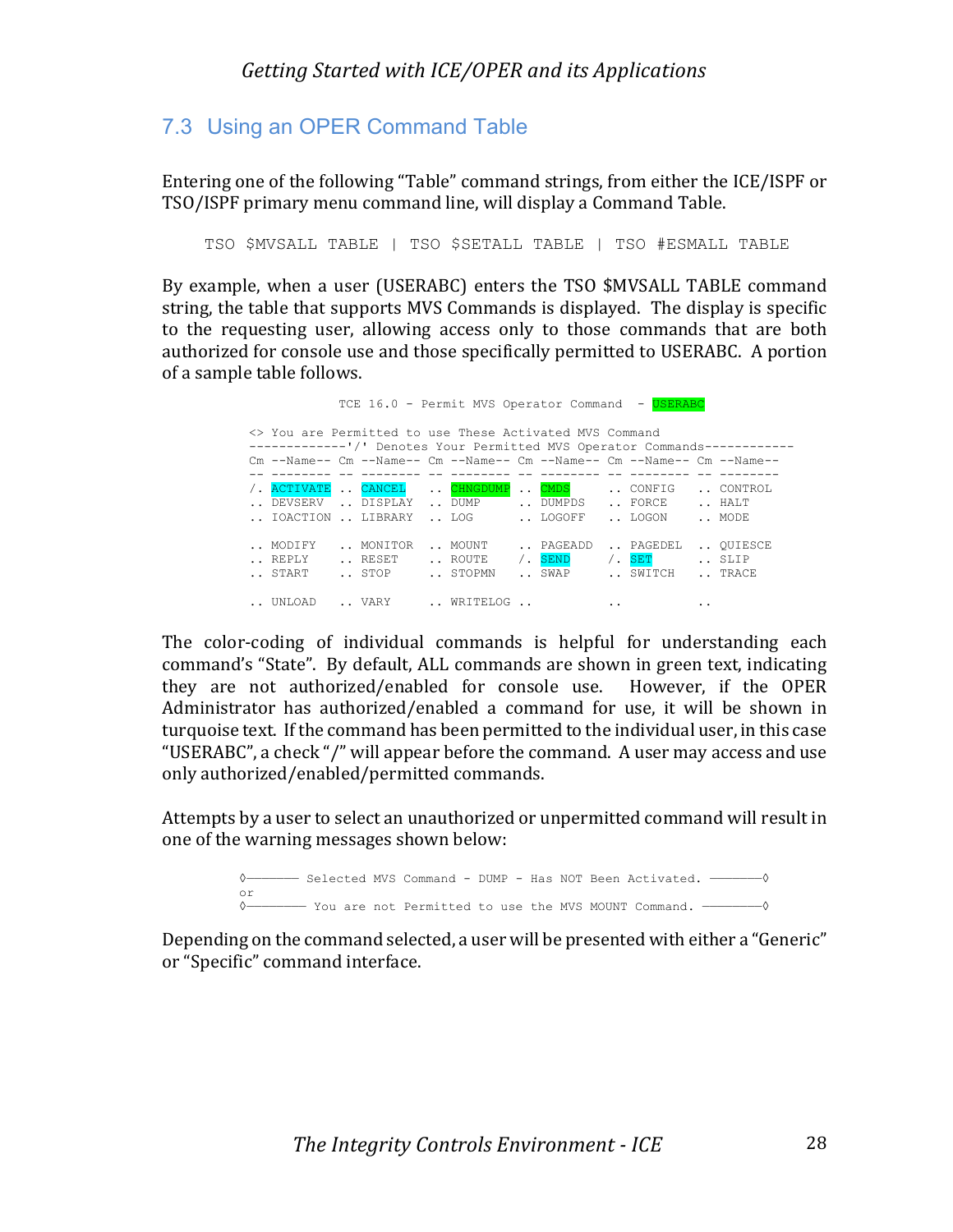#### *7.3.1 The Generic Command Interface*

By example, if the users selects the ACTIVATE command, the "Generic" interface is presented:



ICE 16.0 - MVS Command Interface - ACTIVATE

"Generic" interfaces, such as this one, require the user to supply the complete command structure. Note the space between the command and the start of the parameter portion of line 01. The complete command structure must be entered after this space and may continue through line 08.

The parameters that make up MVS commands are separated by commas. Therefore, when entering a command that requires more than one line, break it before the next comma by continuing to the next line. OPER will insert the comma automatically when it constructs the complete command string, prior to sending the command string to the system for execution. A warning will be issued if the total length of the command exceeds the 126-character system limitation. If you find your command is exceeding that limit, consider the possible alternative of using parameter keyword abbreviations.

As it turns out, the system is really, really smart. It will check the syntax and references of a command's parameters during processing. Its findings, good or bad, will be displayed on the screen for review. If the command cannot be processed as constructed, the user may simply reconstruct the command, following the system's instructions, and try again. Unprocessed commands have no adverse impact on the system. Processed commands with bad parameter values often do have an adverse impact. Therefore, users should take care when using the "Generic" interface, as it offers NO parameter checking prior to submitting the command string.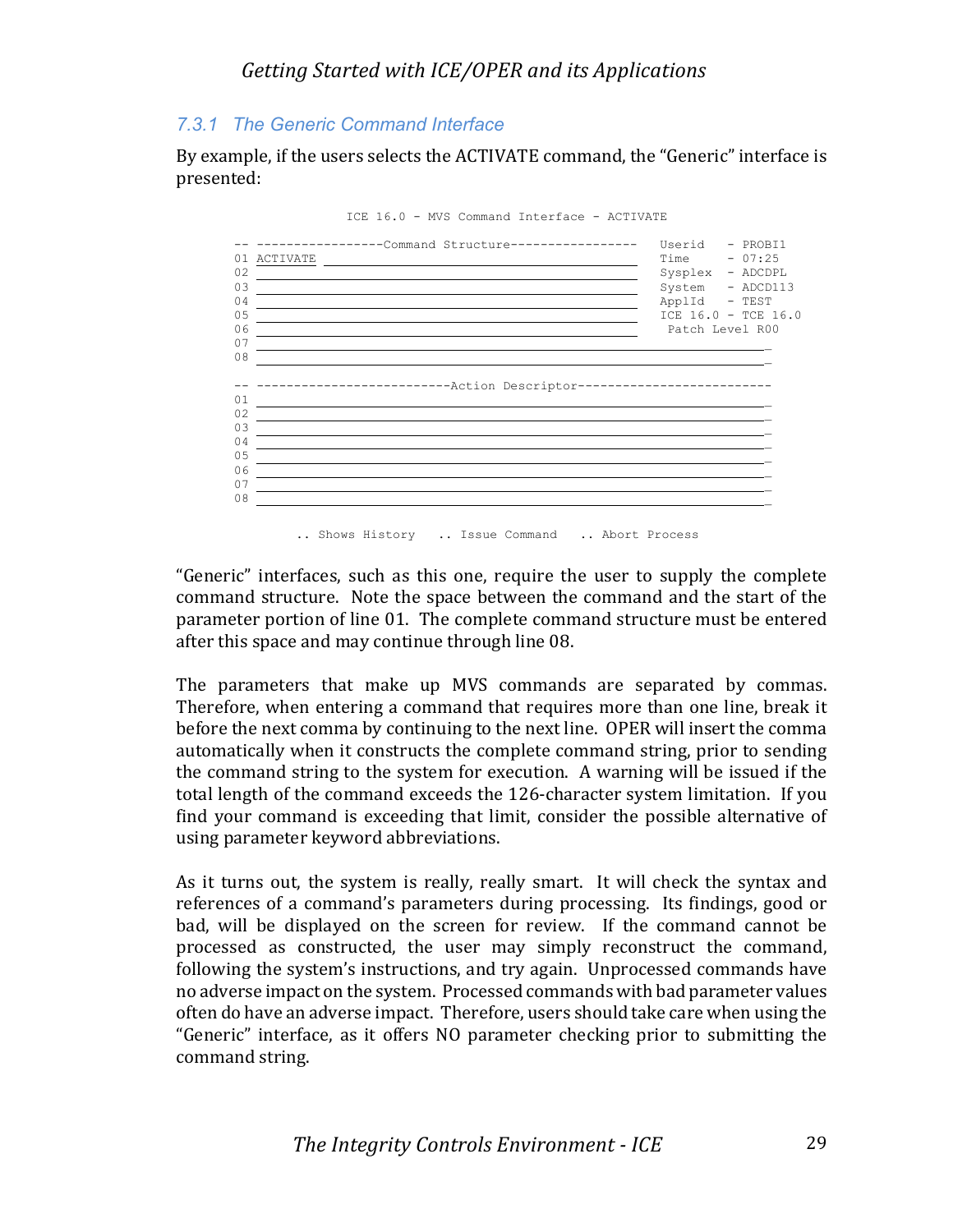The lower segment of the panel is called the "Descriptor". It is intended to give the user "Voice", at the moment the command is submitted. Completing the "Descriptor" is a requirement that must be fulfilled, before a command can be issued from an OPER Console. Attempts to issue a command without fulfilling the "Descriptor" requirement results in the following warning:

◊————— Documentation of Command Events is an Audit Requirement. ——————◊

Whether you think of it as "The Users Voice" or "Audit Documentation", the true value of the "Descriptor" is that it creates an "Institutional Memory" of command events, recorded in the ICE Control Journals and linked to its related Command Event recorded in the OPER Command Log. This "Institutional Memory", a documentation of command events, offers answers to all the elusive "whys" in Configuration Change Management. This is a truly unique feature of the Integrity Controls Environment.

At the bottom of the panel are three selectable options: Show History, Issue Command, and Abort Process.

• Select Show History (Use "S" for ISPF/Browse, "V" for ISPF/View) to display the "Locally" recorded history of a command issued via the interface. These "Locally" recorded command events should not be confused with command events as recorded in the Command Log or the Control Journal. This local command event capture process is always "ON", regardless of the OPER Command Log or Control Journal settings, and it serves only as a "Basic Record" of events. This Local log is automatically allocated when the "Generic" Interface is first used to issue a command. The dataset is named as:

your\_hlq'.\$TCEOPER.\$GENLOG.@'system\_name

For Command Auditing and Forensic Analysis, it is best practice to use the Command Log Interface described elsewhere in this document.

- Select *Issue Command* to issue the constructed command. The reply from the system will appear on the screen immediately following the command issue. It is best practice to study the reply to determine if the command executed as expected. If errors in syntax or reference are reported, try again. Note that if the Command Log is configured to capture the command, it will be recorded whether it has failed or not. If the Control Journals are configured, a failed attempt will be recorded, along with the system reply.
- Select Abort Process to end the Command process and return to the Command Table.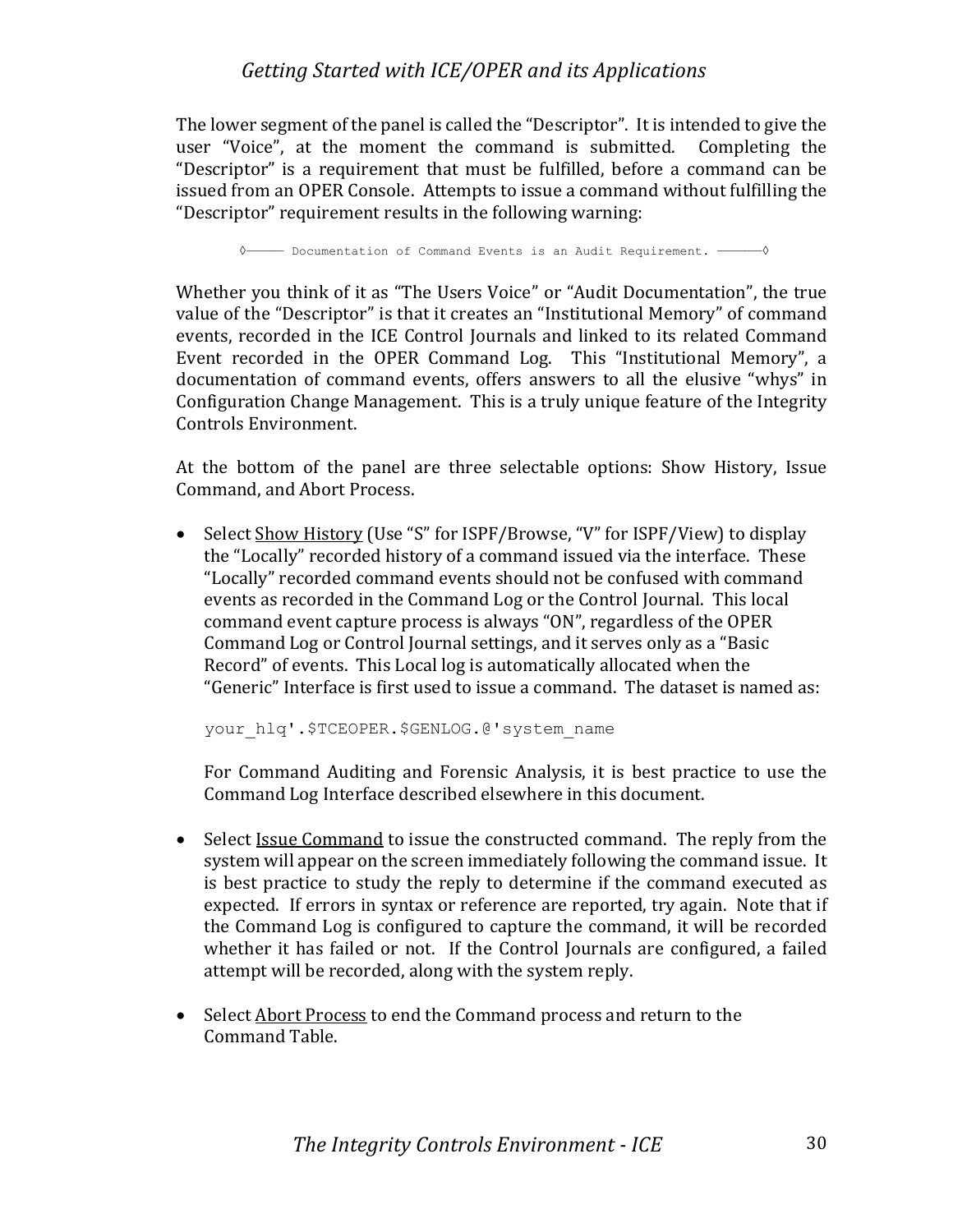### *7.3.2 The Specific Command Interface*

As the name implies, "Specific" Command Interfaces are designed to support the unique processes associated with a selected command. We sometimes refer to these Specific Command Interfaces as "Command Wizards".

By example, if the user selects the SET command from the MVS Command Set Table, the "Specific" Set Command Table will be displayed. In this case, the user entered TSO \$SETALL TABLE on the command line and pressed enter, which displayed the following panel.

 ICE 16.0 - Permitted SET Commands - PROBI1 <> You are Permitted to use These Activated SET parm Commands -------------'/' Denoted Your Permitted SET parm Commands-----Cm --Name-- Cm --Name-- Cm --Name-- Cm --Name-- Cm --Name-- Cm --Name-- Cm --Name-- Cm --Name-- Cm --Name-- Cm --Name-- Cm --Name-- Cm --Name-- Cm --Name-- Cm --Name-- Cm --Name-- Cm --Name-- Cm --Name-- Cm --Name-- Cm --N .. APPC .. ASCH .. AUTOR .. CEE .. CON ... DAE ... DATE ... DEVSUP ... DIAG ... EXS .. GRSRNL .. GTZ /. IKJTSO .. IOS .. IXGCNF .. MMS .. MPF .. MSGFLD /. OMVS .. OPT .. PFK .. PROD /. PROG .. RESET .. SCH .. SLIP /. SMF .. SMS  $\ldots$  timezone  $\ldots$  uni  $\ldots$  ...  $\ldots$  ...  $\ldots$  ... <> You are Permitted to use These Activated SETparm Commands --------------'/' Denotes Your Permitted SETparm Commands---------------- Cm --Name-- Cm --Name-- Cm --Name-- Cm --Name-- Cm --Name-- Cm --Name-- /. SETAPPC .. SETALLOC .. SETAUTOR .. SETCEE /. SETCON .. SETETR .. SETGRS .. SETGTZ .. SETHS .. SETIOS /. SETLOAD .. SETLOGR .. SETLOGRC .. SETMF /. SETOMVS /. SETPROG .. SETRRS .. SETSMF  $\begin{tabular}{lllllllll} \bf . & \tt SETSMS & / & \tt SETSSI & / & \tt SETUMI & / & \tt SETXCF & . & . & . & . \\ \end{tabular}$  .. .. .. .. .. .. .. .. .. .. .. ..

This panel is divided into two sections. The upper section contains the bifurcated Set Commands, meaning Two-Word commands, in the form – SET, a blank and then a parm. An example of this is "SET PROG". The lower section contains the fullyformed Sets, meaning One-Word SET commands. An example of this is "SETPROG".

#### *7.3.3 Two-Word SET Command Wizards*

When the user selects a command from the "Two-Word Set", OPER first asks the system to return the Currently Active Pamlib Concatenation for the "Running System", which is the system the user is logged on to. OPER then examines the Concatenation and extracts member names that are related to the selected command. Next, OPER determines which members, from the extracted list, were actually used during the most recent IPL of the system (again, the "Running System"). This information is then formatted and displayed as an interactive ISPF Worksheet.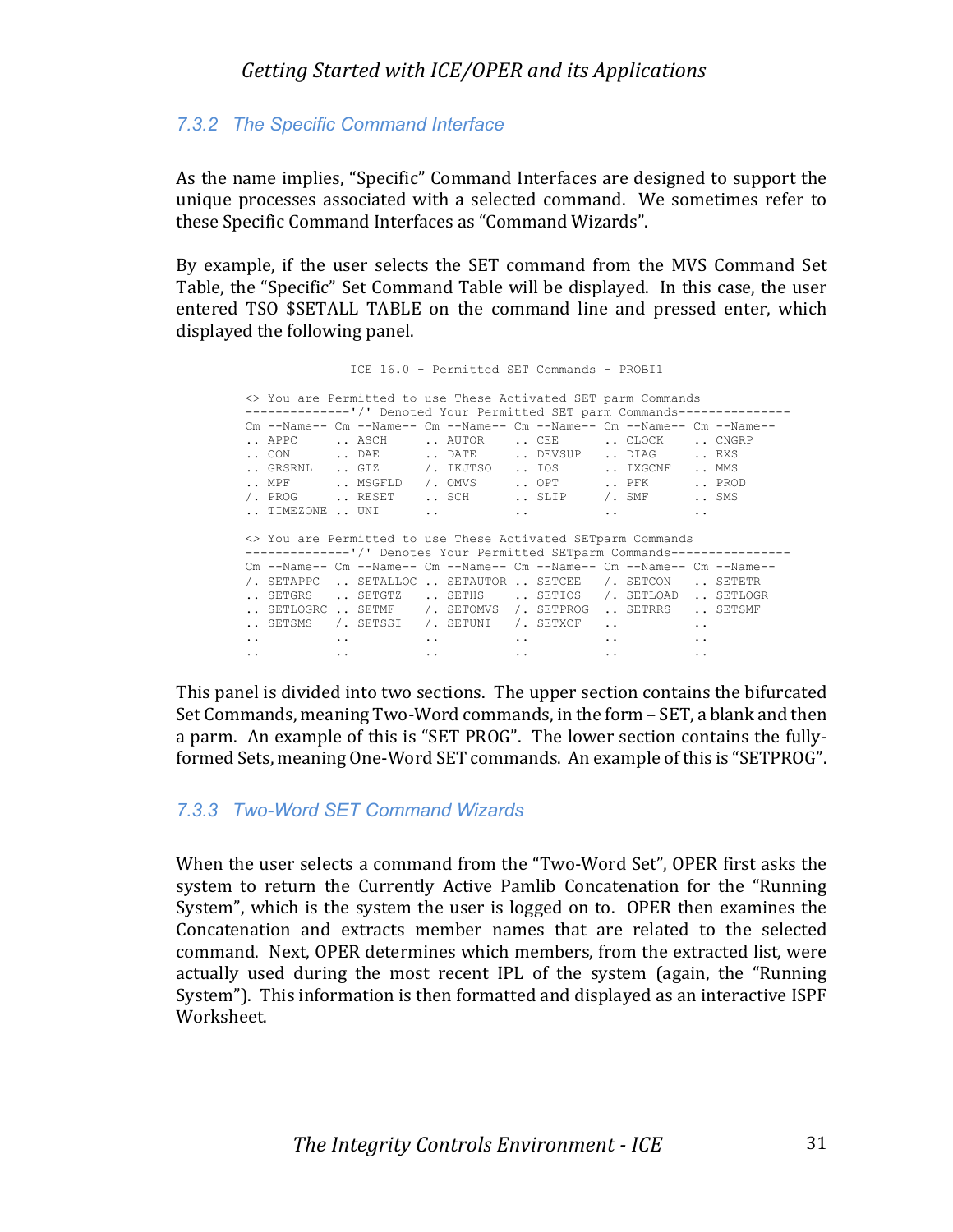A sample worksheet, created following the selection of the "SET PROG" command from the "Two-Word Set", is shown below:

|               |                    | ICE 16.0 - Parmlib Member Selection List Row 1 to 14 of 18                      |                |                              |  |
|---------------|--------------------|---------------------------------------------------------------------------------|----------------|------------------------------|--|
|               | $--NSIMPRX 0326--$ |                                                                                 |                | --Member Listing--           |  |
|               |                    | --------------------    18 PROGxx Members - System:ADCD113 -------------------- |                |                              |  |
|               |                    | Row Selection: Show SET CMMD Wizard Update Parm Member Display SET CMMD History |                |                              |  |
|               |                    | --- To Sort select a Sub-Head, To Query enter above Sub-Head, PFK1 for Help --- |                |                              |  |
|               |                    | - Line ------------Available Parmlib Members----------- ------Last Update------ |                |                              |  |
|               |                    | S Numb IPL -Member- -------Source Datasets------ Volume -UserId- yy/mm/dd hh:mm |                |                              |  |
|               | $0001$ --- PROGPH  | USER.PARMLIB                                                                    |                | 19/09/24 08:19               |  |
|               | 0002 YES PROG01    | ZDSYS1 PHARL2<br>ZDSYS1 PHARL2<br>USER.PARMLIB                                  |                | ZDSYS1 PHARL2 19/09/26 11:59 |  |
|               | $0003$ --- PROGAL  | ADCD.Z113.PARMLIB                                                               | ZDRES1 IBMUSER | 18/12/04 22:38               |  |
|               | $0004$ --- PROGBB  | ADCD. Z113. PARMLIB                                                             | ZDRES1 IBMUSER | 18/12/04 22:38               |  |
|               | $0005$ --- PROGCI  | ADCD. Z113. PARMLIB                                                             | ZDRES1 IBMUSER | 18/12/04 22:38               |  |
|               | $0006$ --- PROGDA  | ADCD. Z113. PARMLIB                                                             | ZDRES1 IBMUSER | 18/12/04 22:38               |  |
|               | $0007$ --- PROGDB  | ADCD. Z113. PARMLIB                                                             | ZDRES1 IBMUSER | 18/12/04 22:38               |  |
|               | $0008$ --- PROGD8  | ADCD. Z113. PARMLIB                                                             | ZDRES1 IBMUSER | 18/12/04 22:38               |  |
|               | $0009$ --- PROGD9  | ADCD. Z113. PARMLIB                                                             | ZDRES1 IBMUSER | 18/12/04 22:38               |  |
|               | $0010$ --- PROGIM  | ADCD. Z113. PARMLIB                                                             | ZDRES1 IBMUSER | 18/12/04 22:38               |  |
|               | 0011 --- PROGJ3    | ADCD. Z113. PARMLIB                                                             | ZDRES1 IBMUSER | 18/12/04 22:38               |  |
|               | $0012$ --- PROGLO  | ADCD. Z113. PARMLIB                                                             | ZDRES1 IBMUSER | 18/12/04 22:38               |  |
|               | 0013 --- PROG00    | ADCD. Z113. PARMLIB                                                             | ZDRES1 IBMUSER | 18/12/04 22:38               |  |
|               | 0014 --- PROG01    | ADCD.Z113.PARMLIB                                                               | ZDRES1 IBMUSER | 18/12/04 22:38               |  |
|               |                    |                                                                                 |                |                              |  |
| Option $==$ > |                    |                                                                                 |                | $Scroll == > CSR$            |  |

The Parmlib Members are shown in the order they would be processed by the system during an IPL. A "YES" value, in the column headed IPL, indicates which member was used during the most recent IPL. In the case above, it is the PROG01 member.

While a complete tutorial on the use of "Two-Word Sets" far exceeds the scope of this document, the following should be helpful.

"Two-Word Sets" are intended as a way for settings, derived from Parmlib Members during an IPL, to be dynamically updated without the need for a new IPL. The relatively simple process involves updating the member, which may or may not be the one used during the last IPL, and issuing the command string. In the case above, we are using "PROG01" and issuing the command string "SET PROG=01". This results in the content of PROG01 being reprocessed and related "In Memory" settings being updated immediately.

The advantage of the "Two-Word Sets" is that, when used correctly and carefully, the settings updated within Parmlib Members will always match the "In Memory" settings. This ensures a very high likelihood that, in the event of a necessary IPL, that newly IPLed system, and its settings, will match the old system. That's a good thing!

Available panel options are Show, Update, and Display. To select either, place the cursor on the entry-point preceding a Member, and press enter. The Show and Update options are member specific. Display, however, is not. Placing "D" on any entry-point, and pressing enter, will result in the display of Set Command History.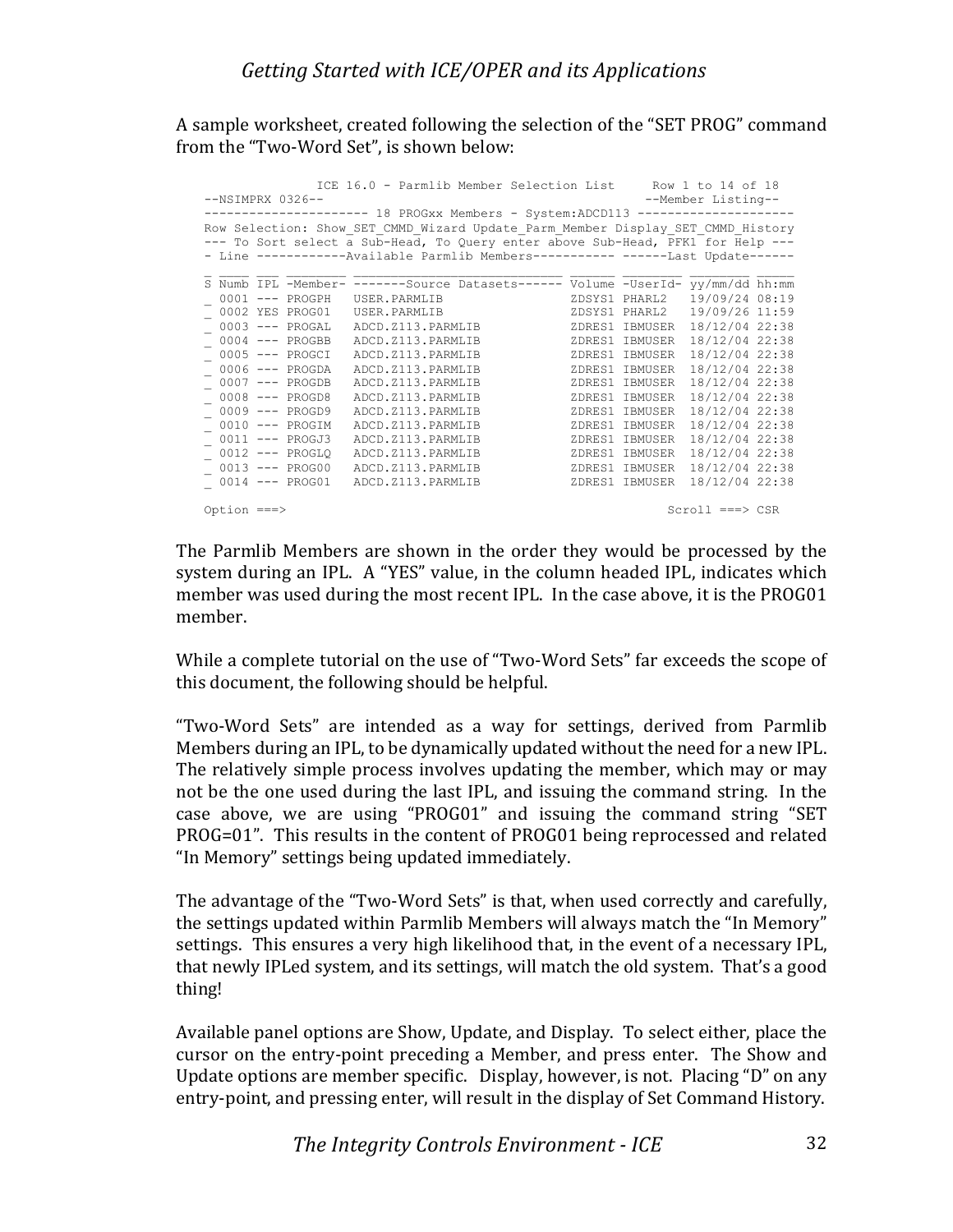Select Show SET CMMD Wizard to display the Command Interface Pop-Up as shown below. In this case, PROG01 was selected.



Note that the suffixes, shown left to right in this panel, are in the same order as the members appeared the worksheet. The selected member's suffix is shown ranked in position one (left-most). This positioning is critical to the dynamic update process. When more than one member is involved, designate the order in which those members are to appear in the command string by placing a number  $(1, 2, 3, 4)$ 4, etc...) below each member suffix. By example, such a command string might look like SET PROG= $(01, PH, AL)$  when suffix 01 is defined to position 1, suffix PH is defined to position 2 and suffix AL is defined to position 3. The resulting panel is shown helow.



.. Shows History .. Issue Command .. Abort Process

Unlike the "Generic" Command Structure (as described previously), this panel's Command Structure Section is "LOCKED", meaning the command string as it was constructed and appears will be the command string passed to the system when (or if) the command is issued.

See the "Generic" Command Interface section for a full explanation of the Action Descriptor and the Panel Commands: Show History, Issue Commands, and Abort Process.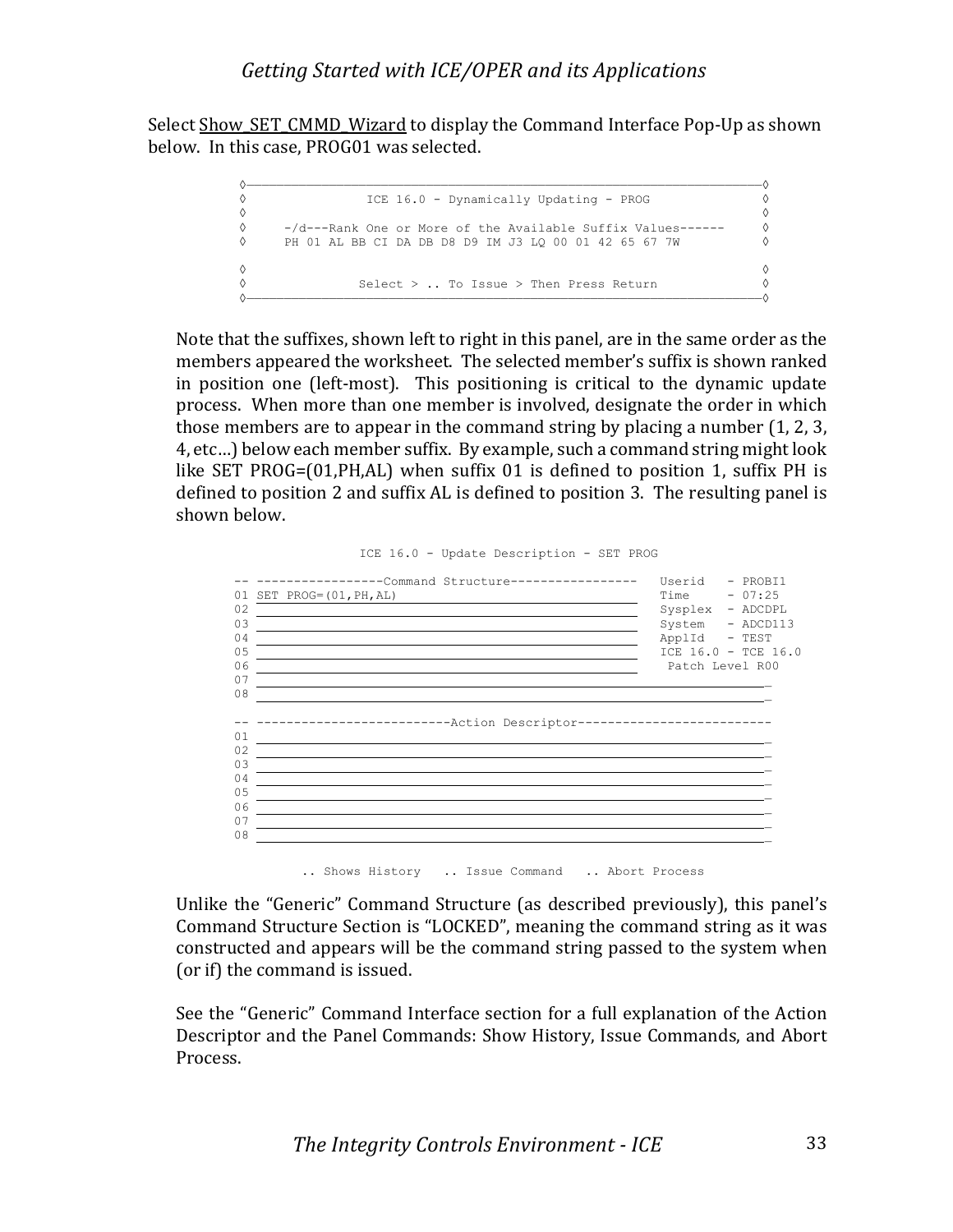• Select Update Parm Member to display the Member in ISPF/EDIT

If appropriately configured during the installation of the Integrity Controls Environment, OPER shares the full function of TCE/EDIT without the need for additional licensing. When so configured, a member selected using "U" will be displayed in ISPF, under the control of TCE/EDIT. If not, the member is displayed in native ISPF.

See the TCE/EDIT Documentation for a complete explanation of the features and functions available to a user when a member is displayed for edit under the control of TCE/EDIT.

Select Display SET CMMD History using a "D" to display the Local History Report in  $ISPF/Browse$  or a "V" to display in  $ISPF/VIEW$ . A sample report appears below:

| $/$ * |                                                                                      | $\star$ / |
|-------|--------------------------------------------------------------------------------------|-----------|
| $/$ * | The Control Editor - SET CMD Update Log                                              | $\star$ / |
| $/$ * | Sysplex: ADCDPL - System: ADCD113                                                    | $\star$ / |
| $/$ * | Last IPL Was: Saturday 09.07.2017 7:30                                               | $\star$ / |
| $/$ * | Date:2019/09/15 - Time:00:51:18 - User:PROBI1                                        | $\star$ / |
| $/$ * |                                                                                      | $\star$ / |
|       |                                                                                      |           |
|       | Line --Date-- --Time-- -UserId- --------------------SET CMD Operator Command----     |           |
|       | 0001 09/15/19 00:51:18 PROBI1 SET SMF=00                                             |           |
|       | 0002 09/15/19 00:43:14 PROBI1 SET SMF=00                                             |           |
|       | 0003 09/15/19 00:05:02 PROBI1 SET SMF=00 ADCD113                                     |           |
|       | 0004 09/07/19 07:30:00 NEWIPL ADCD113                                                |           |
|       |                                                                                      |           |
|       | ********************************<br>Bottom of Data ********************************* |           |

#### *7.3.4 One-Word SET Command Wizards*

"One-Word" Set Commands are supported by both Generic and Command Wizard interfaces. Those supported by Wizard interfaces include: SETPROG, SETLOAD, and SETOMVS. The example below shows the elements of the SETPROG Wizard interface as displayed when SETPROG is Authorized/Permitted and selected from the full MVS Command Set.

```
<> You are Permitted to use These Activated SETPROG Wizards
-----------'/' Denotes Your Permitted SETPROG Command Wizards------------
Cm --Name-- Cm --Name-- Cm --Name-- Cm --Name-- Cm --Name-- Cm --Name--
/. $APFADD /. $APFDEL /. $APFLST /. $LNKADD /. $LNKDEL /. $LNKLST
/. $LPAADD /. $LPADEL /. $LPALST /. $EXTADD /. $EXTDEL /. $EXTLST
.. .. .. .. .. ..
```
These Wizards are arranged in sets - one for adding, one for deleting, and finally one for seeing the "Whole Picture" relative to a specific element of the SETPROG process: APFLIST, LNKLIST, LPALIST, and System EXITS. Shown below are a progression of pop-ups and panels that show the LNKLIST Wizards. Only Wizards that are both enabled and permitted to a user may be accessed from this panel.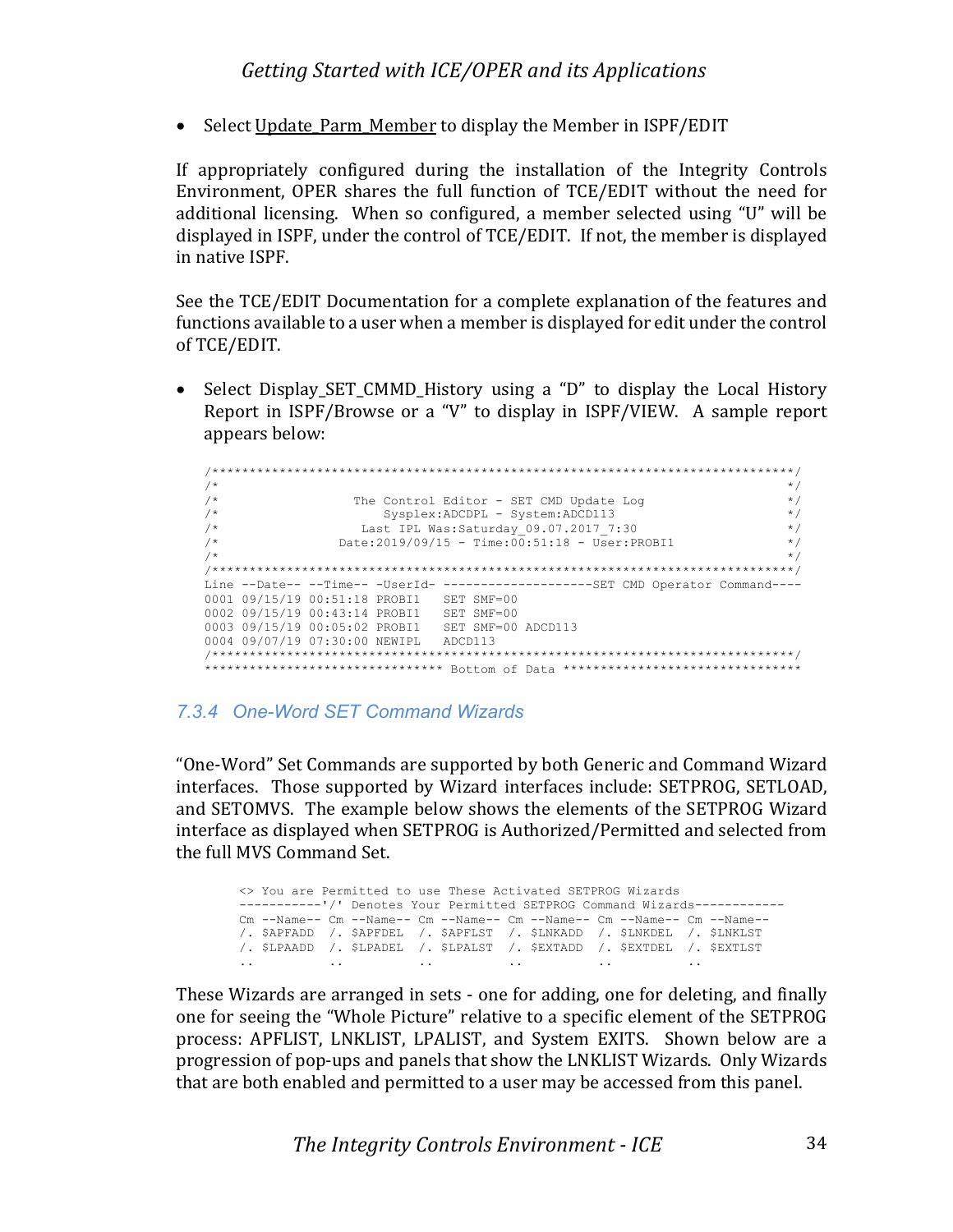

#### \$APFLST

This Wizard shows the "Whole" APF Dataset picture, including the display of individual modules and their related AC Codes.

| ICE 16.0 - Active APF Dataset Selection Row 1 to 14 of 38                        |                                                                               |  |                             |  |  |  |  |  |  |
|----------------------------------------------------------------------------------|-------------------------------------------------------------------------------|--|-----------------------------|--|--|--|--|--|--|
| $--NSIMPRX 0326--$<br>---APF Datasets---                                         |                                                                               |  |                             |  |  |  |  |  |  |
| -------------- 38 Datasets - System: ADCD113 - Format: DYNAMIC --------------    |                                                                               |  |                             |  |  |  |  |  |  |
| Row Selection: Add APF Dataset Delete APF Dataset Change APF Format Module List  |                                                                               |  |                             |  |  |  |  |  |  |
| --- To Sort select a Sub-Head, To Query enter above Sub-Head, PFK1 for Help ---  |                                                                               |  |                             |  |  |  |  |  |  |
|                                                                                  | - Line ------------------Authorized Program Facility Table------------------- |  |                             |  |  |  |  |  |  |
|                                                                                  |                                                                               |  |                             |  |  |  |  |  |  |
| S Numb --------------Active APF Dataset------------ Cat Type Volume SMSVol Count |                                                                               |  |                             |  |  |  |  |  |  |
|                                                                                  |                                                                               |  |                             |  |  |  |  |  |  |
| 0001 SYS1.LINKLIB                                                                |                                                                               |  | YES PDS ZDRES1 ------ 04075 |  |  |  |  |  |  |
| 0002 SYS1.SVCLIB                                                                 |                                                                               |  | YES PDS ZDRES1 ------ 00004 |  |  |  |  |  |  |
| 0003 SYS1.SHASLNKE                                                               |                                                                               |  | YES PLIB SMS ZDRES1 00052   |  |  |  |  |  |  |
| 0004 SYS1.SIEAMIGE<br>0005 SYS1.MIGLIB                                           |                                                                               |  | YES PLIB SMS ZDRES1 00007   |  |  |  |  |  |  |

The command options, Add\_APF\_Dataset and Delete\_APF\_Dataset, are the same as discussed above, with the exception that selecting a Dataset with the "D" option will automatically populate the \$APFDEL panel with the selected Dataset and Volume values. To Select the Change Format option, place "C" on any Row Entry Point and press enter. This will display the Changing The APF Format Pop-Up.

| ♦ | ICE 16.0 - Changing The APF Format             |  |
|---|------------------------------------------------|--|
| ♦ |                                                |  |
| ♦ | New Possible Format<br>Old Current Format      |  |
| ♦ | DYNAMIC<br>STATIC                              |  |
| ♦ | To Change Select $>$ Yes $>$ Then Press Return |  |
|   |                                                |  |

Note that, as suggested by the content of this panel, the command to change the format from Dynamic to Static could be formulated and issued. Doing so, however, would result in the following reply from the system:

CSV411I APF FORMAT CANNOT BE CHANGED FROM DYNAMIC TO STATIC.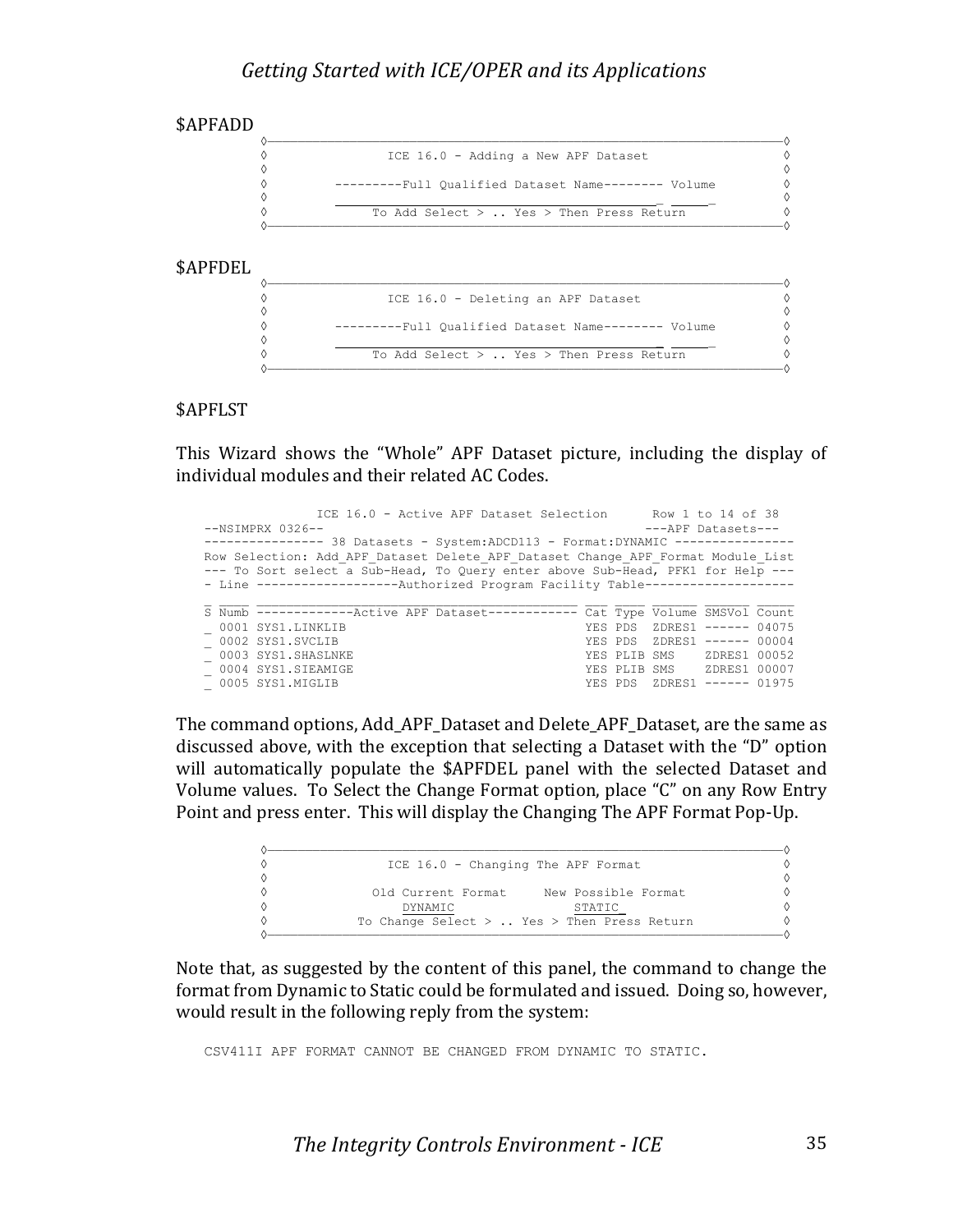This indicates that the attempted update was processed but failed. The system is really, really smart.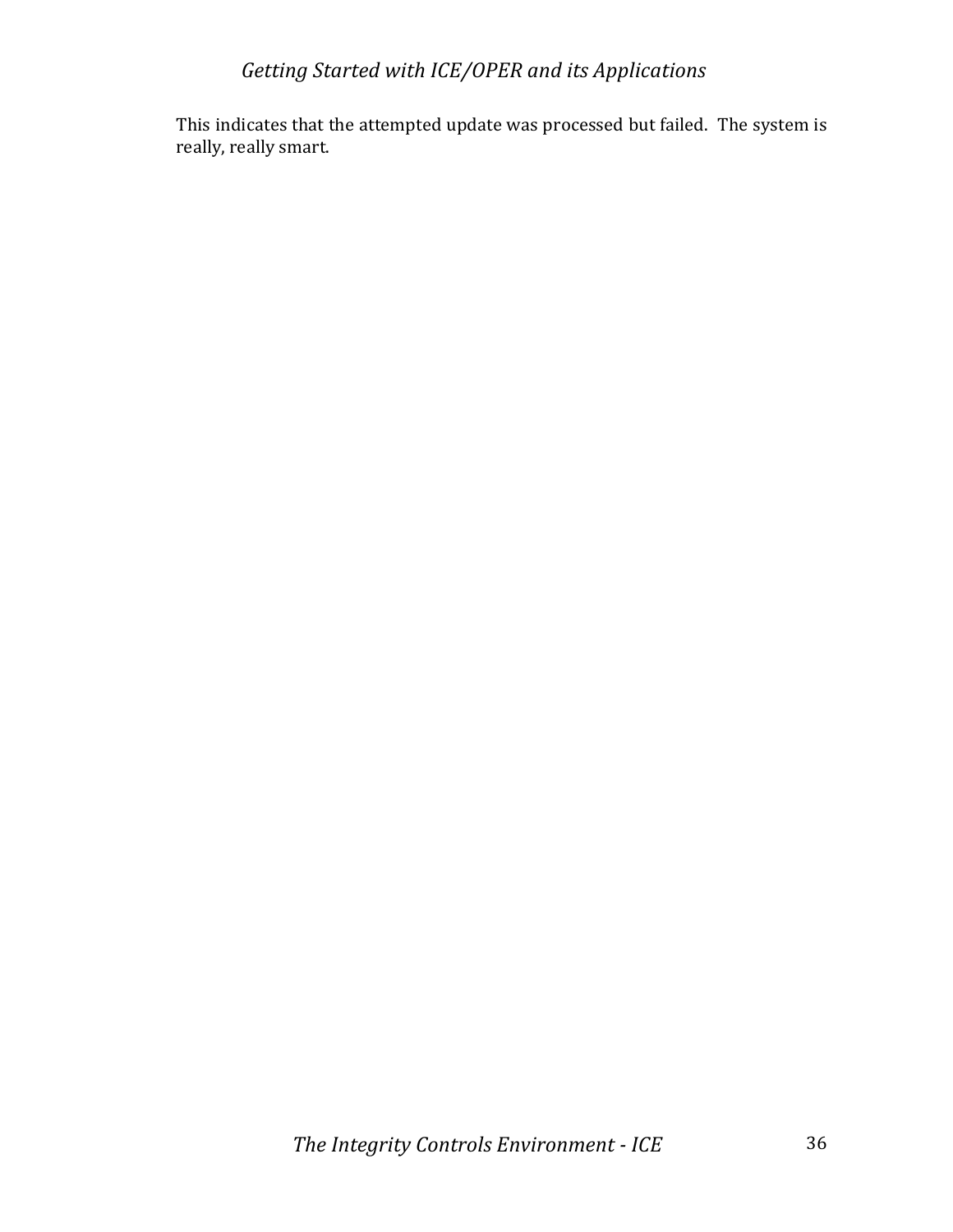Selecting a Dataset with "M" will display a listing of modules within the selected Dataset. A portion of a listing containing 4,075 modules in SYS1.LINKLIB is shown below:

|                                                                                 | ICE 16.0 - Module in Dataset Select List Row 1 to 14 of 4,075                   |  |                                      |  |  |  |  |  |  |  |
|---------------------------------------------------------------------------------|---------------------------------------------------------------------------------|--|--------------------------------------|--|--|--|--|--|--|--|
| $--NSIMPRX 0326--$<br>--Module Listing--                                        |                                                                                 |  |                                      |  |  |  |  |  |  |  |
| ---------------- 4075 Program Modules - Dataset: SYS1.LINKLIB ----------------  |                                                                                 |  |                                      |  |  |  |  |  |  |  |
| Row Selection: AMBLISTing of Module Content                                     |                                                                                 |  |                                      |  |  |  |  |  |  |  |
| --- To Sort select a Sub-Head, To Query enter above Sub-Head, PFK1 for Help --- |                                                                                 |  |                                      |  |  |  |  |  |  |  |
|                                                                                 | - Rows --------------------Modules in the Selected Dataset--------------------  |  |                                      |  |  |  |  |  |  |  |
|                                                                                 |                                                                                 |  |                                      |  |  |  |  |  |  |  |
|                                                                                 | S Numb ----------Selected Dataset--------- Volume -Module- AC -MAlias- --Size-- |  |                                      |  |  |  |  |  |  |  |
|                                                                                 | 0001 SYS1.LINKLIB                                                               |  | ZDRES1 ABA 00 ARCABA 00004140        |  |  |  |  |  |  |  |
|                                                                                 | $-$ 0002 SYS1.LINKLIB                                                           |  | ZDRES1 ACCOUNT 00 IKJEFA00 000013E0  |  |  |  |  |  |  |  |
|                                                                                 | $-0003$ SYS1.LINKLIB                                                            |  | ZDRES1 AD 01 IRRENV00 0004D2F8       |  |  |  |  |  |  |  |
|                                                                                 | $-0004$ SYS1.LINKLIB                                                            |  | ZDRES1 ADDGROUP 01 IRRENV00 0004D2F8 |  |  |  |  |  |  |  |
|                                                                                 | $= 0005$ SYS1.LINKLIB                                                           |  | ZDRES1 ADDSD 01 IRRENV00 0004D2F8    |  |  |  |  |  |  |  |
|                                                                                 | 0006 SYS1.LINKLIB                                                               |  | ZDRES1 ADDUSER 01 IRRENV00 0004D2F8  |  |  |  |  |  |  |  |
|                                                                                 | 0007 SYS1.LINKLIB                                                               |  | ZDRES1 ADFGLUET 00 ADFMDF01 000003C8 |  |  |  |  |  |  |  |

Selecting a module with "A" displays the AMBList output in ISPF/VIEW. Selecting a module with "B" displays the same output in ISPF/BROWSE, a sample of which is shown below:

| / $\star$ |          |                           |                                     |                                  |                                                           |
|-----------|----------|---------------------------|-------------------------------------|----------------------------------|-----------------------------------------------------------|
| $/$ *     |          |                           |                                     | TCE AMBLISTing of Module Content |                                                           |
| /*        |          |                           |                                     |                                  | Selected Dataset: SYS1.LINKLIB - Selected Module: ACCOUNT |
| $/$ *     |          |                           |                                     |                                  | Date:2019/04/01 - Time:14:19:48 - User:PROBI1             |
| $/$ *     |          |                           |                                     |                                  |                                                           |
|           |          |                           |                                     |                                  |                                                           |
|           |          |                           |                                     |                                  |                                                           |
|           |          |                           | LISTIDR DDN=LOADLIB, MEMBER=ACCOUNT |                                  |                                                           |
|           |          |                           |                                     |                                  | ***** MODULE SUMMARY *****                                |
|           |          | MEMBER NAME: IKJEFA00     |                                     |                                  |                                                           |
|           | LIBRARY: | T.OADT.TB                 |                                     |                                  |                                                           |
|           |          |                           |                                     | ** ALIASES ** ENTRY POINT AMODE  |                                                           |
|           |          |                           |                                     |                                  |                                                           |
|           |          | ** ACCOUNT                |                                     | 00000000                         | -24                                                       |
|           |          | $\star \star \star \star$ |                                     | ATTRIBUTES OF MODULE             | ****                                                      |
|           | $***$    |                           |                                     |                                  | BIT STATUS BIT STATUS BIT STATUS                          |
|           | $\cap$   | RENT                      |                                     | 1 REUS                           | 2 NOT-OVLY                                                |
|           |          | 4 NOT-OL                  |                                     |                                  | 5 BLOCK 6 EXEC                                            |
|           | 8        | NOT-DC                    |                                     | 9 ZERO-ORG                       | $10$ $FP-2FRO$                                            |
|           |          | 12 EDIT                   |                                     | 13 NO-SYMS                       | 14 F-LEVEL                                                |
|           |          |                           |                                     |                                  |                                                           |
|           |          |                           | MODULE SSI: NONE<br>APFCODE:        | 00000000                         |                                                           |

\*\*\*\*\*LOAD MODULE PROCESSED EITHER BY VS LINKAGE EDITOR OR BINDER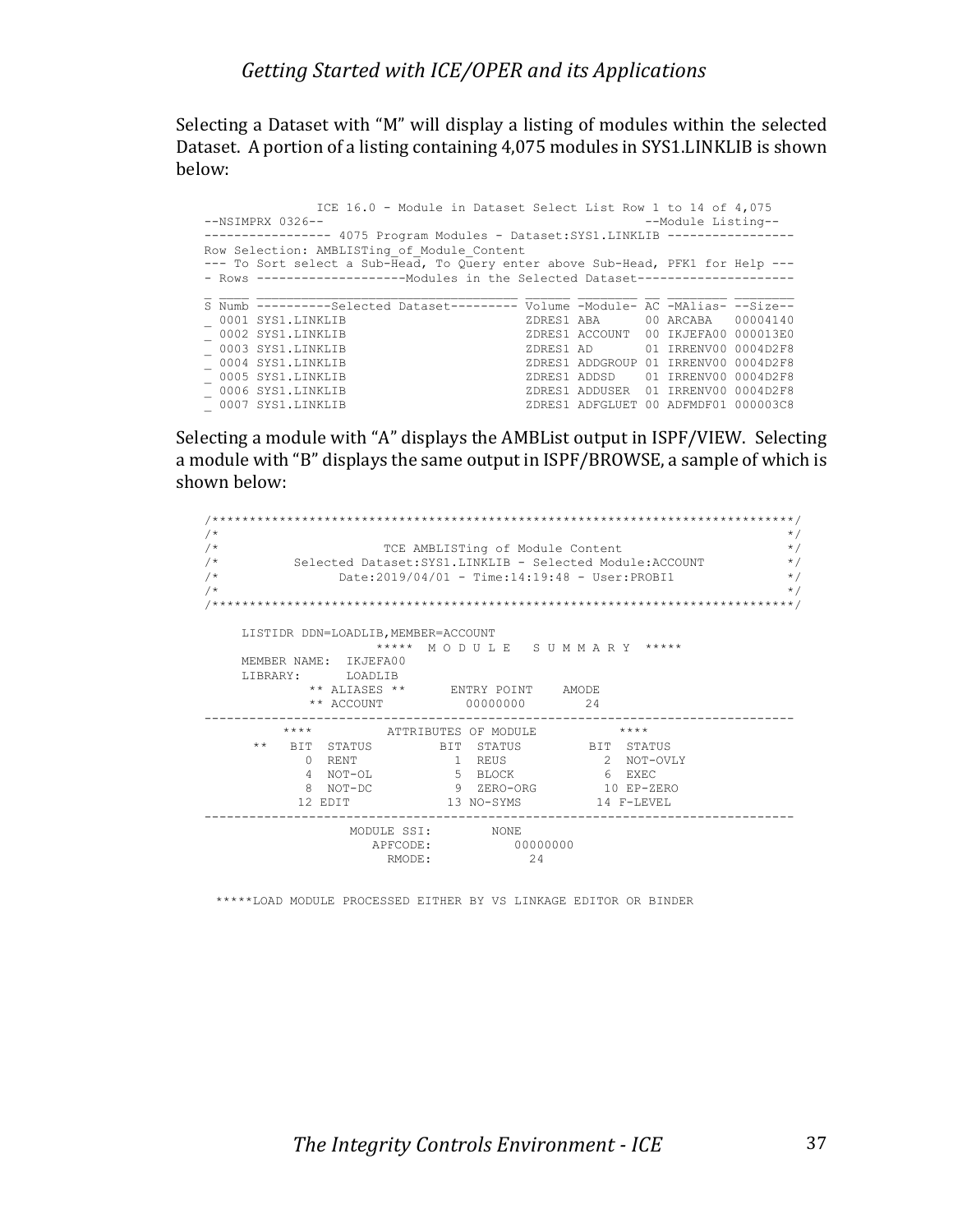

The first step in adding a new dataset to an existing LNKLST is to define a new list. Defining a new list requires a new list name. As this panel is displayed, a default list name is entered as the value of the New LNKLST Name. This default name is composed of the following elements: UserId, Year, Julian Date, Hour, and Second. This reflects the requesting user by ID and the date and time when the name was actually formulated. New LNKLSTs created via this Wizard are named in this way and no other way of naming is possible.

#### \$LNKDEL

| TCE 16.0 - FastPath New LNKLST Delete DSN     |   |
|-----------------------------------------------|---|
| New LNKLST Name: PROBI1150911332              |   |
| Copying From: PROBI1150901048                 |   |
| --------Full Oualified Dataset Name--- + ---  |   |
| ACTIVE LNKLST                                 | ♦ |
| To Finish Select $>$ Yes $>$ Then Press Enter |   |
|                                               |   |

Deleting a LNKLST Dataset, similar to adding one, requires the formulation of a new list name. See \$LNKADD for details.

#### \$LNKLST

This Wizard does it all. It shows the Current Active LNKLST in the panel heading and a listing of ALL other Active (but not the Current) LNKLSTs in the panel body. A sample of this panel is shown below.

|                                                                       |                      | ICE 16.0 - LNKLST Selection - Current  PROBI1150901048 |                      |  |
|-----------------------------------------------------------------------|----------------------|--------------------------------------------------------|----------------------|--|
|                                                                       |                      |                                                        |                      |  |
| Cm ------Name------    Cm ------Name------    Cm ------Name------     |                      |                                                        |                      |  |
| LNKLST00                                                              | $\cdot$ .            |                                                        | $\ddotsc$            |  |
| PROBI1150891605                                                       | $\ddot{\phantom{a}}$ |                                                        | $\ddot{\phantom{0}}$ |  |
| PROBI1150891616                                                       | $\cdot$ .            |                                                        | $\ddotsc$            |  |
| PROBI1150891819                                                       | $\cdot$ .            |                                                        | $\ddotsc$            |  |
| $S =$ ShowLNKLST D = Defines U = UnDefine A = Activate T = TestModule |                      |                                                        |                      |  |
| Update  Allocate  UnAlloc  FastAdd  FastDel  History                  |                      |                                                        |                      |  |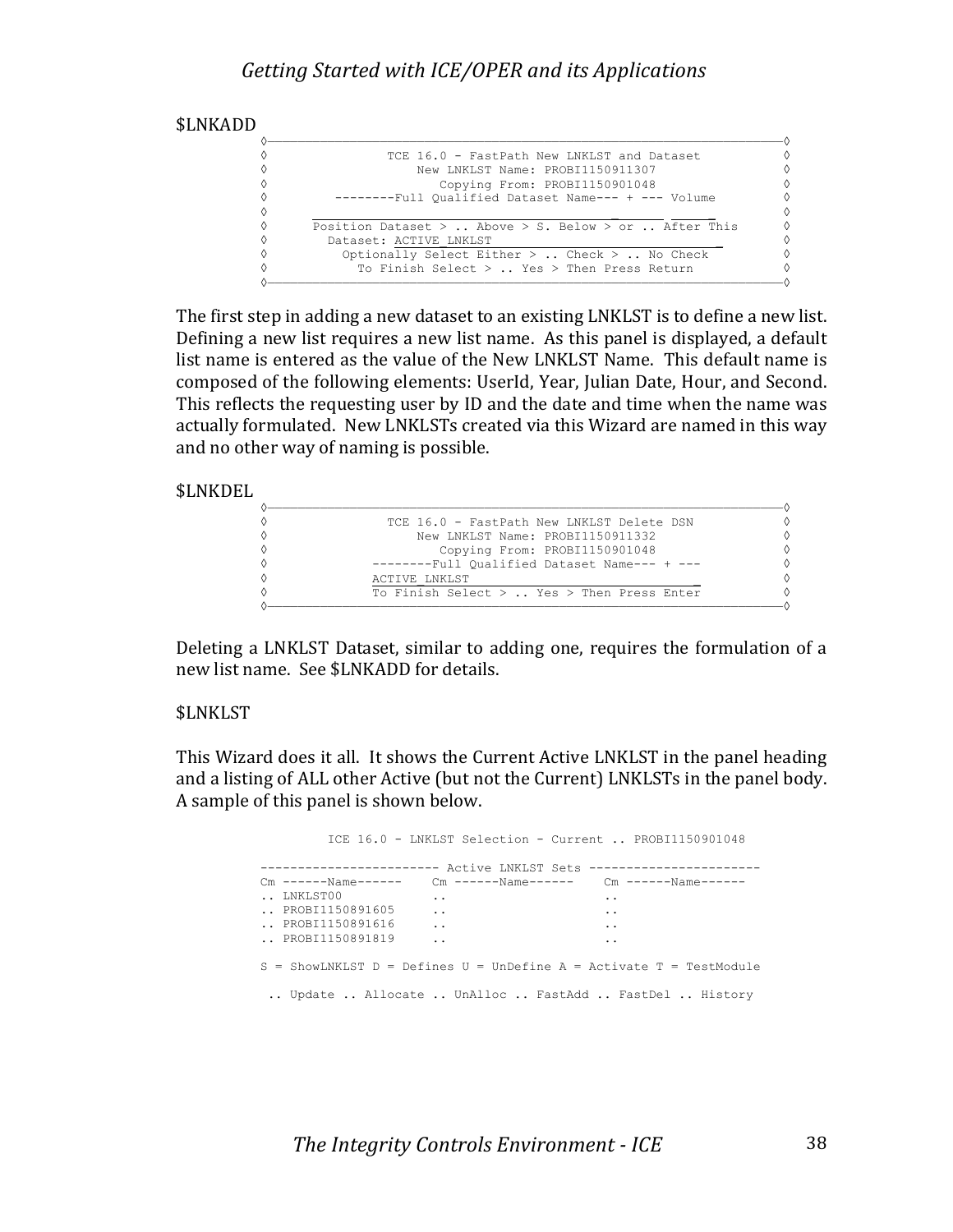#### \$LPAADD

| ♦ ADD57<br>♦       | ICE 16.0 - Adding New LPALST Module                                                        |            |
|--------------------|--------------------------------------------------------------------------------------------|------------|
| ♦                  | --------------New LPALST Module Description---                                             |            |
| ♦<br>Module(f, s): |                                                                                            | or > Mask: |
| ♦                  | Source Dataset:                                                                            |            |
| ♦                  | or Set $>$ Fetch Module from the Active System LNKLST                                      |            |
| ♦<br>♦             | > Set  SVC Entry or  > Entry, plus Route Code<br>> Set  Fixed > and/or > Set  PAGEPROTPAGE |            |
| ♦<br>♦             | $>$ Set  Add Alias or $>$ Set  No Added Alias                                              |            |
| ♦                  | To AddNew Select $>$ Yes $>$ Then Press Return                                             |            |

#### \$LPADEL

```
◊—————————————————————————————————————————————————————————————————————◊
◊ ADD29 ICE 16.0 - Deleting a LPALST Module ◊
◊ ◊
◊ -------------------Delete Existing LPA Module---------------- ◊
\Diamond Enter Module Name(, s) \Diamond◊ > Then must check .. FORCE=YES ◊
◊ > Next check either .. Current | .. Oldest ◊
◊ ◊
◊ To Delete Select > .. Yes > Then Press Return ◊
◊—————————————————————————————————————————————————————————————————————◊
```
#### \$LPALST

This Wizard does it all. It shows the Current Active LPALST by Module. When possible, OPER attempts to match a Module with its source dataset. Modules with 00 or 01 entries in the AC (Authorization Code) column are those with a Dataset Match. Those that show "--" were not identified by Dataset. (In addition to not displaying an AC value, these Modules' AMBLists cannot be shown).

```
ICE 16.0 - Active LPA Module Selection Row 71 to 84 of 2,143<br>--NSIMPRX 0326--<br>-LPA Modules List-
                                                            -LPA Modules List-
----------------- 2143 Available LPA Modules - System:ADCD113 -----------------
Row Selection: Add_LPA_Module Delete_LPA_Module Set_CSA/ECSA_Size Views_AMBLIST
--- To Sort select a Sub-Head, To Query enter above Sub-Head, PFK1 for Help ---
- Rows ---------------------- Modules in the Link Pack Area (LPA)-------------------
S Numb -Module- AC Dup Type -MAlias- Page Page -EntyPt- -LoadPt- -Lenght- ARMod
_ 0071 IGG0102F 00 --- PLPA IGC0002F PROT ---- 83A4301A 03A43000 000044D8 31ANY
 _ 0072 IFG0194J 00 --- PLPA -------- PROT ---- 83A26000 03A26000 00007718 31ANY
_ 0073 IOSVSPFR 00 --- PLPA -------- PROT ---- 843FA000 043FA000 00002628 31ANY
_ 0074 DWW1RARR 00 --- PLPA DWW1VS00 PROT ---- 83498000 03498000 00005D68 31ANY
 _ 0075 IKJEFF02 00 --- PLPA IKJTSLAR PROT ---- 80CD4A2A 00CD49F0 00000610 ANY24
- 0076 IEAVTSDS 00 --- PLPA IGC0005A PROT ---- 83AABCC0 03A59000 0005D4E8 31ANY
```
The command options, Add\_LPA\_Module and Delete\_LPA\_Module, are the same as discussed above, with the exception that selecting a Module with the "D" option will automatically populate the \$LPADEL panel with the selected Module.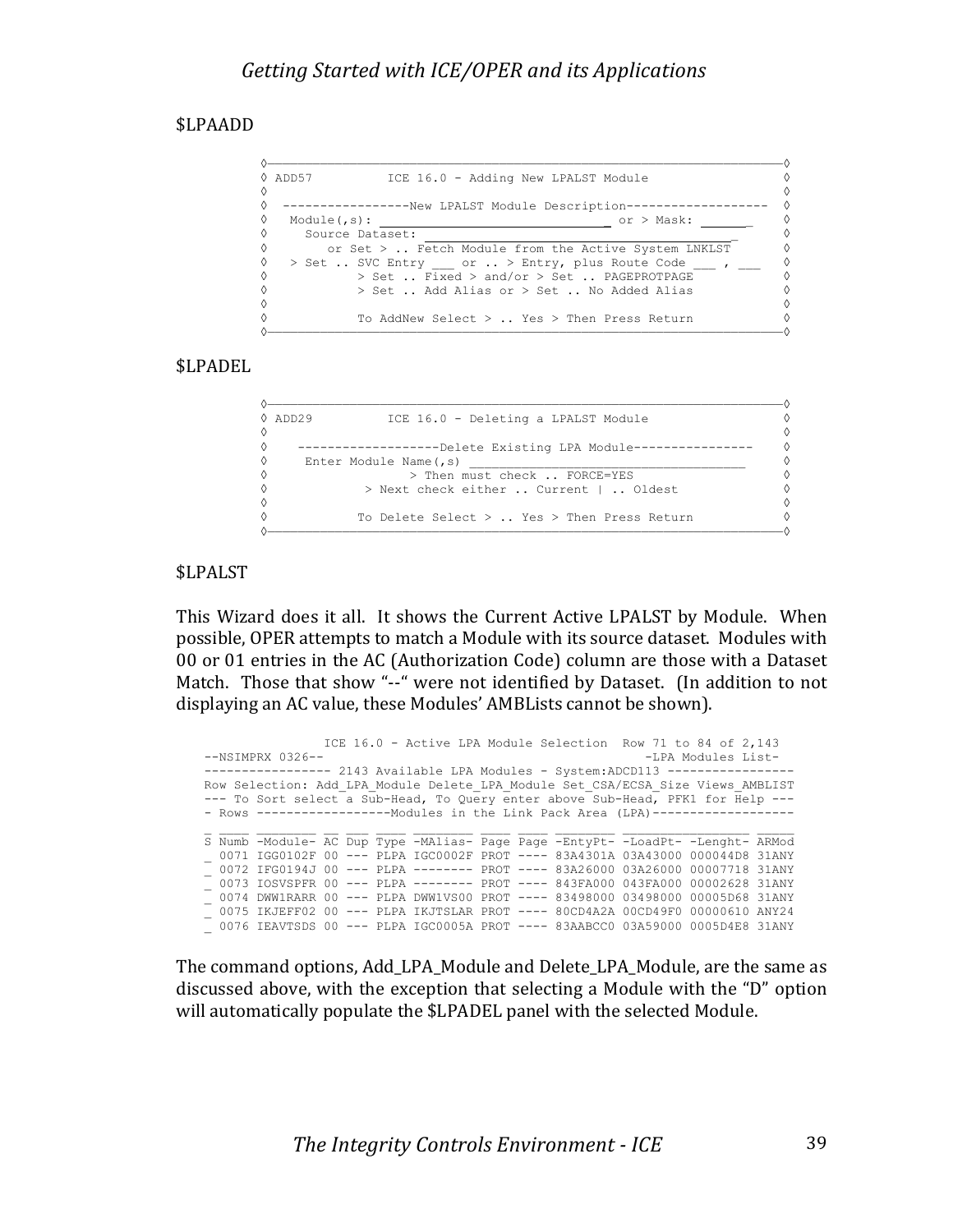Place an "S" on any row entry-point and press enter to show the Set CSA/ECSA Pop-Up.

```
◊—————————————————————————————————————————————————————————————————————◊
◊ UPD743 ICE 16.0 - Updating Minimum CSA/ECSA ◊
◊ ◊
◊ -------Specifies the minimum amounts of CSA and ECSA------- ◊
◊ CSAMIN= below-16M CSA 0 , above-16M CSA 0 ◊
◊ ◊
◊ To Update Select > .. Yes > Then Press Return ◊
◊—————————————————————————————————————————————————————————————————————◊
```
The values shown in the Pop-Up are the current CSAMIN below and above the 16 megabyte line that should remain after a new module is added to LPA. Overtype these values to set new ones, select using "S", and press enter to continue.

To display a MODULE's AMBList in ISPF/VIEW, select it with a "V". To show the same list in ISPF/BROWSE, select the MODULE with a "B". The AMBList of MODULES, that have no identified source Dataset, display the following notification when selected.

◊——————— The Module Source Dataset and Volume not Identified. ————————◊

#### \$EXTADD

| ♦          | ICE 16.0 - Adding a New System Exit            |   |
|------------|------------------------------------------------|---|
| 0          |                                                |   |
| ♦          | -Add a New System Exit-------                  |   |
| ♦          | Exit Name<br>Module Name                       | ♦ |
| 0          | Exit Routine State $>$ Active or $>$ Inactive  | ♦ |
| 0          | Dataset                                        | ♦ |
| 0          | JobName<br>ABENDNUM >  Consec                  |   |
| ♦          | >  First or >  Last with > Param               |   |
| $\Diamond$ |                                                |   |
| ♦          | To AddNew Select $>$ Yes $>$ Then Press Return |   |
|            |                                                |   |

\$EXTDEL

| ♦ | ICE 16.0 - Deleting a System Exit              |   |
|---|------------------------------------------------|---|
| ♦ |                                                | ♦ |
| ♦ | -Detete a System Exit----                      | ♦ |
| ♦ | Exit Name<br>Module Name                       | ♦ |
| ♦ | > Set FORCE >  Yes or >  No                    | ♦ |
| ♦ |                                                | ♦ |
| ♦ | To AddNew Select $>$ Yes $>$ Then Press Return |   |
|   |                                                |   |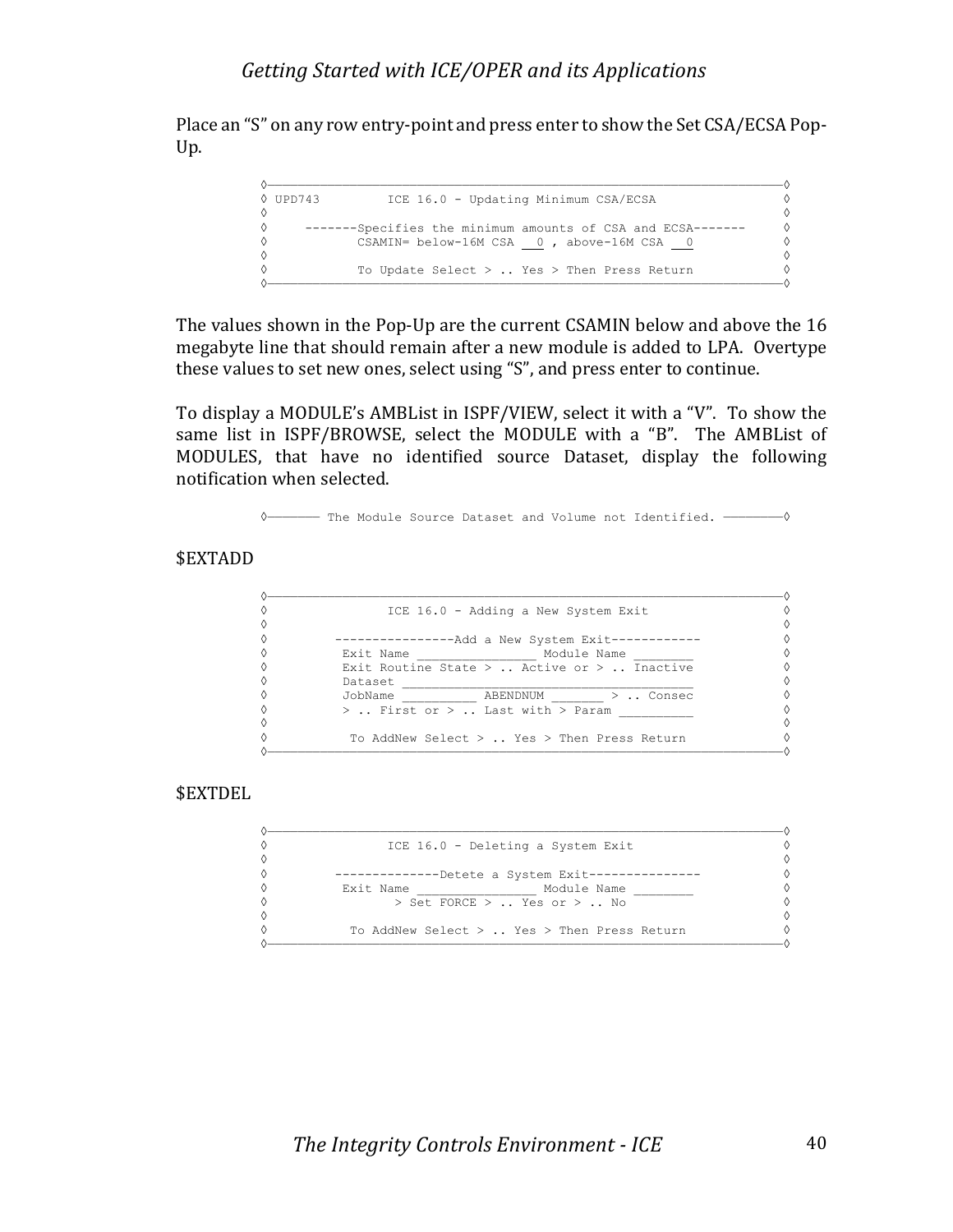#### \$EXTLST

This Wizard does it all. It shows the Current Active System EXITs in an ISPF Table. The Table may be paged UP/DOWN and supports selection, but does not support filtering or sorting.

|                                                                                 |                                                                                 |                                                                              |    |      | ICE 16.0 - Active System Exit Selection              |             |      | Row 1 to 14 of 20   |     |
|---------------------------------------------------------------------------------|---------------------------------------------------------------------------------|------------------------------------------------------------------------------|----|------|------------------------------------------------------|-------------|------|---------------------|-----|
|                                                                                 | $--NSIMPRX 0326--$<br>---Active Exits---                                        |                                                                              |    |      |                                                      |             |      |                     |     |
|                                                                                 |                                                                                 |                                                                              |    |      | ----- 59 Active Exits - System:ADCD113 ------------- |             |      |                     |     |
| Row Selection: Add New Exit To Update an Existing Exit Cursor Under Press Enter |                                                                                 |                                                                              |    |      |                                                      |             |      |                     |     |
|                                                                                 | --- To Sort select a Sub-Head, To Query enter above Sub-Head, PFK1 for Help --- |                                                                              |    |      |                                                      |             |      |                     |     |
|                                                                                 |                                                                                 | ---------------------------Active System Exits------------------------------ |    |      |                                                      |             |      |                     |     |
|                                                                                 |                                                                                 |                                                                              |    |      |                                                      |             |      |                     |     |
|                                                                                 |                                                                                 | S Numb ------Name------ Def Numb ------Name------ Def Numb ------Name------  |    |      |                                                      |             |      |                     | Def |
|                                                                                 |                                                                                 | 0001 CSVDYLPA<br>and the Barrist                                             |    |      | 0002 CSVDYNEX                                        | E.          | 0003 | <b>HZSADDCHECK</b>  | E.  |
|                                                                                 |                                                                                 | 0004 IEASDUMP.OUERY E                                                        |    | 0005 | IEASDUMP.GLOBAL                                      | E.          | 0006 | IEASDUMP.LOCAL      | F.  |
|                                                                                 | 0007                                                                            | IEASDUMP.SERVER                                                              | E. | 0008 | IEASDUMP.POSTDMP                                     | - F.        | 0009 | IXC ELEM RESTART    |     |
|                                                                                 | 0010                                                                            | IXC WORK RESTART                                                             | Е  |      | 0011 ISGNOXIT                                        | E.          |      | 0012 ISGNOXITFAST   | F.  |
|                                                                                 | 0013                                                                            | ISGCNFXITSYSTEM                                                              | F. | 0014 | ISGCNFXITSYSPLEX                                     | E.          | 0015 | ISGNOXITBATCH       | F.  |
|                                                                                 | 0016                                                                            | ISGNOXITOUEUED1                                                              | F. |      | 0017 ISGNOXITOUEUED2                                 | E.          |      | 0018 ISGENDOFLOCB   | E   |
|                                                                                 |                                                                                 | 0019 ISGNOXITPREBATCH                                                        | E. | 0020 | ISGNOXITBATCHCND                                     | E.          |      | 0021 ISGDGRSRES     | F.  |
|                                                                                 | 0022                                                                            | CNZ MSGTOSYSLOG                                                              | F. |      | 0023 IGGPRE00 EXIT                                   | F.          | 0024 | IGGPOST0 EXIT       | F.  |
|                                                                                 | 0025                                                                            | IEHINITT EXIT                                                                | E. |      | 0026 REKEY EXIT                                      | $\mathbf E$ | 0027 | IEF ALLC OFFLN      | F.  |
|                                                                                 | 0028                                                                            | IEF SPEC WAIT                                                                | Е  |      | 0029 IEF VOLUME ENO                                  | E.          | 0030 | IEF VOLUME MNT      | E   |
|                                                                                 | 0031                                                                            | IEFDB401                                                                     | E. | 0032 | IEF ALLC MOD                                         | F.          | 0033 | IEF ALLC EVENT      | E   |
|                                                                                 | 0034                                                                            | IEF ALLC UNLOAD                                                              | E. | 0035 | CEE ABEND EXIT                                       | E.          | 0036 | CNZ WTOMDBEXIT      | F.  |
|                                                                                 |                                                                                 | 0037 IEFJFRO                                                                 | E. | 0038 | SYSIEASLIPAEXIT                                      | E.          | 0039 | SYSSTC. IEFUSO      | F.  |
|                                                                                 |                                                                                 | 0040 SYSSTC. IEFUJP                                                          | E. |      | 0041 SYSSTC.IEFU84                                   | E.          |      | 0042 SYSSTC. IEFU83 | E   |

The command option, Add\_New\_Exit, is the same as discussed above. To Update an existing Exit, cursor in the worksheet under an exit name and press enter. The "Module Association" panel displays modules associated with the selected EXIT, in this case the HZSADDCHECK EXIT, as shown in the panel heading.

ICE 16.0 - Modules Associated with - .. HZSADDCHECK A. = Alter Attribute U. = UnDefine Exit E. = Entry Points ---------------------------- Modules in Exit -------------------------- Cm -Module- Sta Cm -Module- Sta Cm -Module- Sta Cm -Module- Sta  $\blacksquare$  . IARHCADC A  $\blacksquare$  . CNZHCADC A  $\blacksquare$  .  $\blacksquare$  $\blacksquare$  . IGVHCADC A  $\blacksquare$  . IEFHCADC A  $\blacksquare$  .  $\blacksquare$ .. ILRHCADC A\_\_  $\cdots$  IDAHCADD A\_\_  $\cdots$  \_\_\_\_\_\_\_\_\_ \_\_  $\cdots$  \_\_\_\_\_\_\_\_\_ \_\_\_  $\blacksquare$  . IEATCADC A  $\blacksquare$  . IKJHCA00 A  $\blacksquare$  .  $\blacksquare$ .. IEAVTSHI A\_\_ .. IEAVTRHA A\_\_ .. \_\_\_\_\_\_\_\_ \_\_\_ .. \_\_\_\_\_\_\_\_ \_\_\_  $\blacksquare$  . ADYHCADC A  $\blacksquare$  . IRRHCA00 A  $\blacksquare$  .  $\blacksquare$ .. BLWHCADC A\_\_ .. IEAVEHAD A\_\_ .. \_\_\_\_\_\_\_\_\_ \_\_\_ .. \_\_\_\_\_\_\_\_\_ \_\_\_  $\blacksquare$  . IXCHCADC A  $\blacksquare$  . IOSHCADC A  $\blacksquare$  .  $\blacksquare$  $\blacksquare$  . ISGHCADC A  $\blacksquare$  . DMOHCADD A  $\blacksquare$  .  $\blacksquare$  $\ldots$  CSVHCADC A  $\ldots$  IGG0CLHX A  $\ldots$  .  $\ldots$  .  $\ldots$ .. IGWHCPD1 A\_\_  $\cdots$  IXGHC1DE A\_\_  $\cdots$  \_\_\_\_\_\_\_\_ \_\_  $\cdots$  ... \_\_\_\_\_\_\_\_ \_\_  $\ldots$  CELSHADD A  $\ldots$  ISTHCAC1 A  $\ldots$  .  $\ldots$  .  $\ldots$ M. = Modify D. = Delete R. = Replace U. = InUseBy

The Selected EXIT is selectable using the options shown immediately below the heading.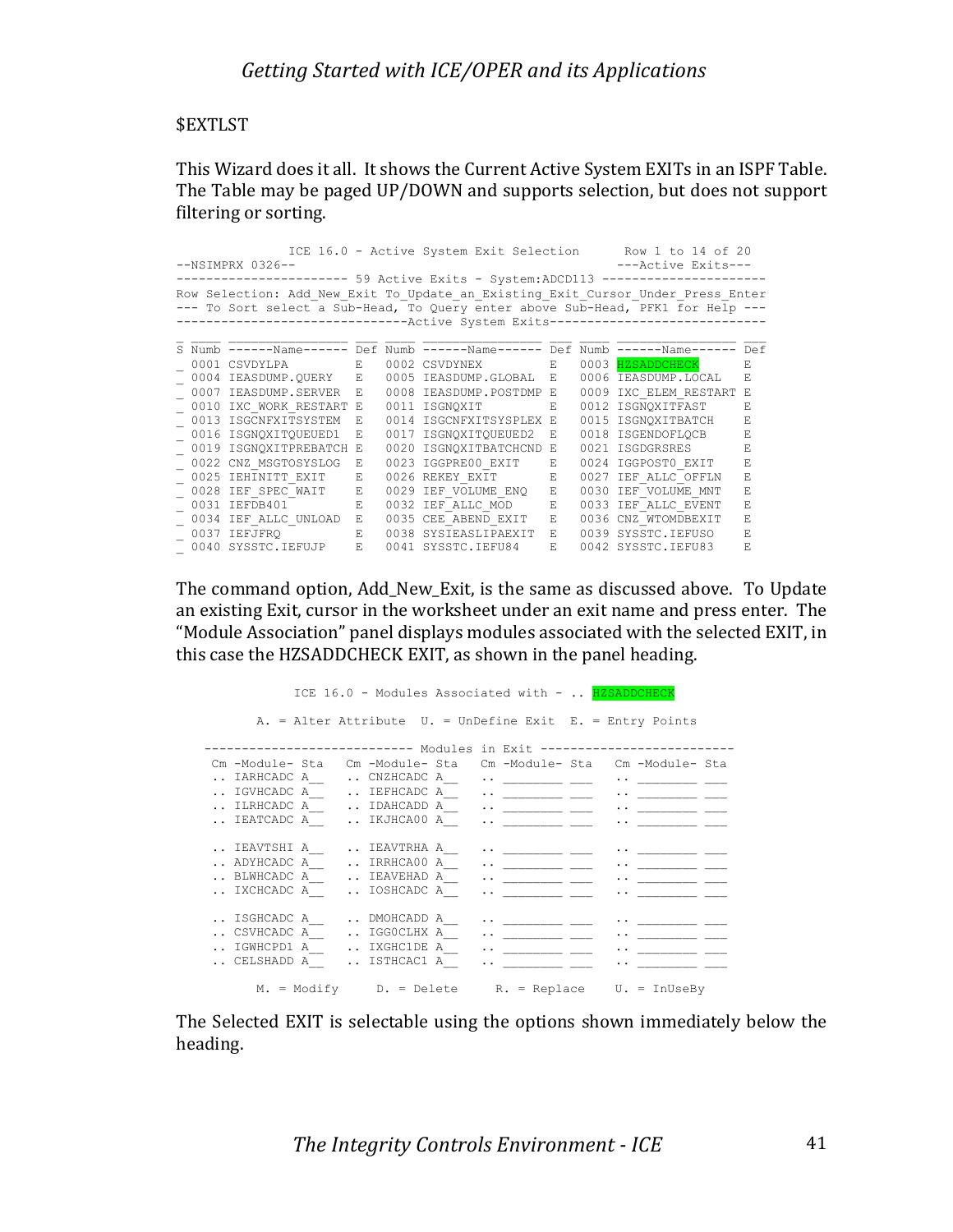Placing an "A" on the entry-point in the header, before the selected EXIT, and pressing enter, will display the "Alter Attributes" Pop-Up.



Placing a "U" on the entry-point in the header, before the selected EXIT, and pressing enter, will display the "Undefine EXIT" Pop-Up.

|            | 0 undo | ICE 16.0 - Undefine System Exit                  |   |
|------------|--------|--------------------------------------------------|---|
| ♦          |        |                                                  |   |
| ♦          |        | -Undefine System Exit----                        |   |
| ♦          |        | Undefine this Exit Name HZSADDCHECK              |   |
| ♦          |        |                                                  | ♦ |
| $\Diamond$ |        | To Undefine Select $>$ Yes $>$ Then Press Return |   |
|            |        |                                                  |   |

To show a listing of EXIT Modules, the same modules listed in the body of the panel, including Entry Points, place "E" before the EXIT name, and press enter. A portion of the resulting report is shown below:

```
********************************* Top of Data **********************************
COMMAND ISSUED:
'D PROG,EXIT,EXITNAME=HZSADDCHECK,DIAG'
SYSTEM ADCD113 REPLY:
ADCD113 0201509116212971
CSV464I 16.21.29 PROG,EXIT DISPLAY 815.
EXIT HZSADDCHECK.
MODULE STATE EPADDR LOADPT LENGTH JOBNAME PARAM.
IARHCADC A 9194B888 1194B888 00000678 *.
IGVHCADC A 91885240 11885240 00000898 *.
ILRHCADC A 9194B1B0 1194B1B0 000006D8 *.
IEATCADC A 9194F130 1194F130 000001C0 *.
IEAVTSHI A 91949028 11949028 00000370 *.
ADYHCADC A 91861BD8 11861BD8 00000328 *.
```
In the body of the panel, under the Sub-Heading "Modules in EXIT", is a listing of exit modules, each of which is selectable using the commands shown at the bottom of the panel.

Use "M" to select a Module and display the "Modify a System Exit" Pop-Up. In this case, the IARHCADC module used to support the selected EXIT.

| ICE 16.0 - Modify a System Exit            |   |
|--------------------------------------------|---|
|                                            | ♦ |
| ---Modify a System Exit------------        |   |
| Exit Name HZSADDCHECK Module Name IARHCADC |   |
| $>$ Active $>$ NotActive $>$ JobName       |   |
|                                            | ♦ |

**The Integrity Controls Environment - ICE** 42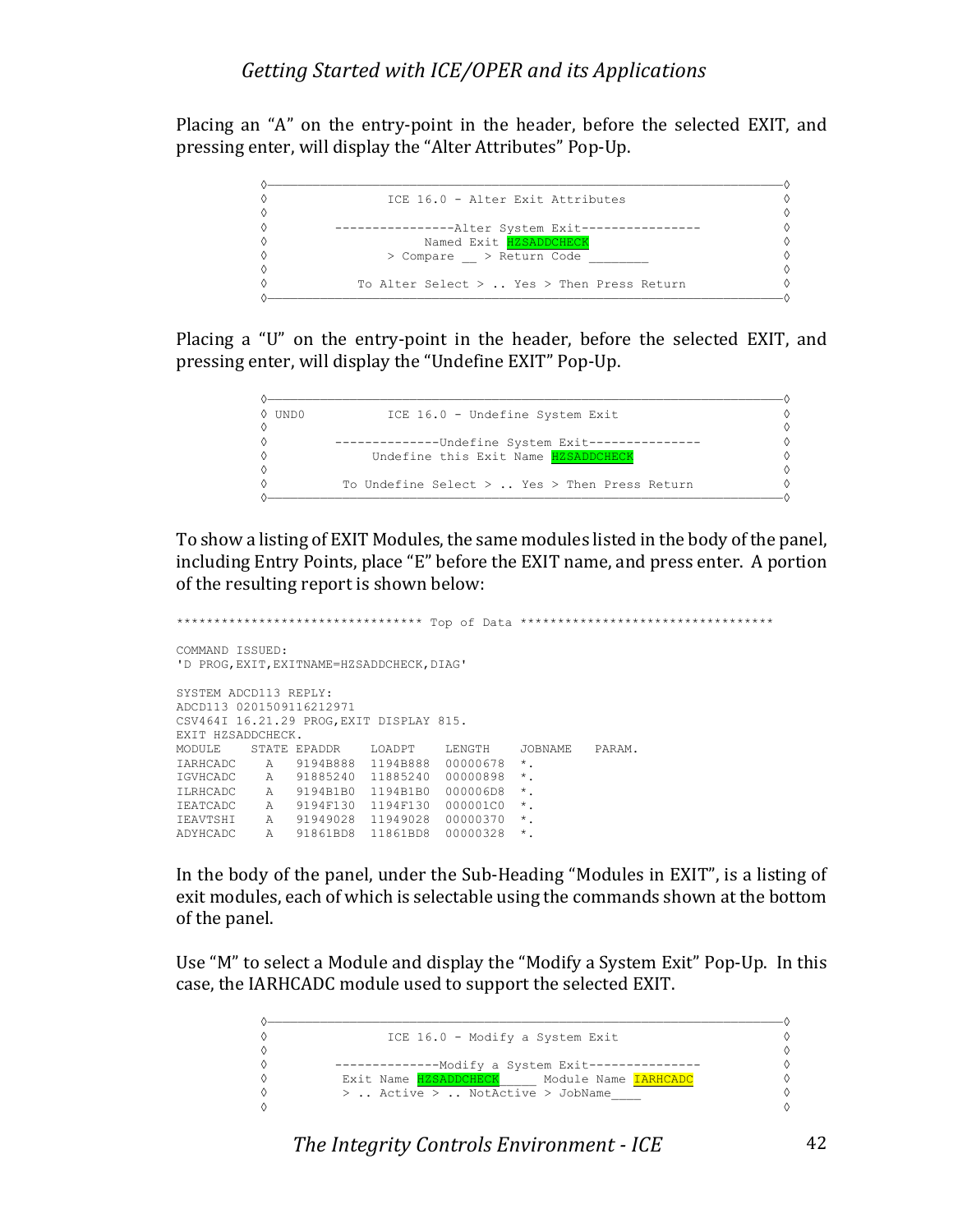◊ To Modify Select > .. Yes > Then Press Return ◊ ◊—————————————————————————————————————————————————————————————————————◊

Use the "D" to select a Module and display the "Delete an Exit Module" Pop-Up. In this case, the IARHCADC module would be deleted from the selected EXIT.



Use the "R" to select a Module and display the "Replacing an Exit Module" Pop-Up. In this case, the IARHCADC module will be replaced with a like-named module from a dataset to be named.



To display a listing of other programs and/or exits that may reference an exit module, place "U" on the entry-point, before the module name, and press enter. A sample report is shown below:

```
********************************* Top of Data **********************************
COMMAND ISSUED:
DISPLAY PROG, EXIT, MODNAME=IARHCADC
SYSTEM ADCD113 REPLY:
ADCD113 0201509116132815
CSV462I 16.13.28 PROG,EXIT DISPLAY 804.
MODULE IARHCADC.
EXIT(S) HZSADDCHECK.
```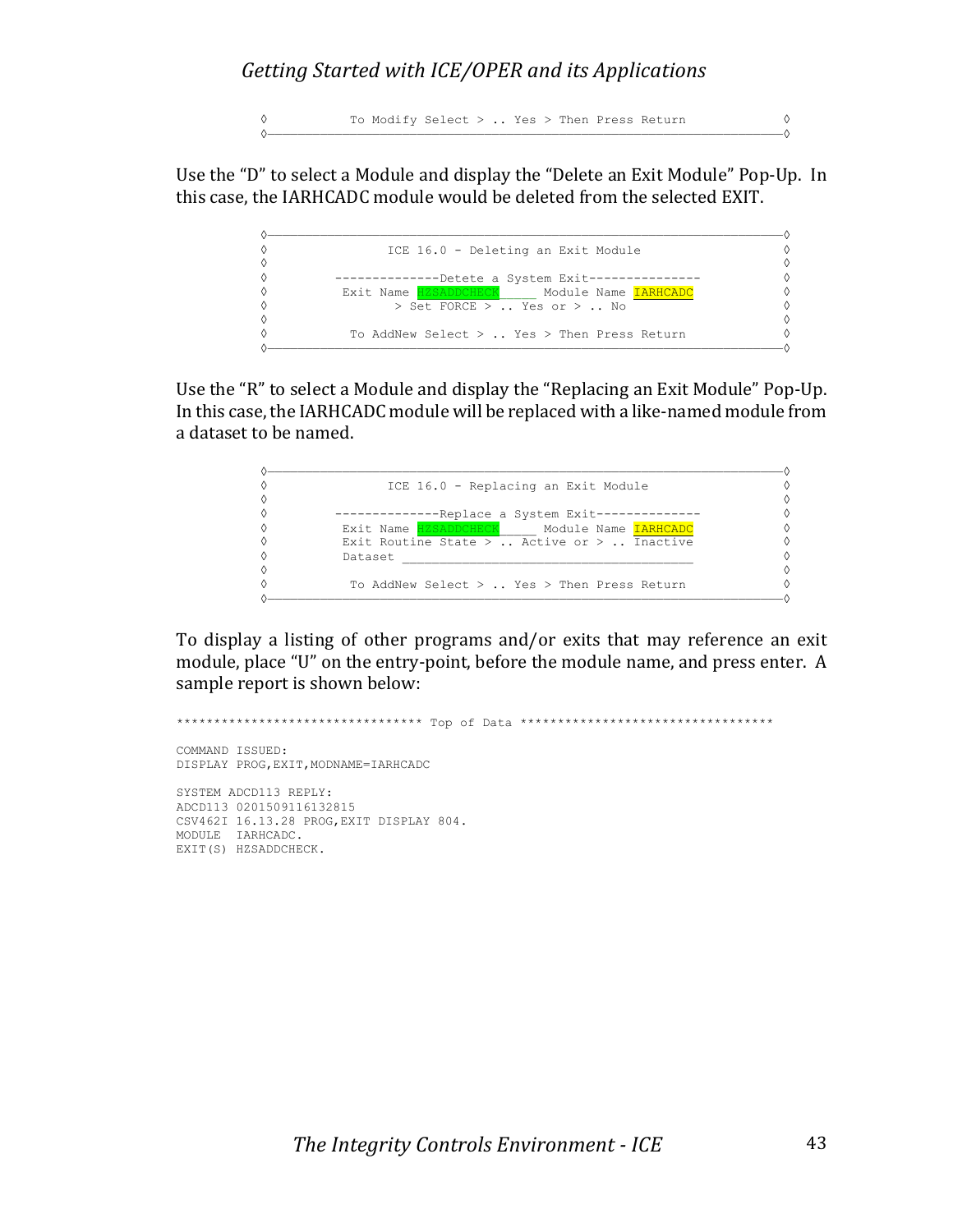### 8 Using ICE/OPER/RACF

OPER/RACF is based on the same underlying services that support  $OPER/MVS$ : Command Logging, OPER Console Access, Audit Reporting, and Email Notification. In addition, OPER/RACF makes use of the ICE interface to the IBM Health Checker for z/OS, in support of the NewEra Software Health Check "NEZ SETR INSPECTION". This Health Check monitors the RACF/SETROPTS Configuration settings for compliance with established "Setting Rules" routing "Out of Compliance Findings" directly to the IBM Health Checker for z/OS for inclusion in its message stream. These are ultimately shown as "Alerts" by the receiving Operator Console.

#### 8.1 OPER/ADMIN Considerations

When OPER/RACF is licensed and configured, the OPER Administrator may exclusively use the following Line Commands:

TSO ##RACF ADMIN - Displays the OPER Settings and Selection Panel TSO ##RACF CMLOG - Displays the MVS Command Log TSO ##RACF AUDIT - Displays the OPER MVS Command Monitor Interface TSO ##RACF TABLE - Displays the RACF Command Set in ADMIN/VIEW TSO #ESMALU user id - Displays Users Authorized RACF Command Set

In addition, OPER/ADMIN, and permitted users, may issue the following SETROPTS specific Health Check Related Line Commands:

TSO #SETRL HLCKR - Updates Check and Displays Findings TSO #SETRL XHLCK - Interface to all systems running Check TSO #SETRL XCOMP - Identifies variations across all systems

### 8.2 Using the Command Line

There are basically two ways that an authorized and permitted user can access an OPER Console and have the Console issue RACF commands at their request.

- By using an OPER/RACF Command Line Command or
- By using an OPER/RACF Command Table.

Entering the following "Stand Alone" Line Command, from either the  $ICE/ISPF$  or TSO/ISPF primary menu command line, will display the related interface.

TSO \$APFDEL – displays the Delete APF Dataset TSO \$APFLST – displays the APF List with various function TSO \$LNKADD – displays the Add LNKLIST Dataset Interface TSO \$LNKDEL – displays the Delete LNKLIST Dataset Interface

Each of these commands is explained in the section that follows.

**The Integrity Controls Environment - ICE** 44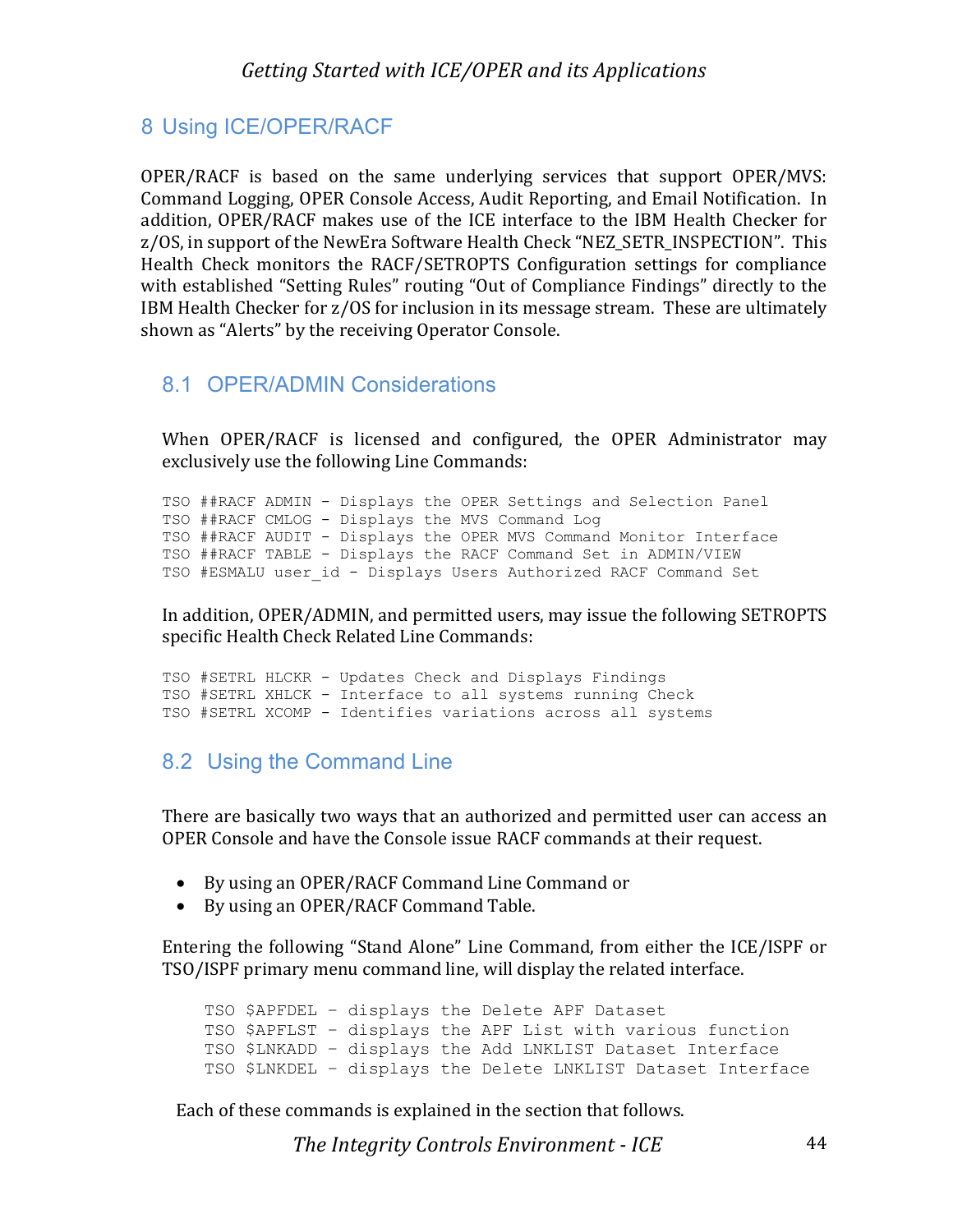### 8.3 Using an OPER Command Table

Entering one of the following "Table" command strings, from either the ICE/ISPF or TSO/ISPF primary menu command line, will display a Command Table.

TSO \$MVSALL TABLE | TSO \$SETALL TABLE | TSO #ESMALL TABLE

By example, when a user (USERXYZ) enters the TSO \$ESMALL TABLE Command String, the Table that Supports RACF Commands is displayed. The display is specific to the requesting user, allowing access only to those commands that are both authorized for console use and those specifically permitted to USERXYZ. A portion of a sample table follows.

ICE 16.0 - Permitted RACF Commands - USERXYZ <> You are Permitted to use Activated RACF Commands ------------'/' Denotes Your Permitted RACF Operator Commands------------ Cm --Name-- Cm --Name-- Cm --Name-- Cm --Name-- Cm --Name-- Cm --Name-- -- -------- -- -------- -- -------- -- -------- -- -------- -- -------- .. ALTDSD .. ALTGROUP .. ALTUSER .. ADDSD .. ADDGROUP .. ADDUSER .. CONNECT .. DELDSD .. DELGROUP .. DELUSER .. LISTDSD .. LISTGRP .. LISTUSER .. PASSWORD /. PERMIT .. RALTER .. RDEFINE .. RDELETE .. REMOVE .. RLIST .. SEARCH /. SETROPTS .. . . . . .. .. .. .. .. .. .. .. .. .. .. ..

The color-coding of individual commands is helpful to understanding each command's "State". By default, ALL commands are shown in green text, indicating they are not authorized/enabled for console use. However, if the OPER Administrator has authorized/enabled a command for use, it will be shown in turquoise text. If the command has been permitted to the individual user, in this case "USERXYZ", a check "/" will appear before the command. A user may access and use only authorized/enabled/permitted commands.

Attempts by a user to select an unauthorized or unpermitted command will display warning messages as shown below:

```
◊—————— Selected RACF Command - PERMIT - Has NOT Been Activated. —————◊
or
◊——————— You are not Permitted to use the RACF PERMIT Command. ———————◊
```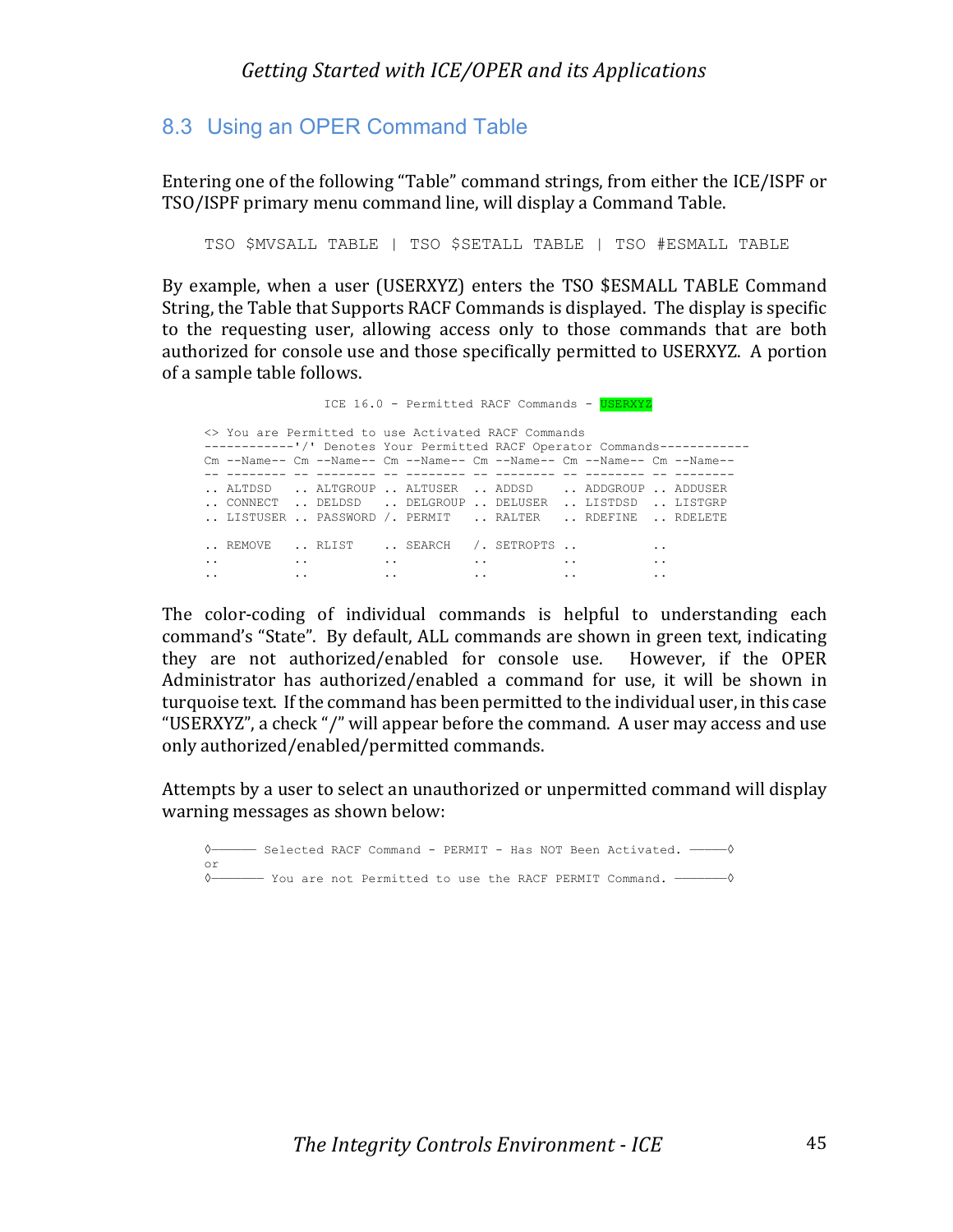#### *8.3.1 The Generic Command Interface*

By example, if the users select the ALTDSD command, the "Generic" interface shown below is presented:



ICE 16.0 - RACF Command Interface - RACF/ALTDSD

For a detailed description of Generic Command Interface functions, see the section of this document titled "Using ICE/OPER/MVS".

#### *8.3.2 The Specific Command Interface*

As the name implies, Specific Command Interfaces uniquely support selected commands. By example, selecting the SETROPTS command from the RACF Command Set will show the SETROPTS Control Element Selection Panel.

 TCE 16.0 - SETROPTS Control Element Selection + Compliance Level ONE -------------------Discovered RACF:SETROPTS Class Elements------------------- Cm Cn Fn -----Element Descriptor----- Cm Cn Fn -----Element Descriptor----- .. -- :( STATISTICS  $\cdots$  -- Nr GENLIST CLASSES .. -- 65 ACTIVE CLASSES ... -- 71 SETR RACLIST CLASSES .. -- 83 GENERIC PROFILE CLASSES ... -- 83 GENERIC COMMAND CLASSES .. -- :) GLOBAL CHECKING CLASSES ... -- :( GLOBAL RACLIST ONLY CLASSES .. -- :( AUDIT CLASSES ... -- :( LOGOPTS "ALWAYS" CLASSES .. -- :( LOGOPTS "NEVER" CLASSES ... -- Nr LOGOPTS "SUCCESSES" CLASSES .. -- :( LOGOPTS "FAILURES" CLASSES .. -- 88 LOGOPTS "DEFAULT" CLASSES .. Class Settings .. Class Changes .. Class Findings .. Class RuleSets ------------------Discovered RACF:SETROPTS Control Elements------------------ Cm Cn Fn -----Element Descriptor----- Cm Cn Fn -----Element Descriptor----- .. -- 66 CONFIGURATION ATTRIBUTES ... Cg 71 DATASET PROCESSING OPTIONS .. Cg 66 PASSWORD PROCESSING OPTIONS .. Cg 87 OTHER PROCESSING OPTIONS ---------------------------------Application Settings---------------------------.. Active Baseline PROBI1 15/02/26 .. Active Rule Set PROBI1 19/02/26 SETROPTS\_BASELINE\_INITIALIZATION DEFAULT\_RULE\_SET\_INITIALIZATION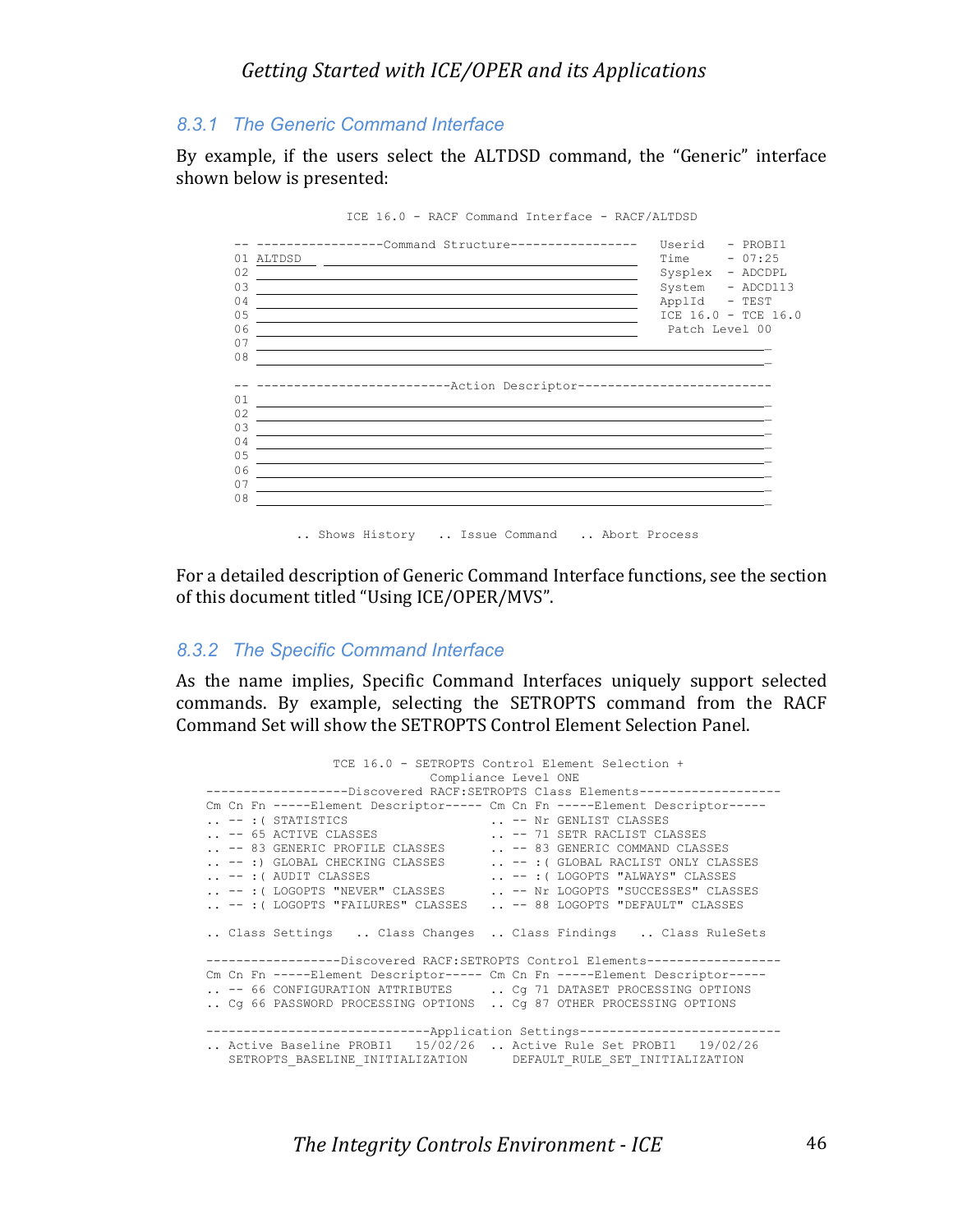#### *8.3.3 Enable Interval Command Audits, Notification and Reporting*

Whenever either OPER/MVS or OPER/RACF is licensed, Interval Auditing functions become available, as described below.

Before this interval reporting process can become active, the controlling procedure (PROC), found in your\_hlq.PROCLIB, under the member name IFODET, must be configured and moved to an active PROCLIB Dataset (likely SYS1.PROCLIB). Check with the System Programmer that installed ICE to determine its status and the ACTUAL name that was assigned to the member, when it was moved to PROCLIB. The ACTUAL name assigned must match the "Monitor PROC" value shown at the bottom-center of the panel described below.

As commands are captured and recorded in the Command Log, they become immediately available for reporting and notification purposes. To activate command reporting, select the "Detector" option from the panel and press enter. This action will display the three Event Detector Options, as shown below:

 ICE 16.0 - TCE/OPER Event Detector Options A ALLCmmds .. - Detect and Report All Command Usage Userid - PROBI1  $Time - 08:37$  M MVSCmmds .. - Detect and Report MVS Command Usage Sysplex - ADCDPL System - ADCD113 R RACFcmds .. - Detect and Report RACF Command Usage ApplId - TEST

The "ALLCmmds" Option is available when either OPER/MVS and/or OPER/RACF are licensed. The other options, when highlighted in yellow, require additional licensing. The "ALLCmmds" Detector Panel is shown here:

 ICE 16.0 - OPER/All/Cmds - Event Activity Monitor /. TCECTCEOPER TCE Operator Command Monitor /. Detail .. Report Inventory /. Day - Set Time 10 : 06 and Interval 1 (Specify One Interval) hh : mm Values  $1|2|3|4|6|8|12$  $\ldots$  Wks - Set Time  $\qquad \qquad : \qquad \text{and}$  Interval  $\qquad \qquad$ hh : mm Values SUN, MON, TUE, WED, THR, FRI, SAT .. Mth - Set Time  $\_\_$  :  $\_\_$  and Interval  $\_\_$ hh : mm Values 1, 2, 3, 10, 15, 20, 25, EOM /. EMAILREPORT Subject: OPER/AUDIT  $/$ . 1-To PAT@NEWERA.COM /. 2-To PRR@NEWERA.COM\_\_\_\_\_\_\_\_\_\_\_\_\_\_\_\_\_\_\_\_\_\_\_\_\_\_\_\_\_\_\_\_\_\_\_\_\_\_\_\_\_\_\_\_\_\_ /. From SUPPORT@NEWERA.COM .. AltHLQ IFO.TEST\_\_\_\_\_\_\_\_\_\_\_\_\_ .. JrlPost NO .. CngOnly NO .. Retain \_10 .. Notice Method Yes .. Monitor PROC TESTDET .. Notice Active On Option ===>

**The Integrity Controls Environment - ICE** 47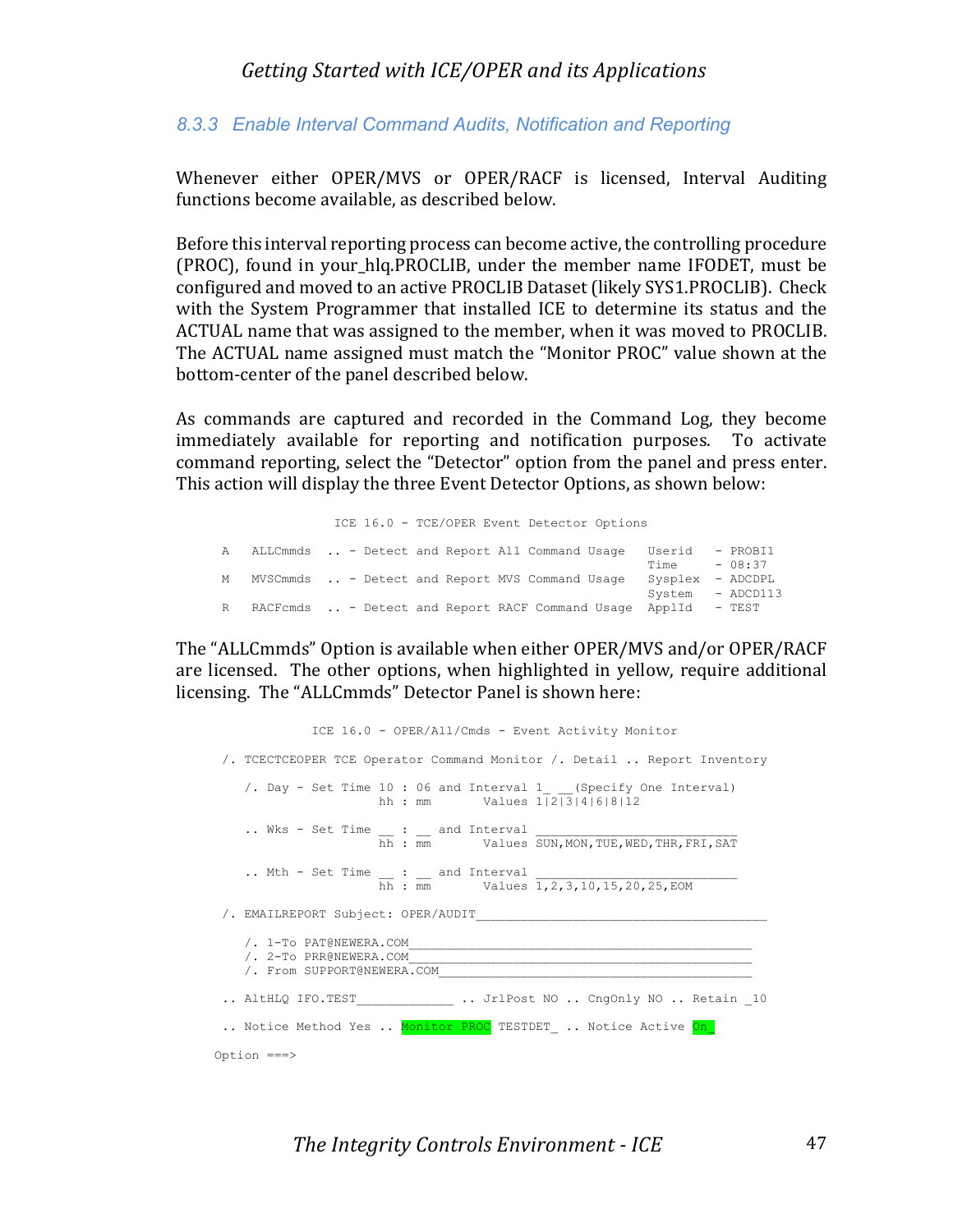The Detector Panel is composed of three Control and Setting Categories, each of which act independently of the other, but collectively comprise the full Detector configuration. These Categories are described below.

#### 8.4 Interval Reporting Options

The programmatic name of the Detector appears on the second line of the panel. In the case shown above, it is "TCECTCEOPER". Note that the entry-point preceding the name MUST be checked with "/" in order to turn the Detector "ON". By default, Detectors will create Summary Reports. When Detail is checked with "/", the "Detail Report" will include the Summary and related event detail. To display a list of available Interval/Audit Reports created by the Detector, place "S" on the entry point before "Report Inventory" and press enter.

If needed, use PFK1 for additional help. You may also cursor under white highlighted text and press enter, for a field specific explanation.

When a Detector is turned "ON", and its operational interval is defined, the following controls cards will be automatically written to NSEDETxx, when you exit (PFK3) the panel.

TCECTCEOPER ON TCECTCEOPER CYCLE(DAILY) TIME(10:06) INTERVAL(1)

#### 8.5 Interval Email Notification

To use Email Notification you will need to:

Permit the ICE Sent Mail Client to use TCP/IP, by configuring the ICE Master Address with a Security Profile that includes an OMVS Segment.

Configure the ICE Email Server Method Block, accessed by selecting the "Notice Method" Option, shown at the bottom of the panel.

Turn the Global Notification Setting to "ON". The status of Notification is shown at the bottom of the panel as "Notice Active". If the state is not "ON", place an "S" on the entry-point and press enter to turn it "ON". When you exit (PFK3) to the prior panel, the setting will be automatically updated. When Global Notification is "ON", the following Control Card will appear in NSEJRNxx:

#### EXTERNALNOTIFICATION ON

Once the reporting intervals are set and the ICE Sent Mail Client is correctly configured, you must turn on the "EMAILREPORT" function and complete the email header information. Place a check "/" on the entry point preceding "EMAILREPORT",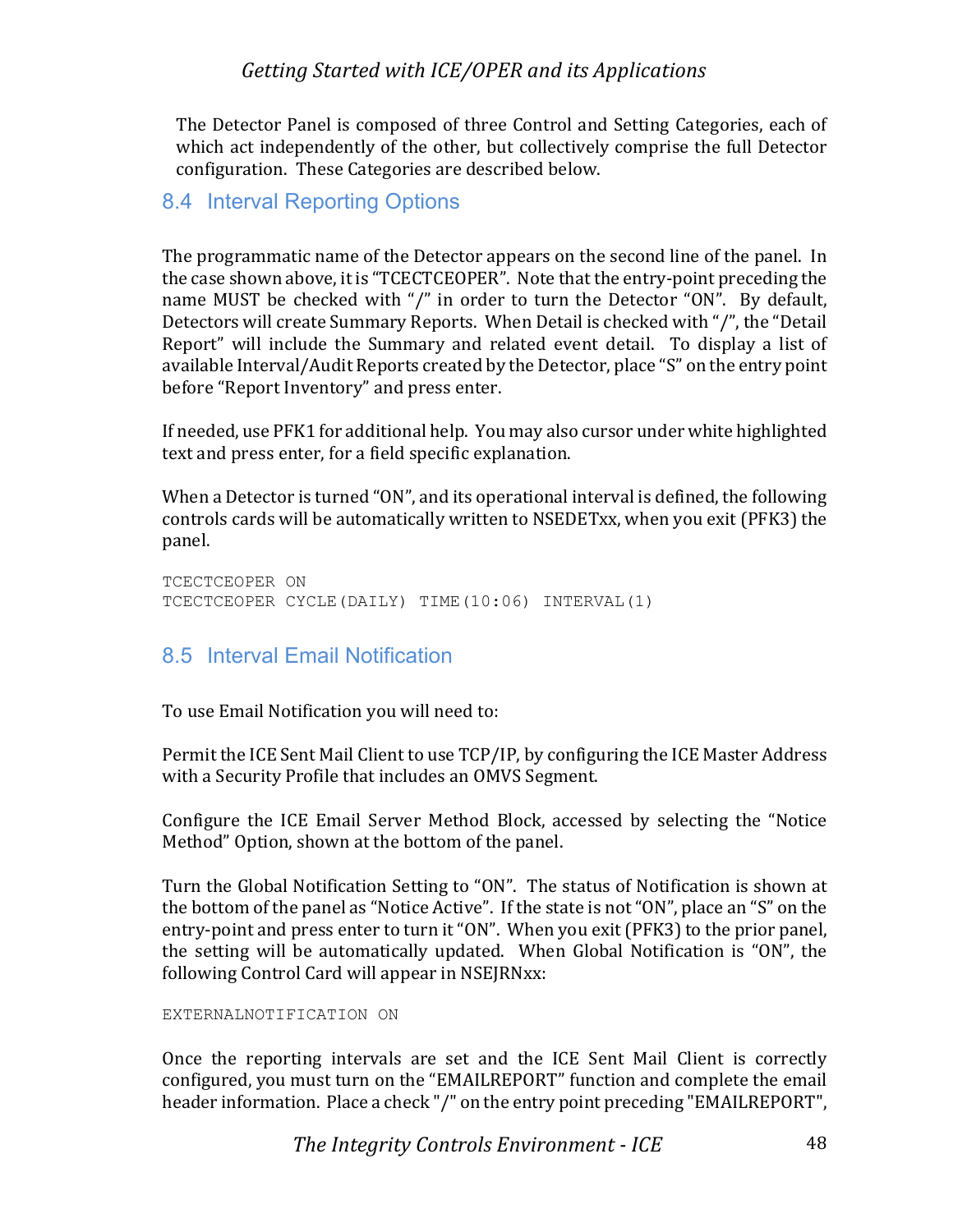fill in all necessary email subject, recipient(s) and sender fields, and ensure that each of these fields is active by placing a check " $/$ " in each respective entry point. When this is complete, Audit Reports will be emailed as they are created.

When Email Notification is turned "ON" and its operational elements have been defined, the following controls card "Action Block" will be automatically written to NSEENSxx, when you exit (PFK3) to the prior panel.

```
ACTION DET(TCECTCEOPER) METHOD(EMAIL) SCOPE(REPORT)
TO PAT@NEWERA.COM
TO PRR@NEWERA.COM
FROM SUPPORT@NEWERA.COM
SUBJECT 'OPER/AUDIT'
ACTION .END
```
#### 8.6 Detector Default Overrides

By default, certain values are automatically assigned to the configuration of each detector: Working Dataset HLQ, Journal Posting, Report only on Changes, and Report Retention. You can override these defaults by checking with "/" one or more of these values and entering the required information. If these options' entry points are checked with  $''/$ , these updated, optional settings will appear in NSEDETxx, using one or more of the following Control Cards:

```
OAX JPOST(YES)
OAX EMAIL(DETAIL)
OAX CONLY(YES)
OAX SAVER(YES,20)
OAX ALTDS IFO.TEST
```
Note that we do not recommend coding these Control Cards manually. If you do attempt manual coding, ensure that the override cards prefix (which in the example above is "OAX") begins in column 2.